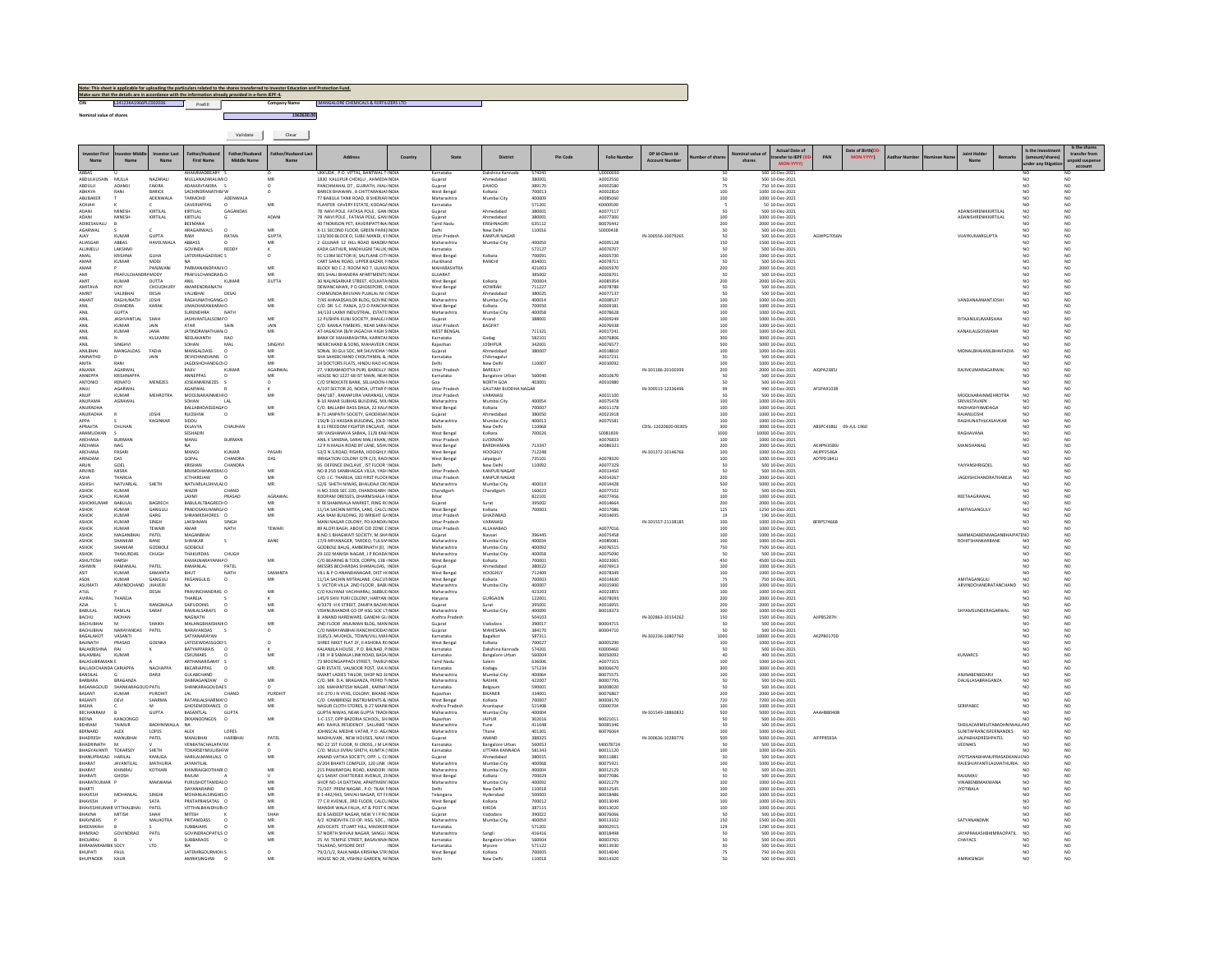| <b>BHUSHAM</b><br>KUMAR                                  |                                  | RAMSARUPS                                        | MR              | H NO 3859, SECTOR 47D, CHANDIG INDIA                                                                                          | Chandigar                              | Chandigart                                      | 160047                     | B0018123             |                     |                         | 1000 10-Dec-2021                                        |                        |                                  |                                                                                    |                            |
|----------------------------------------------------------|----------------------------------|--------------------------------------------------|-----------------|-------------------------------------------------------------------------------------------------------------------------------|----------------------------------------|-------------------------------------------------|----------------------------|----------------------|---------------------|-------------------------|---------------------------------------------------------|------------------------|----------------------------------|------------------------------------------------------------------------------------|----------------------------|
| <b>RIMALA</b>                                            |                                  | PARMESHWAR<br>$\overline{1}$ $\overline{2}$      | <b>SHAF</b>     | C/O KRISHNA INTERNATIONAL, ROCINDIA<br>FLAT C/3 35, COSSIPORE RAOD, CAINDIA                                                   | West Bengal<br>West Bengal             | Kolkatz                                         | 700070                     | 8007508              |                     | 200<br>50               | 2000 10-Dec-2021                                        |                        |                                  |                                                                                    | NC<br>NC                   |
| SARKER<br>BIRJU                                          | KARWA                            | SHYAMSUNDERBKA O                                 | MR              | 201-B VARINDAVAN APT BALARAM INDIA                                                                                            | Maharashtra                            | Kolkata                                         | 700002<br>401101           | B0016175             |                     | 100                     | 1000 10-Dec-2021                                        |                        |                                  | SHYAMSUNDERBKARWA<br>NO                                                            | NO                         |
| <b>OOHRA</b>                                             |                                  | NARNARAYANS                                      | MR              | <b>BHAWANI SHAKER BOHRA, 3RD FLINDIA</b>                                                                                      | Rajasthar                              | <b>JODHPUR</b>                                  | 342001                     | 80001870             |                     | 400                     | 4000 10-Dec-2021                                        |                        |                                  | <b>COGESHPARIKH</b>                                                                | NC                         |
| BOREGOWDAME BORE                                         | GOWDA                            | BOREGOWDA                                        |                 | MELLAHALLI, VIA BANNUR VARUN INDIA                                                                                            | Karnataka                              | Mysore                                          | 571101                     | B0016970             |                     |                         | 500 10-Dec-2021                                         |                        |                                  |                                                                                    |                            |
| 0011<br>GOPAL<br>CHAGANRAJ                               | RATHI                            | <b>LATERIKH</b><br><b>NATH</b>                   | RATHI           | C/O BHOLA STORES TINRAZAR P CINDIA                                                                                            | West Bengal                            | HOOGHLY                                         | 712223<br>560053           | R0076821<br>C007601  |                     | 100                     | 1000 10-Dec-2021                                        |                        |                                  | NO                                                                                 | $\overline{M}$             |
| BHIMAI<br>CHAKRAVARTHI                                   |                                  | BHIMAJI<br><b>YYNEEDUS</b><br>$\Omega$           | MR              | C/O AVINASH METALS, 172/2 A S CHNDIA<br>V-52, 12TH STREET, ANNA NAGAR, INDIA                                                  | Karnataka<br><b>Tamil Nadu</b>         | <b>Bangalore Urba</b><br>Chennai                | 600040                     | Y0000270             |                     | 200<br>100              | 2000 10-Dec-2021<br>1000 10-Dec-2021                    |                        |                                  | NO                                                                                 | NO <sub></sub>             |
| CHAMPABEN                                                | MEHTA                            | <b>HYALAL</b>                                    | <b>MEHTA</b>    | 51 DEEP MANGAL SOCIETY, OPP AT INDIA<br>4 WAISALI NAGAR, NEAR MONGAI INDIA                                                    | Gujarat                                | Surat                                           | 395001                     | 007583               |                     | $\frac{200}{40}$        | 2000 10-Dec-2021                                        |                        |                                  |                                                                                    |                            |
| CHANDANGAVRI CHANCHAN<br>CHANDRA<br>LACHHMANDAS ASRANI   |                                  | LACHHMANDAS<br>KANYALAL                          |                 | 72-B MIRAMAR, 3NEPEAN SEA ROA INDIA                                                                                           | Gujarat<br>Maharashtra                 | Rajkot<br>Mumbai City                           | 360001<br>400026           | C0003510<br>C0075137 |                     |                         | 400 10-Dec-2021<br>500 10-Dec-2021                      |                        |                                  | NANDLALLACHHMANDASASRAN NO                                                         | NO                         |
| CHANDRAKANT BHARVADA                                     |                                  | MVCHANDLATES                                     |                 | 1 BOW STREET IST FLOOR, CALCUTINDIA                                                                                           | West Bengal                            | Kolkata                                         | 700012                     | 000432               |                     |                         | 500 10-Dec-2021                                         |                        |                                  |                                                                                    |                            |
| CHANDRAKANT BHARVADA                                     |                                  | VCHANDS                                          | MR              | 1 BOW STREET, CALCUTTA<br><b>INDIA</b>                                                                                        | West Bengal                            | Kolkata                                         | 700012                     | C0004324             |                     | 100                     | 1000 10-Dec-2021                                        |                        |                                  | NO <sub>1</sub>                                                                    | NO                         |
| HANDRAKANT CHIMANIAL                                     | <b>GANDH</b>                     | CHIMANI AL                                       |                 | .<br>HIYA RAUGH MAIN RD RARODA INDIA                                                                                          | Gujarat                                | Vadodar                                         | 390001                     | connasor             |                     | 100                     | 1000 10-Dec-2021                                        |                        |                                  | HASUMATICGANDHI<br>NO                                                              | NO                         |
| CHANDRAKANT GAGUBHAI<br>CHANDRAKANT GAMANIAL             | GALA<br>DHOLAWALA                | <b>GAGUBHAIS</b><br>GAMANI ALDHOLAVO             | MR              | KANNAN BLDG 501 STH FLR, 109B SINDIA<br>71/61 GUIARAT HOUSING ROARD UNDIA                                                     | Maharashtra<br>Guiarat                 | Mumbai City<br>Surat                            | 400010<br>395009           | C0011038<br>00011735 |                     | 150<br>100              | 1500 10-Dec-2021<br>1000 10-Dec-2021                    |                        |                                  | NO<br>URVESHICHANDRAKANTDHOLAVNO                                                   | NO<br>$\overline{M}$       |
| CHANDRAKANT MARUTI                                       |                                  | MARUTI                                           |                 | SOKUL, EXTENSION AREA, BAGALKI INDIA                                                                                          | Karnataka                              | Bagalkot                                        | 587101                     | C0085023             |                     | 400<br>100              | 000 10-Dec-2021                                         |                        |                                  | <b>SAGUNACHANDRAKANTCHAND/NO</b>                                                   |                            |
| CHANDRAKANT VITTALRAO                                    | <b>JADHAV</b>                    | VITTHALRAD<br>LAXMANRAO                          | JADHAV          | C/O V L JADHAV NAGAR ROAD, GAI INDIA                                                                                          | Maharashtra                            | AURANGABAD                                      | 431109                     |                      | IN-300513-14517152  |                         | 1000 10-Dec-2021                                        | AFYPJ5433R             |                                  |                                                                                    |                            |
| CHANDRAPRAKA' M<br>CHANDRASEKAR/ G                       | AGRAWAL                          | MOTILAIS<br>KMGOVINDAN:                          | MD.             | HRIRAM STONE CO. ALIRANGARALINDIA<br>B 288 BHEL TOWN SHIP, RANIPET, 1INDIA                                                    | Maharashtra<br>Tamil Nadu              | <b>IALNA</b><br>VELLORE                         | 431203<br>632406           | connsoss<br>G0000239 |                     | 450<br>100              | 4500 10-Dec-2021<br>1000 10-Dec-2021                    |                        |                                  | <b>SHANTACAGRAWAL</b><br>NO<br>NO                                                  | NO                         |
| CHANDRASHEKH/R                                           | CHAVAN                           | RAMAKANT<br>SATVAJIRAO                           | CHAVAN          | 1657/A ALWAN GALLI, SHAHAPUR, INDIA                                                                                           | Karnataka                              | Belgaum                                         | 590003                     |                      | CDSL-12010900-03799 | 20                      | 200 10-Dec-2021                                         | AIPPC0761M 06-JAN-1981 | RAMAKANTSCHAVAN                  | NO                                                                                 | NO <sub>1</sub>            |
| CHANDULAL                                                |                                  | <b>IIMSHI</b>                                    |                 | 27/795 PANT NAGAR, GHATKOPAR INDIA                                                                                            | Maharashtra                            | Mumbai City                                     |                            | C0085422             |                     | 300                     | 3000 10-Dec-2021                                        | AADPG0774E             | <b>YASHMITGALA</b>               |                                                                                    |                            |
| CHANNAVEERAPI MURIGEPPA<br><b>AVAH</b>                   | MARTUR<br><b>IAIN</b>            | CMARTURS<br><b>IAYAWANTRAID</b>                  | M<br>MR         | AKKI PETH . HAVERI.<br>INDIA<br>K-16 STH FLOOR, SICKA NAGAR 13-INDIA                                                          | Karnataka<br>Maharashtra               | Haven<br>Mumbai Cit                             | 581110<br>annona           | C0006260<br>0006775  |                     | 25                      | 250 10-Dec-2021<br>500 10-Dec-2021                      |                        |                                  | NO<br><b>IAYAWANTRAILIAIN</b><br>NO                                                | NC<br>NC                   |
| CHETANA<br>MADHUSUDAN                                    | OZA                              | MADHUSUDANHAR O                                  | MR              | 1101 SILVER ARCH, SHASTRI NAGAFINDIA                                                                                          | Maharashtra                            | Mumbai City                                     | 400053                     | C0009678             |                     | 300                     | 3000 10-Dec-2021                                        |                        |                                  | NO                                                                                 | NO                         |
| CHHATARAM<br>RHATIA                                      |                                  | <b>ULARAM</b>                                    |                 | <b>SHOP NO. 99 JAPANI BAZAR JILHAINDIA</b>                                                                                    | Maharashtra                            | Thane                                           | 421001                     | connzzan             |                     | $\frac{100}{50}$        | 1000 10-Dec-2021                                        |                        |                                  | NO<br>NO                                                                           | NC<br>NC                   |
| <b>HHODAMAN</b><br>CHHOTUBALI                            | PATEL                            | <b>KRANGACHARW</b><br>DAHYABHAI                  | PATEL           | 7C-53 IST MAIN, 7TH CROSS, SRINIE INDIA<br>C.D PATEL, VAI VAPI TALI PARDI, DI: INDIA                                          | rnataka<br>Gujarat                     | angalore Urba<br>VALSAD                         | 560062<br>396191           | C0075661             |                     | 100                     | 500 10-Dec-2021<br>1000 10-Dec-2021                     |                        | CORNATUR                         | NO                                                                                 | NO                         |
| CHIDANANDA<br>MARATHE                                    |                                  | ΔΝΑΝΤΗΔΡΗΔΤΗΣΣ Ω                                 | MR              | T NO. 1108 ILINIOR OPERATOR M INDIA                                                                                           | Karnataka                              | Dakshina Kannada                                | 575010                     | C0007555             |                     |                         | 2000 10-Dec-2021                                        |                        |                                  | N <sub>0</sub>                                                                     | NO                         |
| CHINMAY<br>KANTI                                         |                                  | BIBHUTI<br><b>BHUSA</b>                          | ROY             | VILL TENPUR, PO BAGNAN, HOWRA INDIA                                                                                           | West Bengal                            | HOWRAH                                          | 711303                     |                      | IN-301774-15873814  | 200<br>250              | 2500 10-Dec-2021                                        | <b>ACIPR2224B</b>      |                                  |                                                                                    |                            |
| CHIRAG<br><b>KALAPPA</b>                                 | SHAH                             | <b>KANTILALS</b><br>$\Omega$                     | MR              | C/O SHAH BROTHERS, 81 MINT ROJINDIA<br>CHOWDLU ESTATE, SOMWARPET FINDIA                                                       | Maharashtra                            | Mumbai City                                     | 400001<br>571236           | C0008311<br>C0008720 |                     | 100                     | 1000 10-Dec-2021<br>500 10-Dec-2021                     |                        |                                  | NO <sub>1</sub>                                                                    | NO <sub></sub>             |
| CHOWDLU<br>FINANCE<br>CLIO                               | LTD                              | KALAPPAS                                         |                 | 7/7A/7B YUSUF BLDG, BACKSIDE G INDIA                                                                                          | Karnataka<br>Maharashtra               | Kodagu<br>Mumbai City                           | 400001                     | C0085054             |                     | 3000                    | 30000 10-Dec-2021                                       |                        |                                  | NO                                                                                 | NO                         |
| CONRAD                                                   | COUTINHO                         | MICHAELCOLITINHCO                                | MR              | INVASHREE GATE KULSHEKAR, MAIINDIA<br>17/425 VIKAS NAGAR, AMRAIWAD INDIA                                                      | Karnataka                              | Dakshina Ka                                     | 575005<br>380026           | C0009250             |                     | 150<br>25               | 1500 10-Dec-2021<br>250 10-Dec-2021                     |                        |                                  |                                                                                    | NC<br>NC                   |
| DAIBAI                                                   | VAGHELA                          | <b>SOMABHAIVAGHELIC</b><br>CHAGANRAJ             |                 | C/O AVINASH METALS, 172/2 A S CHNDIA                                                                                          | Gujarat<br>Karnataka                   | <b>Bangalore Urban</b>                          | 560053                     | D000133<br>D0076788  |                     | 100                     | 1000 10-Dec-2021                                        |                        |                                  | INO<br>NO <sub>1</sub>                                                             | NO <sub></sub>             |
| DALL <sup>E</sup>                                        |                                  | <b>SUNILKRROYD</b>                               | MR              | 77-K-J N LAHIRI ROAD, SERAMP                                                                                                  | Vest Bengal                            | HOOGHL                                          | 712201                     | 0000157              |                     |                         | 000 10-Dec-2021                                         |                        |                                  | CLINII VI IMADDON<br>NO                                                            |                            |
| DAMAYANTI<br>CHANDRAKANT SHAH                            |                                  | CHANDRAKANTW O                                   | MR              | CHANDAMBALA B/506, STH FLOOR INDIA                                                                                            | Maharashtra                            | Mumbai City                                     | 400006                     | D0001691             |                     | $\frac{100}{100}$       | 1000 10-Dec-2021                                        |                        |                                  | NO<br>KIRTIMOHANLALSHAH                                                            | NO                         |
| DARASAGUPPE<br>PRIMARY                                   | CREDIT                           |                                                  |                 | CREDIT DARASAGUPPE, SRIRANGAFINDIA                                                                                            | Karnataka                              | Mandya                                          | 571438                     | 00002171             |                     | 100                     | 1000 10-Dec-2021                                        |                        |                                  | NO                                                                                 | NO                         |
| DAREPPA<br><b>BASAPRABHL</b><br>DATTATRAYA               | KORE<br>HARDIKAR                 | BASAPRABHU<br><b>NA</b>                          | $\circ$         | ANKALI, TAL. CHIKODI DIST. BELGA INDIA<br>C/O THE MAHARASHTRA EXECUTOUNDIA                                                    | Karnataka<br>Maharashtra               | Belgaum<br>PUNE                                 | 591201<br>411030           | D0002190<br>D0085148 |                     | $\frac{1}{100}$<br>25   | 1000 10-Dec-2021<br>250 10-Dec-2021                     |                        |                                  | NO<br>NO <sub>1</sub>                                                              | NO <sub></sub>             |
| <b>ATTATREYA</b><br>ENKATESHA                            | KULKARN                          | <b>VENKATESHAKULKAS</b>                          |                 | ULTURIST, BYADAGI TQ. DISTINDIA                                                                                               | Karnataka                              | <b>IAVER</b>                                    | 581106                     |                      |                     |                         | 500 10-Dec-2021                                         |                        |                                  |                                                                                    |                            |
| DATTU<br>YALLAPPA                                        | GINDE                            | YALLAPPANGINDE S                                 |                 | AT & P.O. GALATAGA TAL. CHIKODI INDIA                                                                                         | Karnataka                              | Belgaum                                         | 591201                     | D0002990             |                     |                         | 500 10-Dec-2021                                         |                        |                                  |                                                                                    |                            |
| <b>DAVINDER</b><br><b>NARAIN</b><br>DAVINDER<br>NARAIN   |                                  | <b>DNGROVERS</b><br>DNGROVERS                    | MO              | 71/107 PREM NAGAR JANAK PURL INDIA                                                                                            | Delhi                                  | New Delhi                                       | 110050                     | 00050054             |                     | 120                     | 300 10-Dec-2021                                         |                        | GROVERDN                         | NO<br>NO                                                                           | NO                         |
| DEEPAK                                                   |                                  | BASAVAGOWDA                                      |                 | 71/107 PREM NAGAR, JANAK PURI, INDIA<br>NO 23 72ND CROSS, STH BLOCKRAJ INDIA                                                  | Delhi<br>Karnataka                     | New Delh<br><b>Bangalore Urban</b>              | 110058<br>560010           | D005005<br>A0075173  |                     |                         | 1200 10-Dec-2021<br>500 10-Dec-2021                     |                        | GROVERDM<br>SUNITHIDEEPAR        | NO <sub>1</sub>                                                                    | NO <sub></sub>             |
| DEEPAI                                                   |                                  | <b>ANJUNATH</b>                                  |                 | S/O.MANJUNATH C.S., NO.216IIND INDIA                                                                                          | Karnataka                              | <b>Bangalore Urba</b>                           | 560079                     | 00075709             |                     | 100                     | 000 10-Dec-2021                                         |                        |                                  |                                                                                    | $_{NC}$                    |
| DEEPAK<br>KUMAR<br>DEEPAK<br>SUGUMAL                     | UPADHYAY<br><b>KESWANI</b>       | KISHTO<br>KUMA<br>SUGUMALKESWANLO                | UPADHYA         | MANIK SARKAR, T N SINGH LANE, A INDIA<br>KHAIOTIA HOLISE 77 RAMRAG LAY INDIA                                                  | Bihar<br>Maharashtra                   | BHAGALPUR                                       | 812001<br>440003           | 00003823             | IN-301774-12414728  | 300                     | 3000 10-Dec-2021                                        | AAKPU5188M             | CHHAYAKUMAR                      | NO<br>N <sub>0</sub>                                                               | NO<br>$\overline{M}$       |
| DEEPAK<br>DEEPIKA                                        | SHAH                             | DEEPAKW                                          | MR<br><b>MR</b> | T1 PLOT NO. 353 JAI VIJAY, B-27 & INDIA                                                                                       | Maharashtra                            | Mumbai City                                     | 400077                     | D0013018             |                     | 100                     | 500 10-Dec-2021<br>1000 10-Dec-2021                     |                        |                                  |                                                                                    |                            |
| DEVALAPUR<br>MELAGIRI                                    |                                  | <b>PATELMELEGOWDAS</b>                           |                 | DEVALAPURA POST. NAGAMANGA INDIA                                                                                              | Karnataka                              | Mandya                                          | 571432                     | D0004400             |                     | $\frac{50}{50}$         | 500 10-Dec-2021                                         | DKDPM4421H             |                                  |                                                                                    |                            |
| <b>DEVENDRA</b><br>KUMAR                                 | MANGAL                           | LAKHAMI<br>CHAND                                 | MANGAL          | WARD NO 1. A B ROAD, BADARWA INDIA                                                                                            | Madhya Pradest                         | SHIVPLIR                                        | 473885                     |                      | CDSL-12044700-06245 |                         | 500 10 Dec-2021<br>1000 10 Dec-2021                     | ENPM3231B 24-AUG-1973  |                                  |                                                                                    | NC<br>NC<br>NC             |
| DEVICHAND<br><b>DEVIDASV</b>                             | JAGANI<br><b>ASSOLDENKAR</b>     | VRSASSOLDENKARS O                                | MR              | 80 GANESH BHAVAN, 3RD FLOOR FINDIA<br><b>SHI IRHAM KAROTI F 16 VASCO TOLINDIA</b>                                             | Maharashtra<br>Co-                     | Mumbai City<br>SOUTH GOA                        | 400002<br>403802           | D0075042<br>00013059 |                     | 100<br>100              | 1000 10-Dec-2021                                        |                        |                                  | <b>JARAVIBEENDEVICHAND</b><br>NO<br><b>SHORHANDSASSOLDENKAR</b><br>NO <sub>1</sub> | NC <sub>1</sub>            |
| DEVINDER<br>SINGH                                        | <b>GULHATI</b>                   | JAISINGHGULHATIS O                               |                 | N 3/405 CIDCO, AURANGABAD                                                                                                     | Maharashtra                            | AURANGABAI                                      | 431003                     | D000507              |                     |                         | 500 10-Dec-2021                                         |                        |                                  |                                                                                    |                            |
| DHANVANTHARIS U                                          |                                  | PONNAPPA                                         |                 | C/O U S PONNAPPA, SECRETARYBO INDIA                                                                                           | Karnataka                              | <b>Bangalore Urban</b>                          | 560001                     | U0075252             |                     |                         | 500 10-Dec-2021                                         |                        |                                  | NO                                                                                 | NO <sub></sub>             |
| HARAMCHAND I<br>DHARANENDRA I                            | HAVER                            | CHAMPAKLALUJ<br>HANUMAPPA<br>RAMAPPA             |                 | 3/1363 GOPIPURA, KUYASTH STREI INDIA<br>38 1 22ND MAIN PREETHI ENCLAVE INDIA                                                  | Gujarat<br>Karnataka                   | <b>Bangalore Urban</b>                          | 395002<br>560070           | 00010521             | IN-300513-14294745  | 100<br>127              | 000 10-Dec-2021<br>1270 10-Dec-2021                     | ADUPD9691H             |                                  | <b>SHARDADHARAMCHAND</b><br>NO <sub>1</sub>                                        | NO                         |
| DHERIATI                                                 | RAXI                             | <b>IASHWATRAL</b>                                | RAXI            | 302 TIRTH PESHESHERI PARK GOTHNDIA                                                                                            | Gujarat                                | <b>Vadodara</b>                                 | 390007                     | 00085474             |                     |                         | 6000 10-Dec-2021                                        |                        | PADMADRAXI                       |                                                                                    |                            |
| VARAIDH.                                                 |                                  |                                                  |                 | HULIWADI PLOT NO.37, BHATT STINDIA                                                                                            | Sujarat                                | HAVNAGAP                                        | 364310                     | D007665              |                     | 600<br>250              | 2500 10-Dec-2021                                        |                        |                                  |                                                                                    | NC<br>NC                   |
| DHIREDNRA<br>NARANDAS<br>DHIRENDRA                       | SHRIMANKA<br><b>UPILLANKA</b>    | NARANDASS<br>NARANDASS                           | MR<br>MR        | 24-3 BOMBAY SARGAM, VALLABH INDIA<br>24-3 ROMRAY SARGAM VALLARH INDIA                                                         | Maharashtra                            | Mumbai City<br>Mumbai Cit                       | 400077<br>400077           | D0010506<br>00010507 |                     |                         | 500 10-Dec-2021<br>500 10-Dec-2021                      |                        |                                  | RAJUNARANDASSHAH<br>NO<br>NARANDARI SHAH<br>N <sub>0</sub>                         | NO                         |
|                                                          |                                  |                                                  |                 |                                                                                                                               | Maharashtra                            |                                                 |                            |                      |                     |                         |                                                         |                        |                                  |                                                                                    |                            |
|                                                          |                                  |                                                  |                 |                                                                                                                               |                                        |                                                 |                            |                      |                     |                         |                                                         |                        |                                  |                                                                                    |                            |
| DHIRENDRA<br>DHIRENDRA                                   | SHRIMANKAL<br><b>CUDIMANIVAD</b> | NARANDASS<br>NARANDASS                           | MR<br>MR        | 24-3 BOMBAY SARGAM, VALLABH INDIA<br>24-3 ROMBAY SARGAM, VALLARH FINDIA                                                       | Maharashtra<br>Maharashtra             | Mumbai City<br>Mumbai City                      | 400077<br>400077           | D0010508<br>00010505 |                     | 50                      | 500 10-Dec-2021<br>500.10-0ec-2021                      |                        | <b>RAILINSHAH</b>                | JAYSHREENSHAH<br>NO <sub>1</sub><br>N <sub>0</sub>                                 | NC<br>NC<br>NO             |
| DHURJALI                                                 | BAXI                             | <b>JASHWANTR</b>                                 |                 | 302 FIRST PASHASHREE PARK, RACEINDIA                                                                                          | Gujarat                                | Vadodara                                        |                            | D008548              |                     | 300                     | 3000 10-Dec-2021                                        |                        | PADMADBAX                        |                                                                                    |                            |
| DIGAMBAR<br>KULKARNI                                     |                                  | <b>BHIMRAOPKULKARIS</b>                          | $\Omega$        | 537-A JOSHI WADI . NETAJI SUBHASINDIA                                                                                         | Maharashtra                            | Mumbai City                                     | 400080                     | D0006570             |                     | 75                      | 750 10-Dec-2021                                         |                        |                                  | NO                                                                                 | NO <sub></sub>             |
| <b>NGAMRA</b><br>KUMAR<br>DILIP                          | ASERKAR<br>AGARWA                | NAYAKS<br>AGARWAL                                | MR              |                                                                                                                               | Maharashtra                            | KORBA                                           |                            | 000658               |                     |                         |                                                         |                        |                                  | LEELADIGAMBARASERKAR                                                               |                            |
| DILIP<br>KUMAR                                           | <b>GUPTA</b>                     | <b>JAWAHARMALLGUPS</b>                           |                 | 2/27 CALPANA CO OP. HSG. SOC., (INDIA<br>D K AGRAWAL, NEAR HOTEL CHANI INDIA<br>BLUE LOTUS APARTMENT, AG 347 HNDIA            | Chhattisgarh<br>West Bengal            | Kolkata                                         | 400602<br>495677<br>700102 | D0076825<br>D0012559 |                     | 100                     | 500 10-Dec-2021<br>1000 10-Dec-2021<br>500 10-Dec-2021  |                        |                                  | NO                                                                                 | NO <sub></sub>             |
| KUMAR<br>DILIF                                           |                                  | LATEAJIT<br>GOPAL                                |                 | P-16 SOUTH END GARDEN, P.O.GAFINDIA                                                                                           | West Benga                             | Kolkata                                         | 700084                     | D007645              |                     | 200                     | 2000 10-Dec-2021                                        |                        | <b>SHIKHASAHA</b>                |                                                                                    |                            |
| DILIP<br>PRAHLADBHAI<br>DILIPKLIMAR<br><b>CHARAIDHAI</b> | RAVAL<br>VARA                    | PRAHLAD<br>BHAI<br>SHAMIIRHA<br>VARA             | SHARMA          | TA DEHGAM, DIST AHMEDABAD, KHNDIA                                                                                             | Gujarat                                | AHMEDABAD<br>PORRANDAR                          | 382315<br>360570           | D0076493             |                     | 100                     | 1000 10-Dec-2021                                        | AFPPV8167H             | PLISHPADILIPLIMARVARA            | NO                                                                                 | NO                         |
| DILUBHA<br>MAHENDRASIHJI JADEJA                          |                                  | MAHENDRASIHJI<br><b>JADEJA</b>                   |                 | RANAVADWALA, TA RANAVAV, DIS INDIA<br>AT MOTA DAHINSARA, VIA MORBI, INDIA                                                     | Gujarat                                |                                                 | 363660                     | D0075948             | IN-301276-30528180  |                         | 2000 10-Dec-2021<br>1000 10-Dec-2021                    |                        |                                  | NO<br>NO                                                                           | NO<br>NO                   |
| <b>DIMPLE</b>                                            | SHAH                             | <b>MANHAR</b>                                    |                 | PIRCHHAI A STREET GANDHI DELA UNDIA                                                                                           | Gujarat                                | Rhaynaga                                        | 364001                     | 00075547             |                     | 200<br>100              | 500.10-0ec-2021                                         |                        |                                  | N <sub>0</sub>                                                                     | N <sub>0</sub>             |
| DIMPLE                                                   | SHAF                             | MANHAR                                           |                 | PIRCHCHHALLA STREET, GANDHI DIINDIA                                                                                           | Gujarat                                | Bhavnaga                                        | 364001                     | D0075453             |                     |                         | 500 10-Dec-2021                                         |                        |                                  |                                                                                    |                            |
| DINESH<br>KUMAR<br><b>DINESHRHA</b>                      | GARG<br>PUNIAR                   | DHANRAJGARGS<br>$\circ$<br>RAMPRAKESHS           | MR<br>MR        | VRINDAVAN SILK MILLS, 2015 JJ A/ INDIA                                                                                        | Guiarat<br>.<br>Gularat                | Surat<br>KHEDA                                  | 395002<br>387001           | D0012547<br>00012026 |                     | 250<br>100              | 2500 10-Dec-2021<br>1000 10-Dec-2021                    |                        |                                  | NO                                                                                 | NO<br>NO                   |
| <b>RAMDAS</b><br>DINKAR                                  | KOLHE                            | RAMDAS<br>GOPAI                                  | KOLHE           | 37/38 GOKUL SHOPPING CENTRE, NINDIA<br>A-3/10 RATHACHAKRA CO.OP.HSG INDIA                                                     | Maharashtra                            | NASHIK                                          | 422009                     | D0076455             |                     | 300                     | 3000 10-Dec-2021                                        |                        |                                  |                                                                                    |                            |
| DINKAR<br>YESHWANT                                       | KENKRE                           | YESHWANT                                         |                 | 6 YADNYAVALKYA , GOKHALE ROAHNDIA                                                                                             | Maharashtra                            | Mumbai City                                     | 400028                     | D0007960             |                     |                         | 500 10-Dec-2021                                         |                        |                                  | MADHURIDINKARKENKRE<br>NO <sub>1</sub>                                             | NO <sub></sub>             |
| <b>DINOO</b><br>KERSI<br>DINSHI<br>EDALII                | SUBAWALL<br>KARAI                | KERSIPESTONGEESLW                                |                 | FLAT NO.3 84 THEATRE ROAD., CALINDIA<br>7-B SONAWALA BUILDING, SLEATE INDIA                                                   | West Bengal<br>Maharashtra             | Kolkata<br>Mumbai City                          | 700017<br>400007           | 0000807<br>D0085015  |                     | 100                     | 500 10-Dec-2021<br>1000 10-Dec-2021                     |                        |                                  |                                                                                    | NO                         |
| KUMAR<br><b>DIPAR</b>                                    | SARKER                           | SHRIGOLIRGOPALSAS                                | $\alpha$        | SAKTIGARH, DIST. 24 PARGANAS% INDIA                                                                                           | West Bengal                            | NORTH 24 PARGANAS                               | 743127                     | 00008280             |                     | 250                     | 2500 10-Dec-2021                                        |                        |                                  |                                                                                    | NC                         |
| <b>DIPAR</b><br>MISTRY                                   |                                  | KANYALALMISTRYS O                                | MR              | VAADAPOL, CAMBAY, GUJ<br><b>INDIA</b>                                                                                         | Gujarat                                | KHEDA                                           | 388620                     | D0008295             |                     |                         | 500 10-Dec-2021                                         |                        |                                  | NO                                                                                 | NO                         |
| DIPAR<br><b>MISTRY</b><br><b>DIPAL</b><br>CHAVRARARTY    |                                  | KANYALAI MISTRYS O<br>CHAVRARARTY                | MR              | VADAPOL CAMRAY<br>INDIA<br>C/O S N CHAKRABORTY, NABAGRAI INDIA                                                                | Guiarat<br>west Bengal                 | KHEDA<br>HOOGHLY                                | 388620                     | 00012593<br>D0075971 |                     | 100                     | 500.10-0ec-2021<br>1000 10-Dec-2021                     |                        | <b>VARUNMISTRY</b>               | NO<br>NO                                                                           | NC<br>NC                   |
| <b>DURGAPPA</b><br>BHARAMANNA                            | MERDEKAP                         | <b>BHARAMANNAMERS</b>                            |                 | ALNAWAR, TAL. DHARWAR.<br><b>INDIA</b>                                                                                        | Karnataka                              | Dharwad                                         | 581103                     | D0009980             |                     |                         | 500 10-Dec-2021                                         |                        |                                  | NO                                                                                 | NO                         |
| <b>DWIFNDRA</b><br>1AI                                   | SAHA                             | <b>I ATFRADHARAMANS</b>                          |                 | <b>PASCHIMPARA (NEAR KALLMANDIFINDIA</b>                                                                                      | West Bengal                            | North 24 Parganas                               | 743186                     | 00010283             |                     |                         | 500.10-0ec-2021                                         |                        |                                  | N <sub>0</sub>                                                                     | NO                         |
| SHENOI<br>ELYN<br>EREGOWDA                               |                                  | ARTHURDSHENOIW C<br>HRAJARGOWDAS O               |                 | C/O MR. G.M. COELHO, 14 ISMAIL INDIA<br>COFFEE PLANTER DOOPADACOOL IINDIA                                                     | Maharashtra<br>KARNATAKA               | Mumbai City                                     | 400023<br>577149           | E0000540<br>H0001720 |                     | 700                     | 7000 10-Dec-2021<br>500 10-Dec-2021                     |                        |                                  | NO <sub>1</sub>                                                                    | NO <sub></sub>             |
| EVELYN<br><b>RITA</b>                                    | FIGREDO                          | MONTEIRO                                         |                 | C/O J B MONTEIRO, ANGLO FRENCHINDIA                                                                                           | Karnataka                              | <b>Bangalore Urba</b>                           | 560010                     |                      |                     |                         | 500 10-Dec-2021                                         |                        |                                  |                                                                                    |                            |
| GAJA<br>NAND                                             |                                  | RANJEETSUJHS                                     | MR              | 2 EAST PARK ROAD, NEW DELHI INDIA                                                                                             | Delhi                                  | New Delhi                                       | 110005                     | G0002158             |                     | 600                     | 6000 10-Dec-2021                                        |                        |                                  |                                                                                    | NO                         |
| <b>GANAPATHI</b><br>M                                    |                                  |                                                  |                 |                                                                                                                               | Karnataka                              |                                                 | 570023                     | MODO303*             |                     |                         |                                                         |                        |                                  |                                                                                    |                            |
| .<br>SANESAN<br>GANESH<br><b>ACHARI</b>                  |                                  | SOMAIAHS<br>LATESHRIVGVENKA'S<br>LATEMRBASAPPA S |                 | -<br>NO 149 D-14TH CROSS, ANIKETHA! INDIA<br>B-6 NATH BLDG, FIRST FLOOR, RAN INDIA<br>ASST. SECURITY OFFICER. M C F LTC INDIA | Maharashtra<br>Karnataka               | Mysore<br>THANE<br>Dakshina Kannada             | 421301<br>575010           | v0001281<br>B0000700 |                     | $\frac{17}{200}$<br>200 | 170 10-Dec-2021<br>2000 10-Dec-2021<br>2000 10-Dec-2021 |                        |                                  | <b>HANALAKSHMIGANESA</b><br>SUJATHAGACHARI<br>NO <sub>1</sub>                      | NC<br>NC<br>NO <sub></sub> |
| GANESHKUMAR                                              |                                  | NSUBBAMAYAS                                      |                 | ARUVATHOKLU VILLAGE, GONICOF INDIA                                                                                            | Karnataka                              | Kodagu                                          | 571218                     | 80002940             |                     |                         | 500 10-Dec-2021                                         |                        |                                  |                                                                                    |                            |
| GANGADHARA SHETTY<br>GANGADHARAP                         | <b>CURUSHANTAPPIPASARADA</b>     | <b>BANTAPPASHETTYS O</b>                         | MR              | AGRICULTURIST, BELMA VILLAGE, IINDIA<br>MERCHANT DIST DHARWAR RYAINDIA                                                        | Karnataka                              | Udupi<br>HAVERI                                 | 576101<br>581106           | D0000270<br>soonagso |                     | 75                      | 750 10-Dec-2021<br>500.10-0ec-2021                      |                        |                                  | NO<br>N <sub>0</sub>                                                               | $\overline{M}$             |
| GARG                                                     |                                  | <b>GURUSHANTAPPAS O</b><br>GARG                  |                 | BALAYEE SALES CORP, 886/7 WARD INDIA                                                                                          | Karnataka<br>Delhi                     | New Delh                                        | 110030                     | V0076474             |                     | 450                     | 4500 10-Dec-2021                                        |                        |                                  | NO                                                                                 |                            |
| GAUTAM<br><b>DUTTA</b>                                   | ROY                              | <b>LATEMRSAICHANDES</b>                          |                 | KAMDAHARI, PURBAPARANEAR MI INDIA                                                                                             | West Bengal                            | Kolkata                                         | 700084                     | G0012023             |                     |                         | 500 10-Dec-2021                                         |                        |                                  | NO <sub>1</sub>                                                                    | NO                         |
| GAUTAM                                                   | RATHOL                           | MULTANMAL                                        | RATHOL          | 503 SAI GURU KRIPA BLDG, 2ND CR INDIA                                                                                         | Maharashtra                            | Aumbai Cit                                      | 400057                     | 60075252             |                     | 200                     | 2000 10-Dec-2021                                        |                        |                                  |                                                                                    |                            |
| GAYA<br>PRASAD<br><b>GEETHA</b><br>MOOLCHAND             | PANDEY                           | <b>BRUKPANDEYS</b><br>RAMCHAND<br>MOOLCHANDANI   | PT              | 21/79 ETAWAH BAZAR, KANPUR INDIA<br>DEEP SALES, 8 J K BUILDING, HAMILINDIA                                                    | <b>Uttar Pradesh</b><br>Madhya Pradest | KANPUR NAGAR<br><b>BHOPAL</b>                   | 462001                     | G0003620<br>G0076217 |                     | 135<br>1000             | 1350 10-Dec-2021<br>10000 10-Dec-2021                   |                        |                                  | NO<br>NO<br><b>RAMCHANDMOOLCHANDAN</b>                                             | NO<br>NO                   |
| GEORGE<br><b>JOSEPH</b>                                  | ANJILIVELI                       | AVJOSEPHS                                        |                 | .<br>ANJILIVELIL, MARAMON P O, KERALINDIA                                                                                     | Kerala                                 | PATHANAMTHITTA                                  | 689549                     | G0004165             |                     |                         | 500 10-Dec-2021                                         |                        |                                  |                                                                                    |                            |
| GHANSHYAM<br>MANILAL                                     | THAKKER                          | <b>MANILALS</b>                                  | MR.             | VMAPATTI WATCH CO., AT AND PO INDIA                                                                                           | Guiarat                                | AHMEDABAD                                       | 382220                     | G0004439             |                     |                         | 500 10-Dec-2021                                         |                        |                                  | <b>VINODSHIVLALTHAKKER</b><br>NO <sub>1</sub>                                      | NC                         |
| GIAN<br><b>BALA</b><br>GIRUAL<br>PANDIT                  |                                  | ONGROVERD<br>TAILAPURLAXMINAIO                   | MR              | 71/107 PREM NAGAR P.O., JANAK FINDIA<br>NO 199 LAXMI-GIRI, SOUNDARYAN INDIA                                                   | Karnataka                              | lew Delhi<br><b>Bangalore Urban</b>             | 110058<br>560073           | 60004620<br>T0000295 |                     | 150<br>200              | 1500 10-Dec-2021<br>2000 10-Dec-2021                    |                        | GROVERDM<br><b>JYOTHIPANDITT</b> | NO                                                                                 | NĆ<br>NO                   |
| GIRILA<br>SRINIVAS                                       |                                  | SRINIVASARARLI O                                 |                 | 34/1 OUT HOUSE OPP VET SCHOCINDIA                                                                                             | Karnataka                              | <b>Bangalore Urban</b>                          | ssoong                     |                      | IN-302148-10013328  |                         | 50.10-Dec-2021                                          |                        | OVSRINIVASARARLI                 | N <sub>0</sub>                                                                     | NO                         |
| GIRIJA<br>SRINIVAS                                       |                                  | SRINIVASABABU                                    |                 | 34/1 (OUT HOUSE) OPP VET SCHCINDIA                                                                                            | Karnataka                              | <b>Bangalore Urban</b>                          | 560004                     |                      | IN-302148-10035488  |                         | 50 10-Dec-2021                                          |                        | SHANTHAOV                        | NO                                                                                 | $\overline{N}$             |
| <b>GIRISH</b><br>MUI IRHAI<br><b>GIRISHKLIMAR</b>        | <b>GHATTI</b><br><b>RUPERA</b>   | MULIIRHAIRUPERASO                                | MR              | MIG-15 KHB COLONY, SANTOSH NAINDIA<br>PANCH HATDI, SUTHARVAS, POST PINDIA                                                     | Karnataka<br>Gujarat                   | Dharwad                                         | 580008<br>382755           | G0085526<br>60013516 |                     | 100                     | 1000 10-Dec-2021<br>500 10-Dec-2021                     | AAAPG7223K             |                                  | NO <sub>1</sub>                                                                    | NO<br>NO                   |
| GOKALDAS<br>DAMODAR                                      | DATTANI                          | DAMODARNANJI S                                   |                 | SUTARWADA, PORBANDAR.<br><b>INDIA</b>                                                                                         | Gujarat                                | PORBANDAR                                       | 360575                     | G0006100             |                     |                         | 500 10-Dec-2021                                         |                        |                                  | NO                                                                                 | NO                         |
| GOPALA<br><b>KRISHNA</b>                                 |                                  | KGTHIMMEGOWDA O                                  | MR              | 51 K G THIMME GOWDA, KYATHAN INDIA                                                                                            | Karnataka                              | Mandya                                          | 571427                     | T0050007             |                     |                         | 940 10-Dec-2021                                         |                        | DAKSHAYANIS                      | NO <sub>1</sub>                                                                    | NO                         |
| GOPALAKRIS<br><b>GOPINATHAN</b><br>PILLAI                |                                  | <b>GOVINDAPPASETTY.O</b><br>RPARAMESWARANIO      | MR              | COFFEE PLANTER, K.R. PURAM, HA INDIA<br>OPPOSITE TO POST OFFICE LANE, KHNDIA                                                  | Karnataka<br><b>Tamil Nady</b>         | Chennai                                         | 573201                     | 40000410<br>P0000430 |                     | 275                     | 2750 10-Dec-2021<br>500 10-Dec-2021                     |                        |                                  | NO <sub>1</sub>                                                                    | NO <sub></sub>             |
| GOURI                                                    |                                  | SIRAPRASADRASI IM C                              |                 | C/O. SRI S.B. DUTTA CHOWDHURY, INDIA                                                                                          | West Benga                             | Kolkata                                         | znonan                     | 6000778              |                     | 100                     | 000 10-Dec-2021                                         |                        |                                  |                                                                                    |                            |
| GOVINDACHAI                                              |                                  | KRISHNAMACHARY/S                                 | $\circ$         | 572 IV CROSS 7TJ MAIN, H M T LA INDIA                                                                                         | Karnataka                              | <b>Bangalore Urban</b>                          | 560032                     | K0001270             |                     | 100                     | 1000 10-Dec-2021                                        |                        |                                  |                                                                                    |                            |
| GOWDAM<br>SRACE                                          | <b>MALANA</b>                    | <b>INSAPPA</b>                                   |                 | NO. 618 III BLOCK, RAJAJINAGAR, EINDIA                                                                                        | Karnataka<br>Karnataka                 |                                                 | 560010                     | G0008630             | IN-301895-10018214  | .<br>15c                | 10.10-Dec-2021                                          |                        |                                  |                                                                                    | NO                         |
| GULAB<br>DEVI                                            | CHOPRA                           | RCCHOPRAW                                        | MR              | NA COMPOUND, BALMAT INDIA<br>C/O. HIND ROAD CARRIERS, S S MA INDIA                                                            | <b>Uttar Pradesh</b>                   | Bangalore Urban<br>Dakshina Kannad<br>SONBHADRA |                            | G0008901             |                     |                         | 1500 10-Dec-2021<br>500 10-Dec-2021                     |                        |                                  |                                                                                    |                            |
| <b>GLILAR</b><br><b>IAGANNAT</b>                         | KELLISKAR                        | <b>IAGANNATHSKELLIS O</b>                        | MR              | PRAKASH 32 KALANAGAR RANDRUNDIA                                                                                               | Maharashtra                            | Mumbai City                                     | 400051                     | 60014517             |                     |                         | 500 10-Dec-2021                                         |                        |                                  | ARUNAPRAMODSHIRODKAR<br>NO <sub>1</sub>                                            |                            |
| GUNDAPPA<br><b>GUNVANTI</b><br>MISTRY                    |                                  | LATENBBASAPPA S<br>MANHARI ALD                   | MR              | COFFEE PLANTER MADEGODU EST.INDIA<br>VADAPOL, CAMBAY, GUJ<br><b>IMDLA</b>                                                     | Karnataka<br>Guiarat                   | Kodagu<br>KHEDA                                 | 571235<br>388620           | N0000080<br>60009322 |                     | 100                     | 1000 10-Dec-2021<br>500 10-Dec-2021                     |                        |                                  | NO                                                                                 | NO<br>NO<br>NO             |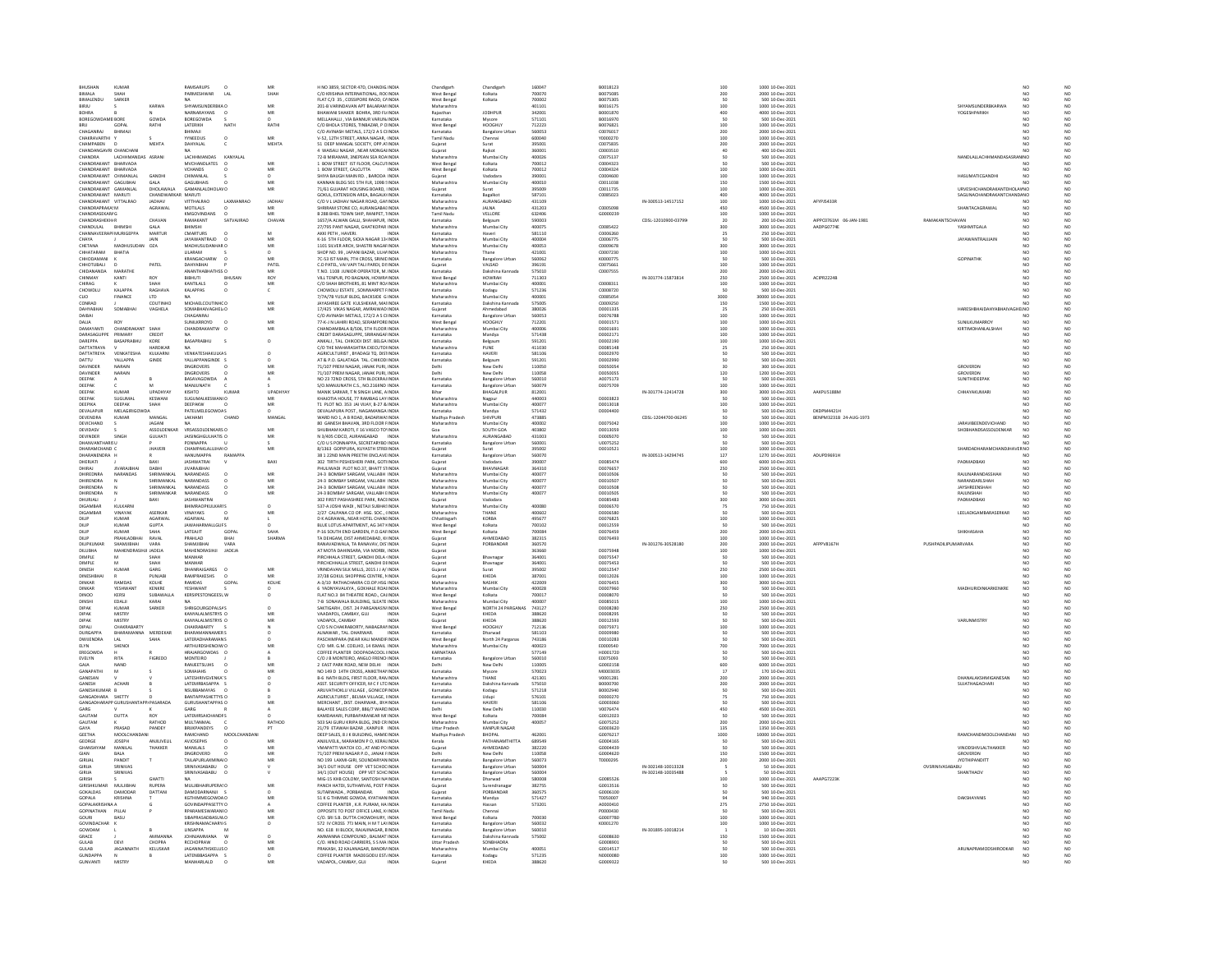| <b>GUPTA</b>                          |                                                    |                          | LATEMRKCGUPTA S                                   |                 | 2737/13 RANJIT NAGAR, 2737/13 HNDIA                                             | Delh                              | New Delh                              | 110008           | H0000765                    |                     | 400                                              | 4000 10-Dec-2021                                       |                        |                |                                                   |                                  |  |
|---------------------------------------|----------------------------------------------------|--------------------------|---------------------------------------------------|-----------------|---------------------------------------------------------------------------------|-----------------------------------|---------------------------------------|------------------|-----------------------------|---------------------|--------------------------------------------------|--------------------------------------------------------|------------------------|----------------|---------------------------------------------------|----------------------------------|--|
| <b>GLIPTA</b>                         |                                                    |                          | LATEK<br>MUKHTIAR                                 | GUPTA           | 2737/13 RANJEET NAGAR, NEW DE INDIA                                             | Delhi                             | New Delh                              | 110008           | <b>H0075008</b>             |                     | so<br>500                                        | 500 10-Dec-2021<br>6000 10-Dec-2021                    |                        |                |                                                   |                                  |  |
| ---<br>SURDARSHAN<br>GURNEESH         | KAUR                                               |                          | BALWANTSINGHS O                                   | SINGH<br>MR     | MALWAL ROAD, B S SNTFARID SCHINDM<br>C/O S BALWANT SINGH EX M C. GU INDIA       | Punjab<br>Punjab                  | FIROZPUR<br>BATHINDA                  | 15200<br>151201  | G0009695                    | CDSL-12010600-01955 | 50                                               | 500 10-Dec-2021                                        | BCDPS5519J 20-APR-1962 |                |                                                   | N <sub>C</sub>                   |  |
| CIPIDALA                              |                                                    |                          | KSHAMACHARS                                       | MR              | S-45 BEHIND SRI RAGHAVENDRAS\INDIA                                              | Karnatak                          |                                       | 560013           | K0004935                    |                     |                                                  | 500 10-Dec-2021                                        |                        |                |                                                   | NO                               |  |
| GURUSWAMY                             |                                                    |                          | <b>DEVAPPAAGRICULTIS</b>                          | $^{\circ}$      | CHIKKAKOWLANDE KOWLANDE P.(INDIA                                                | Karnataka                         | Mysore                                | 571120           | K0001310                    |                     | 50                                               | 500 10-Dec-2021                                        |                        |                |                                                   |                                  |  |
| <b>HAIARARIRI</b>                     | <b>AHMEDKHAN</b>                                   | PATHAN                   | AHMEDKHANW                                        | MR              | C/O. N.M. KAPADIA, CKBAL MARKE INDIA                                            | Gujarat                           | SURAT                                 | 394150           | H0002955                    |                     | so                                               | 500 10-Dec-2021                                        |                        |                |                                                   | NO <sub>1</sub>                  |  |
| HALLYMYSORELA OP<br>HANAMAPPA         | THIMAPPA                                           | soci<br>MUDARADO         | <b>ΤΗΙΜΑΡΡΑRΜΙΠΑΒS</b>                            |                 | HALLY MYSORE, HOLENARASIPURA INDIA<br>HEBSUR . HUBLI TO., DHARWAR DT INDIA      | Karnatak<br>Karnataka             | HASSAN<br>Dharwad                     | 573211<br>581209 | H0003080<br>H0003290        |                     | 100<br>25                                        | 1000 10-Dec-2021<br>250 10-Dec-2021                    |                        |                |                                                   | N <sub>0</sub>                   |  |
| <b>HANUMANTHAIA</b> F                 |                                                    |                          | MOOKAJAI<br><b>JOTUR</b>                          | SATTY           | KAVITHA MANXION, 16TH WARD BINDIA                                               | Karnataka                         | BELLARY                               | 583121           |                             | IN-300394-17892763  |                                                  | 4000 10-Dec-2021                                       | AAJPH9478G             |                |                                                   |                                  |  |
| HARIMOHAN                             | RHAR                                               |                          | LATEMRANANTARA S                                  |                 | DASPARA LANE, P.O. CHINSURAH, LINDIA                                            | West Benga                        | HOOGHLY                               | 712102           | H0005420                    |                     | $\frac{400}{17}$                                 | 170 10-Dec-2021                                        |                        |                |                                                   |                                  |  |
| HARINDER                              | SINGH                                              | DHALIWAL                 | <b>GURCHARAN</b><br>SINGH                         |                 | 109, GHUMAN NAGAR, SIRHIND ROINDIA                                              | 'unjab                            | PATIALA                               | 14700            |                             | IN-301330-20039795  |                                                  | 10 10-Dec-2021                                         | AAKPD0190J             | GAGANDEEPSINGH |                                                   |                                  |  |
| HARIPRASAD                            | JAGDISHPRASAD VERMA                                |                          | JAGDISHPRASADS 0                                  | MB              | SHRAVAGI PLOT, OPP: ALLABAJI KA INDIA                                           | Maharashtra                       | AKOLA                                 | 444001           | H0012191                    |                     | 100                                              | 1000 10-Dec-2021                                       |                        |                |                                                   |                                  |  |
| HARITA                                | MUMMALANEN                                         |                          | SATISH<br>KUMAR                                   |                 | 2 - 2 - 647 - 6/6, BAGH AMBERPET, INDIA                                         | Telangana                         | Hyderabac                             | 500013           |                             | CDSL-12033200-00112 | 482<br>100                                       | 4820 10-Dec-2021                                       | AIAPM7555L 15-AUG-1977 |                |                                                   | NO                               |  |
| HARPAL<br>HARSHAD                     | SINGH                                              | SHAH                     | CHARAN<br>SINGH<br><b>TALAKCHANDS</b><br>$\Omega$ | MR              | 25 WEU, C/O. 56 APO, 0<br>4TH KARTER ROAD, PURSHOTAM PUNDIA                     | <b>MAHARASHTRA</b><br>Maharashtra | PUNE<br>Mumbai City                   | 400066           | H0076178<br><b>HODO6375</b> |                     | 100                                              | 1000 10-Dec-2021<br>1000 10-Dec-2021                   |                        |                |                                                   | NO                               |  |
| HARSHAD                               | TRILOK                                             | SOTA                     | TRILOKNSOTAS                                      | MR              | BLOCK NO. 6 IST FLOOR, MAHAVIR INDIA                                            | Maharashtra                       | Mumbai City                           | 400080           | H0006379                    |                     | 100                                              | 1000 10-Dec-2021                                       |                        |                | TRILOKCHANDRANAROTTAM<br>JA! NO                   |                                  |  |
| HASMUKH                               | MALSI                                              | SHAH                     | MALSIBHARMALSH/O                                  | MB              | PARERA SADAN. M V ROAD BLOCK INDIA                                              | Maharashtra                       | Mumbai City                           | 400069           | H0010610                    |                     | 50                                               | 500 10-Dec-2021                                        |                        |                |                                                   |                                  |  |
| <b>HASMUKHL</b>                       | <b>TRIRHOVANDAS</b>                                |                          | RIBHOVANDAS AMERCHAND                             |                 | M/S HASMUKHLAL T SHAH & CO, SHNDIA                                              | Maharashtr                        | Mumbai City                           | 40002            | H0075667                    |                     | $rac{200}{50}$                                   | 2000 10-Dec-2021                                       |                        |                | <b>JAYESHHASMUKHLALSHAH</b>                       | NC<br>NC                         |  |
| HASSAN<br>HEMANG                      | PADMARAJASHETGUNAPAI<br><b>RHIJPENDRARHAIPATEI</b> |                          | PADMARAJASHETTI O<br><b>RHLIPENDRAPATELSO</b>     | MR              | CLOTH MERCHANTS, CHICKMAGAL INDIA<br>ALARAM KLITIR KARAMSAD ROAD INDIA          | Karnataka                         | Chikmagalur<br>Anand                  | 388120           | H0007050<br>H0007507        |                     |                                                  | 500 10-Dec-2021                                        |                        |                |                                                   | NO                               |  |
|                                       |                                                    |                          |                                                   | MR              | 32 EZRA STREET, N BLOCK 3RD FLOINDIA                                            | Guiarat                           |                                       |                  |                             |                     | 100<br>800                                       | 1000 10-Dec-2021<br>8000 10-Dec-2021                   |                        |                |                                                   |                                  |  |
| HEMANT<br>HIRA                        | <b>KUMAR</b><br><b>BHASKAR</b>                     | PATODIA<br>UNDE          | RADHAKISHANPATCO<br><b>BHAUSAHEB</b><br>MURLIDHAR | KASAR           | AP-DEOLALIPRAVARA . TAL-RAHURI INDIA                                            | West Benga<br>Maharashtr          | Kolkata<br>Ahmednaga                  | 700001<br>413716 | H0007559                    | CDSL-12027000-00039 | 91                                               | 910 10-Dec-2021                                        | ABIPU2682B 29-NOV-1969 |                |                                                   | NO <sub></sub><br>N <sub>C</sub> |  |
| HIRAL                                 |                                                    | <b>BUCH</b>              | DHANANJA'                                         |                 | C/O.M.R.BUCH, MADH STREET, MOINDIA                                              | Gujarat                           | Junagadh                              | 36200            | H0075069                    |                     | 100                                              | 1000 10-Dec-2021                                       |                        |                | SMITADBUCH                                        | NO                               |  |
| <b>HITESH</b>                         |                                                    | <b><i><u>ЧАН</u></i></b> | <b>HIMATLALS</b><br>$\Omega$                      | MR              | 8 PARMESHWAR VILLA 4TH ROAD INDIA                                               | Maharashtra                       | Mumbai City                           | 400055           | H0008797                    |                     | 50                                               | 500 10-Dec-2021                                        |                        |                |                                                   | NO<br>NO                         |  |
|                                       | <b>REVANNA</b>                                     | KEMPANN                  | LREVANNAS                                         |                 | ONNARAYANAHALLI, P.O. MADALINDI                                                 | Karnataka                         | <b>Bangalore Rura</b>                 | 56212            | H0009240                    |                     | 100                                              | 1000 10-Dec-2021                                       |                        |                |                                                   |                                  |  |
| <b>IMTIAZ</b><br>INDERAREN            | RAJA<br>PUIARA                                     |                          | RAJAS<br>VASANTRAL<br>PULARA                      | MR              | C/O RAJA TRADERS, RAJA TRADE CEINDIA<br>NITIN NIVAS NAGAR CHAKLO JAM INDIA      | Guiarat<br>Guiarat                | <b>BHARUCH</b>                        | 392220<br>361001 | 10003603<br>10075027        |                     |                                                  | 1000 10-Dec-2021<br>2000 10-Dec-2021                   |                        |                | <b>VASANTRAIPUIARA</b>                            | NO<br>NO<br>NO<br>NO             |  |
| <b>INDIRA</b>                         | RATHOD                                             |                          |                                                   |                 | 41/1 VISARHA NR BML OFFICE, SAHINDIA                                            | Maharashtra                       | Mumbai City                           | 400069           | 10075357                    |                     | $\begin{array}{c} 100 \\ 200 \\ 50 \end{array}$  | 500 10-Dec-2021                                        |                        |                |                                                   |                                  |  |
| INDRAVADAN                            | RAGHUNATHBHAPATEL                                  |                          | RAGHUNATHBHAIP/O                                  | MB              | OPP ANANDBHAVAN, SHIYABAUG I INDIA                                              | Guiarat                           | Vadodara                              | 390001           | 10004010                    |                     | 100                                              | 1000 10-Dec-2021                                       |                        |                |                                                   | NO                               |  |
|                                       | MAJUMDAR                                           |                          | SKMAJUNDARW                                       |                 | 81/5D, RAJA S C MALLICK ROAD, CAINDM                                            | West Benga                        | Kolkata                               | 70004            | 10005300                    |                     | 100                                              | 1000 10-Dec-2021                                       |                        |                |                                                   |                                  |  |
| <b>ISHRAT</b>                         | RANO                                               |                          | ABDULWADOODW O                                    | MB              | R/B III 2/5 RAILWAY COLONY, SIR J. INDIA                                        | Maharashtr                        | Mumbai City                           | 400008           | 10050027                    |                     | 200                                              | 2000 10-Dec-2021                                       |                        |                | ABDULWADOOD                                       | NO                               |  |
| <b>SHWARA</b>                         | BHAT                                               |                          |                                                   | MF              | .<br>BEJAI KUNTIKANA, MANGALORE INDIA                                           |                                   |                                       | 57500            | K000150                     |                     | 300                                              | 3000 10-Dec-2021                                       |                        |                |                                                   |                                  |  |
| <b>ISHWARLAL</b><br><b>JAGDISHI</b>   | KACHARADAS<br><b>CHANDULA</b>                      | PRAJAPATI<br>GANDHI      | KACHARADASS<br>$\Omega$<br>CHANDULAL<br>GANDH     | MR              | PRAJAPATI VAS. AT & POST KAMLI. INDIA                                           | Guiarat                           | MAHESANA                              | 384140           | 10002430                    |                     | so                                               | 500 10-Dec-2021                                        |                        |                |                                                   |                                  |  |
| <b>JAGUBHA</b>                        | NATHALAL                                           | PATEL                    | NATHALALHPATEL                                    | $\circ$         | C/O GURUDUTT BHANDAR, SHIYAB INDIA<br>MUWADA , TALUKA, PANCHMAHAI INDIA         | Gujara<br>Gujarat                 | DAHOD                                 | 390001<br>389170 | J0075168<br>J0002300        |                     | 100<br>75                                        | 1000 10-Dec-2021<br>750 10-Dec-2021                    |                        |                | KAILASHBENJAYESHBHAIGANDH NO                      |                                  |  |
| <b>JALEEL</b>                         |                                                    |                          | AMSASSANS                                         | MB              | 36 MALAYAPPAN STREET. II FLOOR INDIA                                            | <b>Tamil Nady</b>                 | Chennai                               | 600001           | A0000606                    |                     | 300                                              | 3000 10-Dec-2021                                       |                        |                |                                                   | N <sub>C</sub>                   |  |
|                                       | DULAR                                              |                          | VEDPARKASHW                                       |                 | 344/A RISHI NAGAR, SHAKUR BASTINDIA                                             | Delhi                             | New Delh                              | 11003            | 10003350                    |                     | 100                                              | 1000 10-Dec-2021                                       |                        |                |                                                   |                                  |  |
| JANARDAN                              | <b>MOHANTY</b>                                     |                          | TRIBIKRAMMOHAN' O                                 | MB              | G N MOHANTY & CO. SANTRAPUR. INDIA                                              | Orissa                            | Khordha                               | 751002           | 10011234                    |                     | 100                                              | 1000 10-Dec-2021                                       |                        |                |                                                   | NO                               |  |
| <b>JASBIR</b>                         |                                                    |                          | <b>AJMERSINGHW</b>                                | MF              | <b>FLAT STH B, SURYA KIRAN COMPLE INDU</b>                                      | Punjab                            | LUDHIAN                               | 14100            | 1001066                     |                     | 100                                              | 1000 10-Dec-2021                                       |                        |                |                                                   |                                  |  |
| <b>JASWANT</b><br><b>JATHAPPA</b>     | PATEL<br>GOWDA                                     |                          | JAYANTILALPATELS O<br>HARIYAPPAGOWD O             | MB<br>MR        | 9/2 P K MUKHERJEE ROAD, CALCUT INDIA<br>AMBETHADI HOUSE, P.O. PAMBETINDU        | West Benga<br>Karnatak            | Kolkata<br>Dakshina Ka                | 700002<br>574232 | 10013007<br>P0000568        |                     | 200                                              | 2000 10-Dec-2021<br>2000 10-Dec-2021                   |                        |                | YASHODAGOWDAP                                     | N <sub>C</sub>                   |  |
| <b>JAVERBEN</b>                       | KHIMAJI                                            | SATARA                   | KHIMAJIPASUSATAFO                                 | MR              | 609 6TH FLOOR NILANGANA APRT INDIA                                              | Maharashtra                       | Mumbai City                           | 40006            | 10004665                    |                     |                                                  | 1000 10-Dec-2021                                       |                        |                |                                                   |                                  |  |
| <b>JAWAN</b>                          | MAL                                                |                          | TARACHANDJIS                                      | MF              | 341. MINT STREET, SOWCARPET, CHNDIA                                             | <b>Tamil Nadu</b>                 | Chenna                                | 600079           | T0000385                    |                     |                                                  | 3000 10-Dec-2021                                       |                        |                |                                                   |                                  |  |
| <b>AYA</b>                            | LAKSHM                                             |                          | LATEMRHBRAMAIA/                                   | $\circ$         | <b>MARUTHI ESTATE, SAKLASPUR</b>                                                | Karnataka                         | <b>IASSAM</b>                         | 57313            | 10005110                    |                     | 200<br>100<br>300<br>75                          | 750 10-Dec-2021                                        |                        |                | BALAKRISHNAH                                      |                                  |  |
| JAYANT                                | DED                                                |                          | DEB                                               |                 | 3-B EKDALIA ROAD, DT AKOLA (M S INDIA                                           | West Benga                        | Kolkata                               | 700019           | 10075258                    |                     | 100                                              | 1000 10-Dec-2021                                       |                        |                |                                                   | NO <sub>1</sub>                  |  |
| <b>JAYASHREI</b>                      |                                                    |                          | <b>CBCHANDRASEKHAIO</b>                           | MR<br>MR        | N/O C B CHANDRASEKHAR SETTY, IINDIA                                             | Karnataka                         | Bangalore                             | 56000            | C0000813                    |                     | 50                                               | 250 10-Dec-2021                                        |                        |                |                                                   |                                  |  |
| JAYASHRI<br><b>IAVDEEP</b>            | RAMDAS                                             | KOHLI<br>DEGADWALA       | RAMDASS<br><b>RAMESHRHAICDEGLO</b>                | MB              | D WARD GANDHI NAGAR, R R KOHLINDIA<br>A-37 MANGLA PARK SOCIETY, OPP INDIA       | Maharashtra<br>Gujarat            | Mumbai City<br>Vadodara               | 400060<br>390018 | 10012929<br>10011207        |                     | 200                                              | 500 10-Dec-2021<br>2000 10-Dec-2021                    |                        |                | SANTOSHOMPRAKASHBHATADE NO                        |                                  |  |
| <b>JAYENDRA</b>                       | AMRATLA                                            | PATEL                    | AMRATLALIETHALA O                                 | MR              | ASMITA HILL VIEW TOWER, HOUSE INDIA                                             | Maharashtra                       | THANE                                 | 401107           | 10006500                    |                     | 50                                               | 500 10-Dec-2021                                        |                        |                | SURESHCHANDRAAMRATLALZAV NC                       |                                  |  |
| <b>IAVES</b>                          | CHUNRHA                                            | PATEL                    | CHUNIBHAIBPATEL S                                 |                 | 4 PARILATAK VATIKA KARELI RAUGINDIA                                             | Guiarat                           | Vadodara                              | 390018           | 10006510                    |                     | 100                                              | 1000 10-Dec-2021                                       |                        |                |                                                   | NO                               |  |
| <b>JAYES</b>                          | DHIRAILAL                                          | SHAH                     | KANTILAL<br>DHIRAJLAL                             |                 | 501 ASHOK APARTMENTS, OLD NAI INDIA                                             | Maharashtra                       | Mumbai City                           | 400069           |                             | IN-301330-18534067  |                                                  | 500 10-Dec-2021                                        |                        |                | BHAVNAJAYESHSHAF                                  | NO                               |  |
| JAYESH                                | PRAVINRH                                           | VYAS                     | JAGADISHCHANDRA O<br>DAHYARHA                     | MR              | 26 RADHE SHYAM SOCIETY, RAJENE INDIA                                            | Gujarat                           | AHMEDABAL                             | 382415           | 10006601                    |                     | 100                                              | 1000 10-Dec-2021                                       |                        |                |                                                   | NO <sub>1</sub>                  |  |
| <b>JAYES</b><br>JAYESH                | RAMANLAL                                           | PATEL<br>PATEL           | PRAVINBHA<br>RAMANLAL<br>PATEL                    | PATEL           | C/4 GAYATRI SOCIETY, SEVALIA, GU INDIA<br>MESSRS BECHARDAS SHAMALDAS, INDIA     | Gujarat                           | Ahmedabad                             | 388245<br>380022 | 10076008                    | IN-300513-15133109  | $\frac{99}{100}$                                 | 990 10-Dec-2021<br>1000 10-Dec-2021                    | ASXPP0661H             |                |                                                   |                                  |  |
| <b>IAYSHREE</b>                       | NARANDAS                                           | <b>SHAH</b>              | NARANDASW<br>$\Omega$                             | MR              | 24-3 ROMBAY SARGANE, VALLARH, INDIA                                             | Maharashtra                       | Mumbai City                           | 400077           | 10010612                    |                     | so                                               | 500 10-Dec-2021                                        |                        |                | NARANDASI AXMIDASSHAH                             | NO <sub>1</sub><br>NO            |  |
| JAYSUKH                               |                                                    | SHAH                     | <b>SHAHS</b>                                      | MB              | HARION BLDG C-3, FLAT NO 4, BOR INDIA                                           | Maharashtra                       | Mumbai City                           | 400092           | 10013042                    |                     |                                                  | 500 10-Dec-2021                                        |                        |                |                                                   |                                  |  |
| <b>IFFTENDER</b>                      | CHAWDA                                             |                          | VINODRHAICHAWD O                                  | MR              | C/O ARYA NIWAS LODGE WEEKLY HNDM                                                | Telangana                         | Nizamahad                             | 503001           | 10012010                    |                     | 100<br>200                                       | 1000 10-Dec-2021                                       |                        |                |                                                   | NO<br>NO <sub>1</sub>            |  |
| JEETENDER                             | CHAWDA                                             |                          | VINODBHAICHAWD.C                                  | MR              | ARYA NIWAS LODGE, WEEKLY BAZA INDU                                              | Telangana                         | Nizamabao                             | 503001           | 10012015                    |                     |                                                  | 2000 10-Dec-2021                                       |                        |                |                                                   |                                  |  |
| <b>JEHANBUX</b><br><b>IITENDRA</b>    |                                                    | <b>MISTRY</b><br>POPAT   | DHANJISHAWS<br>$^{\circ}$<br>HAGWANI              | MR              | 382 B POWVALLA BLDG., GROUND INDIA<br>24 NEW WANKDI CHAWL, PAREL T/ INDIA       | Maharashtra<br>Maharashti         | Mumbai City                           | 400007<br>400012 | 10006940<br>10075621        |                     | $\begin{array}{c} 100 \\ 100 \\ 100 \end{array}$ | 1000 10-Dec-2021<br>1000 10-Dec-2021                   |                        |                | <b>RODAJMISTRY</b>                                | NO<br>NO<br>NO<br>NO             |  |
| <b>JITENDRA</b>                       | HASMUKHLAL                                         | MASTER                   | $\circ$<br><b>HASMUKHLALS</b>                     | MR              | 1/A AMARVILLA APARTMENT, NEAHNDIA                                               | Guiarat                           | Surat                                 | 395001           | 10007627                    |                     |                                                  | 1000 10-Dec-2021                                       |                        |                |                                                   |                                  |  |
|                                       |                                                    |                          | <b>LATE</b><br><b>RUDDHASHAR</b>                  | GHOSH           | <b>79 SANTOSHPUR AVENUE CALCUT INDIA</b>                                        | West Benga                        |                                       |                  |                             |                     |                                                  |                                                        |                        |                |                                                   |                                  |  |
| <b>IITENDRANATH</b>                   |                                                    |                          |                                                   |                 |                                                                                 |                                   |                                       | 200025           | 10076691                    |                     |                                                  |                                                        |                        |                |                                                   | NO                               |  |
|                                       | GHOSH                                              |                          |                                                   |                 |                                                                                 |                                   | Kolkata                               |                  |                             |                     |                                                  | 1000 10-Dec-2021                                       |                        |                |                                                   |                                  |  |
| <b>JOHNSON</b><br><b>IOSE</b>         | KORAITH                                            |                          | KVI ONAPPANS<br>$\Omega$                          | <b>MR</b>       | H NO 10-5-459/1, TUKARAM GATE, INDIA<br>8/143 IAI SHASTRI NAGAR MULLIN INDIA    | Telangana<br>Maharashtra          | Hyderaba<br>Mumbai City               | 50001<br>400082  | C0075196<br>10008740        |                     | $\begin{array}{c} 100 \\ 100 \end{array}$        | 1000 10-Dec-2021<br>1000 10-Dec-2021                   |                        |                |                                                   | NO <sub>1</sub>                  |  |
| <b>JOSEPH</b>                         | ANTHONY                                            | PEREIRA                  | <b>IGNATIUCPIETY</b>                              |                 | SPUTNIK FLAT NO-N-7, 2ND FLOORINDM                                              | Maharashtra                       | Mumbai City                           | 400050           | 10008810                    |                     | ${\begin{array}{c} 100 \\ 50 \end{array}}$       | 500 10-Dec-2021                                        |                        |                | MMACULATEPEREIRA                                  |                                  |  |
| <b>JOSEPH</b>                         | BASIL                                              | MONTEIRO                 | LATE<br>VINCENT                                   | <b>MONTEIRO</b> | ANGLO FRENCH DRUGS & IND LTD. INDIA                                             | Karnataka                         | <b>Bangalore Urbar</b>                | 560010           | 10076629                    |                     | 50                                               | 500 10-Dec-2021                                        |                        |                |                                                   |                                  |  |
| <b>JUKUF</b>                          | VENKOBAN                                           |                          | <b>HIMMAYYAS</b>                                  |                 |                                                                                 | Karnataka                         | .<br>Raichu                           | 58410            | 10009480                    |                     |                                                  |                                                        |                        |                |                                                   |                                  |  |
| <b>JULIA</b><br><b>IYOTI</b>          | PEREIRA<br>RHATIA                                  |                          | JOSEPHAPEREIRAW O<br>RANRIRKLIMARRHA'O            | MF<br>MR        | JUKUR SRINIVAS VENKOBANNA, C(INDIA)<br>D 8/11 MODEL TOWN DELHL<br><b>INDIA</b>  | Maharashtra<br>Delhi              | Mumbai City<br>New Delhi              | 400050<br>110009 | 10009485<br>10009715        |                     | 25<br>$100 -$                                    | 500 10-Dec-2021<br>250 10-Dec-2021<br>1000 10-Dec-2021 |                        |                | <b>JOSEPHANTHONYPEREIRA</b>                       |                                  |  |
| <b>NOTI</b>                           | SOMAN                                              |                          | MANISH<br>SOMAN                                   |                 | 10 KALI AMMAN KOIL STREET, PON INDIA                                            | Pondicherr                        |                                       | 605012           |                             | IN-300394-14460636  | 100                                              | 1000 10-Dec-2021                                       | AWNPS7155H             |                | SHANKARLALSON MANISHSOMANI                        |                                  |  |
| <b>JYOTIRMOY</b>                      | <b>GHATAK</b>                                      |                          | DINABANDHU<br>GHATAK                              |                 | FLAT NO-404 4TH FLOOR NIKITA BH INDIA                                           | West Benga                        | HOOGHLY                               | 712232           |                             | IN-300118-11122154  | 50                                               | 500 10-Dec-2021                                        | AMSPG4500D             | RATANTIGHATAK  |                                                   |                                  |  |
| <b>NOTSNA</b>                         | CHANDULAI                                          |                          | CHANDULALHARIBH D                                 |                 | 2772 LAMBA PADAS POLE, RAIPUFINDM                                               | Gujarat                           |                                       | 38000            | 10010100                    |                     | 300                                              | 3000 10-Dec-2021                                       |                        |                |                                                   |                                  |  |
| <b>JYOTSNA</b>                        | <b>HEMANT</b>                                      | PATEL                    | HEMANTPATELW O                                    | MR              | 66 PATEL VAS HANSOL, P.O.SARDAHNDIA                                             | Guiarat                           | AHMEDABAD                             | 382475           | 10015041                    |                     | 100                                              | 1000 10-Dec-2021                                       |                        |                | HEMANTDAHYABHAIPATEL                              | NO <sub>1</sub>                  |  |
| KABIRODDIN                            | SAIFODDIN                                          | SHAIKH                   | <b>SAIFODDINVAZIROE O</b>                         | MR              | C/O M RAJA, M/S LLOYDS INSULATI INDIA<br>FORT KASALI MOHALLA, VAZIR MA INDIA    | elangana<br>Maharashtra           | <b>JALGAON</b>                        | 50048<br>425401  | K0075194<br>K0007010        |                     | $100\,$<br>80                                    | 1000 10-Dec-2021<br>800 10-Dec-2021                    |                        |                |                                                   |                                  |  |
|                                       | SINGHA                                             |                          | CHARAN                                            |                 |                                                                                 |                                   |                                       | 743145           |                             |                     |                                                  |                                                        |                        |                | SAMBHUCHARANSINGHA                                | NO                               |  |
| KABITA<br>KAILASH                     | SHANKER                                            | SINHA                    | SAMBHU CI<br>RAJKISHORESINHA S                    | SINGH           | 56/1 DINO BASU LANE, KANCHRA PINDIA<br>14D BELI ROAD, ALLAHABAD INDIA           | West Bengal<br>Uttar Pradesi      | <b>NORTH 24 PARGANAS</b><br>ALLAHABAD |                  | K0077176<br>K0007830        |                     | $\frac{100}{100}$                                | 1000 10-Dec-2021<br>1000 10-Dec-2021                   |                        |                |                                                   |                                  |  |
| KAILASHBEN                            | SHANTILAL                                          | SHAH                     | SHANTILALW<br>$\Omega$                            | MR              | 34 JAIN MERCHANT SOCIETY, PALD INDIA                                            | Guiarat                           | Ahmedabac                             | 380007           | K0007852                    |                     | 100                                              | 1000 10-Dec-2021                                       |                        |                | SHANTILALBHAILALSHAH                              | NO<br>NO                         |  |
| KALPESH                               | CHANDULAL                                          | SHAH                     | CHANDULAL                                         |                 | B-5 VINAYAK 2ND FLOOR, KAMLA FINDIA                                             | Maharashtra                       | Mumbai City                           | 40006            | K0076276                    |                     | 100                                              | 1000 10-Dec-2021                                       |                        |                |                                                   |                                  |  |
| KALPESH                               | <b>GHANSHYAMBI</b><br>RAMAKRISHNA                  | <b>ASHAH</b>             | <b>GHANSHYAM</b><br>BHAI<br>KAMGARIRAMACHAS       | $\circ$         | 6 JALARAM PARK. I G MARG100 FEHNDIA                                             | Guiarat                           | Anand                                 | 388001           | K0076016                    |                     | 100                                              | 1000 10-Dec-2021                                       |                        |                | JYOTSNABENGHANSHYAMBHAIS NO                       |                                  |  |
| KAMGA<br>KAMLA                        | DHALL                                              | RAO                      | GIANINDRADHALLV O                                 | DR              | 52-144 FORT, KURNOOI<br>H.NO. 503 SECTOR 10, CHANDIGAFINDIA                     | Andhra Prades<br>Chandigarh       | Kurnool<br>Chandigarh                 | 51800<br>160010  | K0010110<br>K0010166        |                     | 200                                              | 500 10-Dec-2021<br>2000 10-Dec-2021                    |                        |                | GIANINDRADHALL                                    | NO                               |  |
| KAML A                                | <b>TAHILIANI</b>                                   |                          | LAKHANLAITAHILLA O                                | MR              | FLAT NO 86 RAIL VIHAR, SECTOR 33 INDIA                                          | <b>Uttar Prades</b>               | <b>GAUTAM BUDDHA NAGAR</b>            |                  | KOO10363                    |                     | so                                               | 500 10-Dec-2021                                        |                        |                | AKHANLALTAHILIANI                                 | NO<br>$\overline{M}$             |  |
| KAMLESH                               | NATVARLAL                                          | SHAH                     | NATVARLALSHAHS O                                  | MB              | SAMIR BHUVAN, CHHAPRA STREET INDIA                                              | Gujarat                           | КАСНСНН                               | 370465           | K0024133                    |                     | 200                                              | 2000 10-Dec-2021                                       |                        |                |                                                   | NO                               |  |
| KAMUBEN                               |                                                    | RAYMANGIA                | RAMNIKLALBRAYM/O                                  | MR              | C/O D R RAYMANGIA, B-8 PANCHA INDIA                                             | Guiarat                           |                                       | 361350           | K0010755                    |                     | 50                                               | 500 10-Dec-2021                                        |                        |                | SHARADRRAYMANGIA                                  | NO<br>NO<br>NO                   |  |
| KANAIYA<br>KANAIYA                    |                                                    | SINDHAVAD                | <b>ISHWARLAL</b>                                  | MR              | <b>SHYAM NIVAS, L B S MARG, GHATINDI</b><br>5 SHYAM NIWAS, L B S MARGNEAR INDIA | .<br>Maharashtra<br>Maharashtra   | Mumbai City<br>Mumbai City            | 10008<br>400086  | K0010766<br>K0075962        |                     | 200                                              | 500 10-Dec-2021<br>2000 10-Dec-2021                    |                        |                |                                                   |                                  |  |
| CANAKAPII                             |                                                    | RAMANNI                  | VSANANTHAIAHS                                     |                 | NO 1800 40TH A CROSS, 26TH MA INDM                                              | Karnataka                         | <b>Bangalore Urba</b>                 | 56001            | K0010970                    |                     |                                                  | 750 10-Dec-2021                                        |                        |                |                                                   |                                  |  |
| KANCHAN                               | DEVI                                               | DUGAR                    | DUGAR                                             | M               | 48 3 RANGARAD ROAD BASAVANA(INDIA                                               | Karnataka                         | <b>Bangalore Urban</b>                | 560004           |                             | IN-300214-11726598  | $\frac{75}{163}$                                 | 1630 10-Dec-2021                                       | ADPPD4234K             |                |                                                   |                                  |  |
| KANERE                                |                                                    |                          | PANDURANG<br>KANERE                               |                 | B-5 DALVI NAGAR, SHIMPOLI ROAD INDIA                                            | Maharashtr                        | Mumbai City                           | 400093           | V0075296                    |                     |                                                  | 500 10-Dec-2021                                        |                        |                | KANERESV                                          | NO<br>NO                         |  |
| KANJIBHA<br>KANNAN                    |                                                    | BAROT                    | BAROT<br><b>I ATEMRRPRENGAIAS</b>                 |                 | NEAR LOHANA MAHAJAN WADI, SLINDIA                                               | Gujarat<br>Tamil Nadi             |                                       | 361347<br>625020 | K0076469<br>BODD2540        |                     | 200<br>so                                        | 2000 10-Dec-2021                                       |                        |                | HIRBAIKBARO'                                      | NO                               |  |
| CANTILA                               |                                                    |                          | ---<br>ARAMCHANDS                                 |                 | BANK OF INDIA, REGIONAL OFFICE I INDIA                                          |                                   |                                       |                  |                             |                     |                                                  | 500 10-Dec-2021                                        |                        |                |                                                   | NO                               |  |
| KANTILAL                              | DEVJIBHAI                                          | PATEL                    | DEVJIBHAUPATELS O                                 | MB              | 5/7 SWAMILILA SHAH COOP SOC, GINDI<br>14 RAISTAMBH SOCIETY, BEHIND BINDIA       | Gujarat                           | Madurai<br>Mumbai City<br>Vadodara    | 10008<br>390001  | K0012266<br>K0012270        |                     | 100<br>100                                       | 1000 10-Dec-2021<br>1000 10-Dec-2021                   |                        |                |                                                   |                                  |  |
| KANTILAI                              | KACHRALAI                                          | SHAH                     | KANCHARLALBSHAF O                                 | MR              | AMBAWADI OPPOSITE BHATTCHA\INDM                                                 |                                   | Sabar Kanth                           | 38300            | K0012380                    |                     | 100                                              | 1000 10-Dec-2021                                       |                        |                |                                                   |                                  |  |
| KANTILAL                              | NAGORI                                             |                          | <b>BASANTILALS</b>                                | MF              | B149 FLAT NO 201, MIG BEHIND CHINDIA                                            | Madhya Pradesł                    | INDORE                                | 45200            | K0012520                    |                     | 50                                               | 500 10-Dec-2021                                        |                        |                |                                                   |                                  |  |
| KANLIRHA                              | SOMARHA                                            | PATEL                    | <b>SOMARHAIIPATELS O</b>                          | MF              | <b>CHAMUNDA SOCIETY, AT KHERVA, INDIA</b>                                       | GUIARAT                           |                                       | 382711           | K0012865                    |                     |                                                  | 500 10-Dec-2021                                        |                        |                | RAIFNDRAKLIMARNMODI                               | NO<br>NO                         |  |
| KANUBHA<br>KARTHIK                    | TOPIWALA                                           |                          | HIRALALTOPIWALASO<br>CHALAPATHIP                  | MR              | 710/711, RUSHIRAJ APPTS, DEWALI NDIA<br>NO 643/A 22ND CROSS 14TH MAILINDIA      | Gujarat<br>Karnataka              | Surat                                 | 395001<br>560078 | K0024135                    | IN-301895-10454393  | 100                                              | 1000 10-Dec-2021<br>10 10-Dec-2021                     | ATRPKOOSSC             | <b>PWVFFN4</b> | <b>NIMESHTOPIWALA</b>                             | NO<br>NO<br>NO <sub>1</sub>      |  |
| KAUSHALIY/                            | SAJNAN                                             |                          | DTSAJNANIW                                        |                 | C/O MANOHAR SAJNAN, STATE BALINDIA                                              | Rajastha                          |                                       | 30200            | K0014668                    |                     | 100                                              | 1000 10-Dec-2021                                       |                        |                |                                                   |                                  |  |
| KAVITA                                |                                                    | SHANKAF                  | VAIDYANATHAN                                      |                 | S BAZAR LANE, BENGALI MARKET, INDIA                                             | Delhi                             | Bangalore Urban<br>JAIPUR<br>New Delh | 110001           | K0076724                    |                     | 50                                               | 500 10-Dec-2021                                        |                        |                |                                                   | NO                               |  |
| KAVITA                                | <b>LISHANKAR</b>                                   |                          | SANKARANARAYAN C                                  |                 | <b>RAZAR LANE RENGALI MARKET FINDU</b>                                          | Delhi                             | New Delh                              | 110001           | KOOZZOBO                    |                     |                                                  | 500 10-Dec-2021                                        |                        |                |                                                   |                                  |  |
| KHALEEL                               |                                                    |                          | MSKHALEELW                                        | MB              | NO 49 STH FLOOR, MAIN 3RD BLOCINDIA                                             | Karnataka                         | Bangalore Urba                        | 560011           | W0000035                    |                     | 57                                               | 570 10-Dec-2021                                        |                        |                | KHALEELMS                                         | NO                               |  |
| KHLIRSHID                             | OMAR                                               |                          | SHARRIRAHMEDW O<br>KASHMIRILALRATRA O             | MR<br>MR        | 6/1-B THIRD FLOOR TOPSIA BOAD INDIA                                             | West Benga                        | Kolkata                               | 700046           | K0016515                    |                     |                                                  | 1000 10-Dec-2021                                       |                        |                | <b>SHARRIRAHMED</b>                               | NO<br>NO<br>NO                   |  |
| KIRAN<br>KISAN                        | RAJRA<br>MALHARI                                   | RHIJIARAI                | <b>MAI HARIKRHI HARAS</b>                         | $\Omega$        | D/O SH KASHMIRI LAL RATRA, 380N INDIA<br>AT ARADGAON POST TAKALIMIA 9 INDIA     | Uttar Prades<br>Maharashtra       | SAHARANPU<br>Ahmednag                 | 413705           | K0027535<br>K0017270        |                     | $\begin{array}{c} 100 \\ 100 \end{array}$<br>so  | 1000 10-Dec-2021<br>500.10-Dec-2021                    |                        |                |                                                   | NO <sub>1</sub><br>NO            |  |
| KISHOR                                | LAKHAMS                                            | ТНАККАЯ                  | LAKHAMSHITHAKKA O                                 |                 | JALARAM TRADERS, MAIN BAZAR BINDIA                                              | Gujarat                           | КАСНСНІ                               | 370140           | K0017561                    |                     | 100                                              | 1000 10-Dec-2021                                       |                        |                |                                                   |                                  |  |
| KISHORE                               | GIDWANI                                            |                          | LATEC                                             | GIDWAN          | B-389 NEW FRIENDS COLONY, NEW INDIA                                             | Delhi                             | New Delhi                             | 110065           | K0085027                    |                     | 1000                                             | 10000 10-Dec-2021                                      |                        |                |                                                   | NO <sub>1</sub>                  |  |
|                                       |                                                    |                          |                                                   |                 | 127/4 HARIYALA PLOT, BEHIND GALINDIA                                            | Gujara                            |                                       |                  | K0075968                    |                     |                                                  | 1000 10-Dec-2021                                       |                        |                |                                                   |                                  |  |
| KISHORLAL                             | СННОТИВНА                                          | VASHI                    | CHHOTUBHAIKVASI S                                 | $\circ$         | AT AND P.O. DHAMDACHHA, VIA AINDIA                                              | Gujarat                           | Bhavnaga<br>NAVSARI                   | 364001<br>396310 | K0017860                    |                     | $\frac{100}{1000}$                               | 10000 10-Dec-2021                                      |                        |                |                                                   |                                  |  |
| KOKILA                                | CHOLIDHARY                                         |                          | PRAKASHCHANDCH O<br>KAMESHDSHASTRIV O             | MR              | C/D MR P C CHOUDHARY ORIENTA INDIA                                              | Rajastha                          | KOTA                                  | 324007           | K0018217                    |                     |                                                  | 1000 10-Dec-2021                                       |                        |                |                                                   | NO<br>NO <sub>1</sub>            |  |
| KOKILA<br>KOMAL                       | MANILAL                                            | PATEL<br>AMIN            | PRAKASHAMIND O                                    | MR              | 555 LAKHA PATELS POLE SANKADI INDIA<br>SHANTAKUNJ, MODASA ROAD DEH INDIA        | Gujarat<br>Guiarat                | Ahmedabad<br>Gandhinaga               | 38000<br>382305  | K0018251<br>K0018587        |                     | $\begin{array}{c} 100 \\ 200 \end{array}$<br>100 | 2000 10-Dec-2021<br>1000 10-Dec-2021                   |                        |                | <b>KAMESHDHANENDRARAISHASTRNG</b><br>PRAKASHCAMIN | <b>MC</b>                        |  |
| KOTEGOWDA                             |                                                    |                          | MKKRISHNEGOWDAO                                   | MR              | RAJENDRAPRASAD ROAD, MIRLE TC INDIA                                             | Karnataka                         | Mysore                                | 57160            | M0001198                    |                     |                                                  | 500 10-Dec-2021                                        |                        |                |                                                   |                                  |  |
| KOTESWARI                             |                                                    |                          | VENKATAREDDY BOINA                                |                 | SPP ROAD, PONNUR, GUNTUR DISTINDIA                                              | Andhra Pradesh                    | Guntur                                | 522124           |                             | IN-301696-10931475  | 500                                              | 5000 10-Dec-2021                                       | ARFPK5439F             |                |                                                   |                                  |  |
| KRISHAN                               |                                                    |                          | KHEMCHANDSEHGAC                                   | MR              | FLAT NO R5/15 3RD FLOOR, GOVEHNDM                                               |                                   | <b>Aumbai City</b>                    |                  | K0023920                    |                     | .<br>500                                         | 5000 10-Dec-2021                                       |                        |                | REENASEHGAL                                       |                                  |  |
| KRISHNABHAT<br><b>KRISHNAVENAMI M</b> |                                                    |                          | NARAYANBHATS C<br><b>VENKATARATHNAMM</b>          |                 | DEVASYA GARDEN . P.O. VITTAL S.K INDIA<br>BAGEPALLI VILLAGE KOLAR DIST R INDIA  | Karnataka<br>Karnataka            | Dakshina Kannada<br>Chikhallan        | 574243           | NOOD1060<br>KOORSGAR        |                     | 20                                               | 750 10-Dec-2021<br>200 10-Dec-2021                     |                        |                | <b>VENKATARATHNAMMS</b>                           | NO <sub>1</sub>                  |  |
| KUDARI                                |                                                    |                          | MALKAPPA                                          |                 | SHREE GANGA MAHAVEER NGR, GLINDIA                                               | Karnataka                         | Gulbarga                              | 58510            |                             | IN-300513-15797219  | 75                                               | 750 10-Dec-2021                                        | AOKPK9407              |                |                                                   |                                  |  |
| <b>KUMAR</b>                          | VIKRAM                                             |                          | PANDURANG<br>KANERE                               |                 | B-5 DALVI NAGAR, SHIMPOLI ROAD INDIA                                            | Maharashtra                       | Mumbai City                           | 400092           | K0075385                    |                     | 50                                               | 500 10-Dec-2021                                        |                        |                | SANGEETAVK                                        | NO<br>NO                         |  |
| KUMARA<br>KUMUDA                      | SWAM1                                              |                          | NAMURTHYS O<br>RHAT                               |                 | G P STORES, 435 M S ROAD, V V PU INDIA<br>207/B MANISH SUN FLOWER CHS L'INDIA   | Karnataka<br>Maharashtra          | <b>Bangalore Urban</b><br>Mumbai City | 56000<br>400053  | K0050038<br>K0078186        |                     | 100                                              | 10 10-Dec-2021<br>1000 10-Dec-2021                     |                        |                | PADUBIDRIPATTABHIRAMABHATNO                       |                                  |  |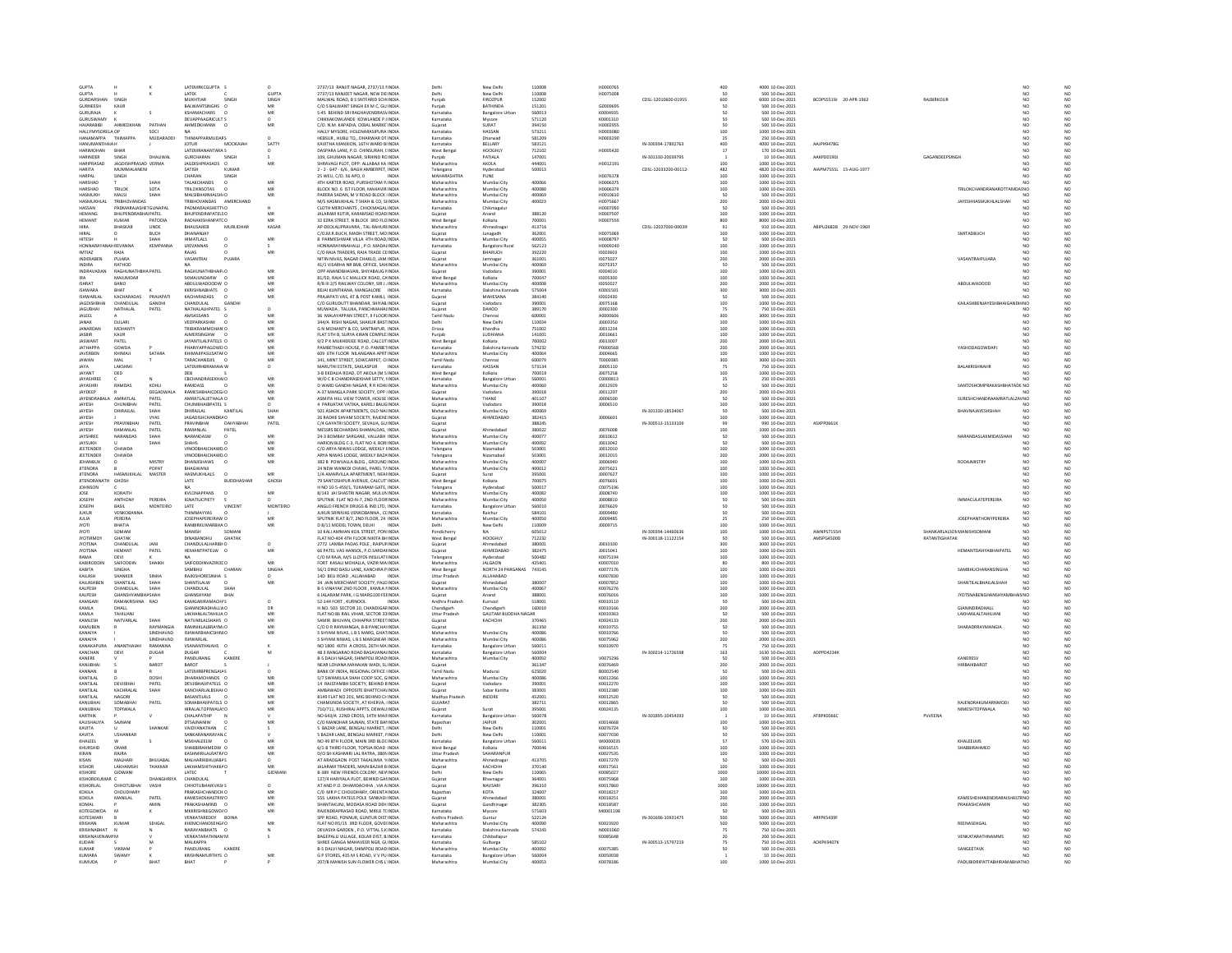|                                                       | PUTTANNA                           | KRRAMACHANDRAFO                                | MR            | NO 38 12TH MAIN 4TH RIOCK-FASINDIA                                               | Karnataka                          | <b>Bangalore Urban</b>                  | 560011           | K0023710              |                     | 150                                              | 1500 10-Dec-2021                     |                         |                      |                                                            |                                         |  |
|-------------------------------------------------------|------------------------------------|------------------------------------------------|---------------|----------------------------------------------------------------------------------|------------------------------------|-----------------------------------------|------------------|-----------------------|---------------------|--------------------------------------------------|--------------------------------------|-------------------------|----------------------|------------------------------------------------------------|-----------------------------------------|--|
| KYATHANAHALLI GAVIGOWD                                |                                    | GAVIGOWDA                                      |               | LAND LORD & AGRICULTURIST, KY/INDIA                                              | Karnataka                          | Mandya                                  | 571434           | K0023720              |                     | 100                                              | 1000 10-Dec-2021                     |                         |                      |                                                            | $N0$<br>$N0$                            |  |
| LAKSHMANRAMAS<br><b>LAKSHMI</b>                       |                                    | <b>LSATHIAVAGEESWAC</b><br>BCNAGESHRAOW C      | MR            | B\7 PALM GROVE APARTMENTS, SEINDIA<br>C/O D GURUMURTHY, NO 67/A II N INDIA       | Tamil Nadu<br>Karnataka            | Chennai<br><b>Bangalore Urba</b>        | 600090<br>560079 | S0001395<br>B0050036  |                     | 350                                              | 3500 10-Dec-2021<br>20 10-Dec-2021   |                         |                      | NAGESHRADRO                                                | NO<br>NC<br>NO                          |  |
| LAKSHMI<br>GHOSH                                      |                                    | ANANTA<br>NARAYAN                              | GHOSH         | MINES RESCUE STATION, SITRARAN INDIA                                             | West Bengal                        | BARDHAMAN                               | 713359           |                       | IN-301774-11668123  | 500                                              | 5000 10-Dec-2021                     | ALYPG7180Q              | PARTHAPRATIMGHOSH    |                                                            | NO<br>NO                                |  |
| <b>LAKSHMI</b><br>NARYANAN                            |                                    | <b>LAKSHMAN</b>                                |               | NO-1 STH STREET JAINAGAR ARUNINDIA                                               | .<br>Tamil Nadi                    | Chennai                                 | 500106           | 10075538              |                     | 100<br>500                                       | 1000 10-Dec-2021                     |                         |                      |                                                            | $\overline{M}$<br>NO                    |  |
| LAKSHMINARAYA M<br>LALA                               |                                    | YELLAPPAS<br>KORBAN                            | MR            | C/O SAMPATH TRADERS, TARIKERE INDIA<br>GLOBE TAILORS, B B GHOSH ROAD, INDIA      | Karnataka<br>West Bengal           | Shimoga<br><b>BARDHAMAN</b>             | 577301<br>713101 | L0050017<br>S0075278  |                     |                                                  | 5000 10-Dec-2021<br>1000 10-Dec-2021 |                         |                      |                                                            | NO<br>NO <sub>1</sub><br>NO <sub></sub> |  |
|                                                       |                                    | KORBAN                                         |               | C/O GLOBE TAILOR, B B GHOSH ROJINDIA                                             | West Bengal                        | <b>BARDHAMA</b>                         | 713101           | \$0077033             |                     | $\begin{array}{c} 100 \\ 100 \end{array}$        | 1000 10-Dec-2021                     |                         |                      |                                                            |                                         |  |
| LALIT<br><b>MOHANDAS</b>                              |                                    | VIHALDAS                                       |               | 5 CHETNA APPARTMENTS, 134 NEVINDIA                                               | Maharashtra                        | Nagpur                                  | 440010           | L0075074              |                     | 750<br>50                                        | 7500 10-Dec-2021                     |                         |                      |                                                            | NO<br>NO<br>NO                          |  |
| LALIT<br>SFTH                                         |                                    | MOOLCHANDSFTHSO                                | MR            | 102 IAVAI AKSHMI APT ATH MAIN INDIA                                              | Karnataka                          | Bangalore Urbar                         | 560003           | LODOROSE<br>L0001743  |                     | 100                                              | 500 10-Dec-2021<br>1000 10-Dec-2021  |                         |                      | TRASIVITTALPADMANABHASHEMNO                                |                                         |  |
| LALITA<br>VITTAL<br>LAXINARAYANA ACHARYA              | SHENOY                             | TRASIVITTALPSHENIO<br>SATHYA<br>NARAYANA       | ACHARYA       | 3 DEVAKINANDAN APTS, OPP COLLINDIA<br>D-33 M C F TOWN SHIP, KUNJATHAINDIA        | Maharashtra<br>Karnataka           | Kolhapur<br>Dakshina Kannada            | 416002<br>575015 | P0076478              |                     | 350                                              | 3500 10-Dec-2021                     |                         |                      |                                                            | NO <sub></sub><br>NO                    |  |
| LAXMI<br>HIRACHAND                                    | <b>SHETH</b>                       | HIRACHANDMULJIS W                              |               | C/O. MULJI JIVARAJ SHETH , KARNA INDIA                                           | Karnataka                          | UTTARA KANNADA                          | 581343           | L0002880              |                     | 100                                              | 1000 10-Dec-2021                     |                         |                      |                                                            |                                         |  |
| LAXMINARAYAN C                                        | PATIL                              | SHHRICHHABILDASI S                             |               | 55 NAVI PETH, OPP SANGLI BANK, JINDIA                                            | Maharashtra                        | <b>JALGAON</b>                          | 425001           | L0008028              |                     | 100                                              | 1000 10-Dec-2021                     |                         |                      |                                                            | NO <sub>1</sub><br>NO <sub></sub>       |  |
| LAXMINARAYAN                                          | PATI                               | CHABILDAS                                      | PATIL         | OPP SANGLI BANK, SSNAVI PETH, JJINDIA                                            | Maharashtra                        | <b>JALGAON</b>                          | 425001           | 10075178              |                     |                                                  | 500 10-Dec-202                       |                         |                      |                                                            |                                         |  |
| LAXMINARAYAN (<br>LAXMISAGARASE SANGHA                | PATIL<br>$\ensuremath{\text{LTD}}$ | CHHAGAN                                        |               | OPP SANGLI BANK . NAVI PETH. JAL INDIA                                           | Maharashtra                        | <b>JALGAON</b>                          | 425001<br>571434 | L0075365<br>0003260   |                     | 250                                              | 2500 10-Dec-2021                     |                         |                      |                                                            | NO<br>NO                                |  |
| LEELA                                                 |                                    | CHAND                                          |               | .<br>LAXMISAGARA P O, PANDAVAPURA INDIA<br>PRATHIK DYES & CHEMICHALS, NO : INDIA | Carnataka<br>Karnataka             | Mandya<br><b>Bangalore Urban</b>        | 560027           | 10075448              |                     | $\begin{array}{c} 50 \\ 100 \end{array}$         | 500 10-Dec-2021<br>1000 10-Dec-2021  |                         |                      |                                                            | NC<br>NC                                |  |
| LEELABAI                                              |                                    | GOPALAKRISHNARA H                              |               | NO 433 SRINIVASA, W C ROAD II ST INDIA                                           | Karnataka                          | Bangalore Urban<br>Mumbai City          | 560086           | H0075582              |                     | 50                                               | 500 10-Dec-2021                      |                         |                      |                                                            | NO<br>NO <sub></sub>                    |  |
| LEELA<br><b>URUSHOTTAM</b>                            | MEHENDELE                          | <b>PURUSHOTTAMMEIO</b>                         |               | 402/403 SANJIWANI SOCIETY, SHA INDIA                                             | Maharashti                         |                                         | 100065           | 1000346               |                     |                                                  | 500 10-Dec-2021                      |                         |                      | PURUSHOTTAMVAMA<br><b>VENO</b>                             |                                         |  |
| LEELAS<br>RAO<br>LEELAMMA                             | N                                  | <b>NSRAOW</b><br>CHANDRASEVAR                  | MR            | C/O. DR.CHANDRA SHEKAR N. OPH' INDIA<br>45 S B ROAD, SRIKANTA KRUPA, V 'INDIA    | KARNATAKA<br>Karnataka             | <b>Bangalore Urba</b>                   | 576119<br>560004 | N0000840<br>C0076079  |                     | 180                                              | 1800 10-Dec-2021<br>500 10-Dec-2021  |                         |                      | CRIMATURE                                                  | NO<br>NO <sub>1</sub><br>NO<br>NC       |  |
| LEELAMMA                                              |                                    | CHANDRASEKAR                                   |               | 45 S B ROAD, SRIKANTA KRUPA, V 'INDIA                                            | Karnataka                          | <b>Bangalore Urban</b>                  | 560004           | C0076080              |                     | 50                                               | 500 10-Dec-2021                      |                         |                      | SRIVALLIDEVIDS                                             | NO<br>NC                                |  |
| <b>IT AMMANI</b>                                      | SHAP                               | VINAYCHANDRAW (                                | MR            | 1ST FLOOR DECOR HOUSE, 212/216 INDIA                                             | Maharashtra                        | Mumbai City                             | annona           | 10004070              |                     |                                                  | 500 10-Dec-2021                      |                         |                      |                                                            | NO<br>NO                                |  |
| LINGAPPAVEERAI C                                      | M                                  | MALLELINGAPPA S                                |               | CHEELANAHALLI, BRAHMSAMUDRAINDIA                                                 | Karnataka                          |                                         | 572132           | C0006820              |                     | 135                                              | 1350 10-Dec-2021                     |                         |                      |                                                            | NO <sub>1</sub>                         |  |
| <b>I OKESWARAPPA K</b><br>ANMUGA<br>PERUMA            | M                                  | <b>KURAVADAESWARAS</b><br><b>MUTHIA</b>        | $\Omega$      | AGRICULTURIST VEFRARHADRA TELINDIA<br>L-4 2/11 SECTOR-5, CIDCO COLON INDU        | Karnataka                          | Davanager<br><b>NAME</b>                | 577223           | K0002280<br>VI0076628 |                     | 100                                              | 500.10-Dec-2021<br>1000 10-Dec-2021  |                         |                      |                                                            | NO<br>NC<br>NC                          |  |
| MADAN<br>KISHORE                                      |                                    | JAGATNARAYAN LAL                               |               | QR NO B-7 R R SHOP CLNY 1, P O JAINDIA                                           | Iharkhand                          | BOKARO                                  | 829113           | M0078610              |                     | 50                                               | 500 10-Dec-2021                      |                         |                      |                                                            | NO                                      |  |
| MADAN<br>MOHAN                                        | SAR                                |                                                |               | S/O LATE RHASKAR MOHAN SAR S'INDIA                                               | <br>West Bengal                    | HOOGHIN                                 | 712258           | M0077648              |                     | 200                                              | 2000 10-Dec-2021                     |                         |                      |                                                            | N <sub>0</sub><br>$\overline{M}$        |  |
| MADAN<br>RELWAN<br>MADEGOWDA                          |                                    | <b>GURMUKHRELWAN O</b>                         |               | 6 AMHADEV PLOT 20, 12TH GULM INDIA<br>SAROLNILAYA SURASHNAGAR MUNDIA             | Maharashtra<br>Karnataka           | Mumbai City                             | 400049<br>571401 | M0004795<br>40000230  |                     | 200                                              | 2000 10-Dec-2021<br>2500.10-0ec-2021 |                         |                      |                                                            | N <sub>0</sub>                          |  |
| BADLAN<br>MADHAVI                                     |                                    | GOWDAS<br>VIJAY<br>KUMA                        | <b>BADLAN</b> | 4B/32 VERSOVA VIEW, 4 BUNGLOWINDIA                                               | Maharashtra                        | Mandya<br>Mumbai City                   | 400058           | M0075533              |                     | 250                                              | 500 10-Dec-2021                      |                         |                      | VIJAYKUMARBADLAN                                           | NO<br>NO                                |  |
| MADHAVI                                               | BADLANI                            | VIJAYKUMARW                                    | MR            | 4B/32 VERSOVA VIEW, FOUR BUN(INDIA                                               | Maharashtra                        | Mumbai City                             | 400058           | M0028092              |                     | 50                                               | 500 10-Dec-2021                      |                         |                      | VIJAYKUMARNBADLAN                                          | NO <sub>1</sub><br>NO <sub></sub>       |  |
| <b>BALA</b>                                           |                                    | SHOK                                           |               | H.NO.3303 SEC 22D, CHANDIGARH INDIA<br>AT DODDUR P.O. BAPPANALLI YAK INDIA       | Chandigarh                         | Chandigarh                              | 160022           | M007729               |                     | $\frac{50}{175}$                                 | 500 10-Dec-2021<br>1750 10-Dec-2021  |                         |                      |                                                            |                                         |  |
| <b>MAHABALESH</b><br>WA GOVINDA<br>MAHARAIAN          | HEGDE                              | <b>GOVINDAHEGDE</b><br>RAMASAMY                |               | 140/13 ALAGIRISAMY NADAR COMINDIA                                                | Karnataka<br><b>Tamil Nadu</b>     | Uttara Kannada<br><b>VIRLIDHLINAGAR</b> | 581401<br>626123 | M0007160              | CDSL-12010900-03526 |                                                  | 200.10-Dec-2021                      | ANIPMOS26R 10-ILIN-1969 | <b>MRASHKKHMAR</b>   |                                                            | $\overline{M}$<br>NC                    |  |
| MAHAVEER<br>CHAND                                     | BHANDAR                            | BHABHOOTCHANDEO                                |               | C/O JUSTICE DALVEER BHANDARI, J INDIA                                            |                                    | New Delhi                               | 110003           | M0008100              |                     | 20<br>200                                        | 2000 10-Dec-2021                     |                         |                      |                                                            |                                         |  |
| MAHAVEER<br>CHAND                                     |                                    | <b>NEMICHANDS</b>                              | MR            | 174. DR NATESAN ROAD, CHENNAI INDIA                                              | Tamil Nadu                         | Chennai                                 | 600005           | N0000945              |                     |                                                  | 500 10-Dec-2021                      |                         |                      |                                                            | NO                                      |  |
| MAHAVEER<br><b>SURANA</b>                             |                                    | ASHKARANSI                                     |               | C/O ASH KARAN SURANA, POST DE! INDIA                                             | Rajasthan                          | <b>BIKANER</b>                          | 334801           | M0008120              |                     |                                                  | 500 10-Dec-202                       |                         |                      |                                                            |                                         |  |
| MAHENDRA<br>AMBALAI                                   | PATEL                              | AMBALALPATELS O                                | MR            | 56 SOMNATH SOCIETY, QIST KHEDAINDIA                                              | Guiarat<br>SUIARAT                 | ANAND                                   | 388540           | M0027935              |                     | 50                                               | 500 10-Dec-2021                      |                         |                      | GIRISHNARSHIBHAIVAGHELA                                    | NO <sub>1</sub><br>NO <sub></sub>       |  |
| <b>MAHENDRA</b><br><b>MAHENDRA</b>                    | CHANDOLLA<br>BANGALORE             | CHIRANJILAL<br>CHANDOLIA<br>VISWANATHBANGA O   | MR            | KUSHAL APT. ROOM NO A -304, JJ N INDIA<br>10 LILY COURT, CHURCHGATE, BOMINDIA    | Maharashtra                        | Mumbai City                             | 396004<br>400020 | M0025528              | CDSL-12011800-00007 | 100                                              | 200 10-Dec-2021<br>1000 10-Dec-2021  | AHZPC5339G 21-FEB-1980  | CHIRANJILALCHANDOLIA | BINDUMAHENDRA                                              |                                         |  |
| MAHENDRAKUM KOTHARI                                   |                                    | RAWAT<br>MALI                                  |               | MEHTA STREET, POST-JASOL (RAJ), INDIA                                            | Rajasthan                          | <b>BARMER</b>                           | 344024           | M0076230              |                     | 200                                              | 2000 10-Dec-2021                     |                         |                      |                                                            | NO                                      |  |
| MAHESH<br>KUMAF                                       | AGARWAI                            | RAMKARANAGARW O                                |               | G-11/2 RANI SATI NAGAR, S V ROALINDIA                                            | .<br>Maharashtr                    | Mumbai City                             | 40006            | M000920               |                     | 100                                              | 1000 10-Dec-2021                     |                         |                      | PRAVINKUMARAGARWAL                                         | NO                                      |  |
| <b>MAHMOOD</b><br>ALLI                                |                                    | MOHMEDALLI                                     | $\circ$       | MANVI, MANVI<br><b>INDIA</b>                                                     | Karnataka                          | RAICHUR                                 | 584123           | M0009650              |                     | 50                                               | 500 10-Dec-2021                      | ACQPA0751O              |                      |                                                            | NO <sub></sub>                          |  |
| MALATHI                                               |                                    | GANESHA                                        |               | C/O GANESH METAL WARES, KALSA INDIA                                              | Karnataka                          | Udupi                                   | 576102           | M0076768              |                     |                                                  | 500 10-Dec-2021                      |                         |                      | GANESHAPA                                                  |                                         |  |
| MALLAIAH<br>MALLAPPA<br>KARARASAPPA                   | SAUNSH                             | BMUDDUMALLIAHSO<br><b>KARABASAPPASAUNS</b>     | MR            | SREE RAMA CLOTH EMPORIUM, N (INDIA<br>AT & P.O. BANKAPUR . TAL. SHIGGAINDIA      | Karnataka<br>Karnataka             | Kodagu<br>HAVERI                        | 571236<br>581205 | B0001650<br>M0010520  |                     | 150                                              | 1500 10-Dec-2021<br>1500 10-Dec-2021 |                         |                      |                                                            | NO<br>NO                                |  |
| MANDODARIEN LAJPATRAI                                 |                                    | LAJPATRAIS                                     | MR            | BHARAT CHEMIST, NEAR KIRTISTAN INDIA                                             | Gujarat                            | <b>Banas Kantha</b>                     | 385001           | M0028310              |                     | 150<br>100                                       | 1000 10-Dec-2021                     |                         |                      |                                                            |                                         |  |
| MANGALA<br>ANANT                                      | KALSE                              | <b>ANANT</b>                                   |               | 16 SAGAR 4TH FLOOR B ROAD CHL INDIA                                              | Maharashtra                        | Mumbai City                             | 400020           |                       | CDSI-12033200-01308 | 100                                              | 1000 10-Dec-2021                     | ATPPK4738D 22-DEC-1964  | ROHANANANTKAI SE     |                                                            | NO <sub>1</sub><br>N <sub>0</sub>       |  |
| MANGESH<br>MOHAN                                      | SABNIS                             | MOHAN<br>YESHWAM                               | SABNIS        | SAVITRI TELLYGULLY CROSSLANE, A INDIA                                            | Maharashtra                        | Mumbai City                             | 400069           |                       | IN-302470-11209089  | 4000<br>400                                      | 40000 10-Dec-2021                    | AAEPS7881B              |                      | <b>HINAMANGESHSABNIS</b>                                   |                                         |  |
| MANGLABEN<br>MANHAR                                   | THAKKAR<br>SHAH                    | PREMJIBHAIW<br>BALDEVDASSHAHS O                | MR<br>MR      | 402 BUDHWAR PETH, PUNE<br>INDIA<br>BLOCK NO 2/3 DR GANBERS ESTATEINDIA           | Maharashtra<br>Maharashtra         | PUNE<br>Mumbai City                     | 411002<br>400064 | M0025666<br>M0012173  |                     |                                                  | 4000 10-Dec-2021<br>1000 10-Dec-2021 |                         |                      | дкандумандн                                                | NO                                      |  |
| MANISH<br>SINGHAI                                     |                                    | RAM<br>GOPAL                                   | SINGHAI       | LATTO WALI, KANKHAL, HARIDWAIINDIA                                               | Uttarakhand                        | DEHRADUN                                |                  |                       | CDSL-12011300-00104 | $\frac{100}{100}$                                | 1000 10-Dec-2021                     | AZBPS2473D 11-MAR-1979  | KAMLASINGHAL         |                                                            | NO                                      |  |
| <b>MANISH</b><br>SURESH                               | SHAF                               | <b>SHZPER</b>                                  | MR            | 144/A NAVSHANTI NAGAR 14TH FINDIA                                                | Maharashtra                        | Mumbai City                             | 400006           | M0013058              |                     | so                                               | 500.10-0ec-2021                      |                         |                      | SURESHMAFATI ALSHAH                                        | N <sub>0</sub><br>$\overline{M}$        |  |
| MANIVANNAN                                            |                                    | SSADASIVAMS                                    | MR            | 28-B PALLAKADU, CHINNATHIRUPA INDIA                                              | Tamil Nadu                         |                                         | 636008           | S0001622              |                     | 100                                              | 1000 10-Dec-2021                     |                         |                      |                                                            |                                         |  |
| MANJEET<br>SINGH<br>MANJIT<br>KAUR                    |                                    | <b>SSUJANSINGHS</b><br>SANTOSH<br>KUMAR        | MR            | C/O M/S SATNAM MACHINERY STO INDIA<br>H NO 3118, SECTOR 23-D, CHANDICINDIA       | Uttar Pradesh                      | MUZAFFARNAGAR                           | 160023           | M0028272<br>M0076951  |                     | 150<br>450                                       | 1500 10-Dec-2021<br>4500 10-Dec-2021 |                         |                      |                                                            | NO                                      |  |
| MANJIT<br>KAUR                                        |                                    | SANTOSH<br>KUMAR                               |               | H.NO.3118 SECTOR-23-D. CHANDI INDIA                                              | Chandigarh<br>Chandigarh           | Chandigart<br>Chandigart                | 160023           | M0076952              |                     | 50                                               | 500 10-Dec-2021                      |                         |                      |                                                            |                                         |  |
| MANILL<br>RAMESH                                      | SARAOG                             | RAMESH                                         | SARAOGI       | 9/9 SHIV PRASAD BUILDING 2ND FUNDIA                                              | Maharashtra                        | Mumhai City                             | annosa           | M0075140              |                     | 100                                              | 1000 10-Dec-2021                     |                         |                      | RAMESHRAMNATHSARAOGI                                       | NO<br>NO<br>NO<br>NO                    |  |
| MANJULA<br><b>JAGDISH</b>                             |                                    | JAGDISHAMRITLALS O                             |               | 309 MARINE CHAMBERS, 11 NEW MINDIA                                               | Maharashtra                        | Mumbai City                             | 400020           | M0013521              |                     |                                                  | 500 10-Dec-2021                      |                         |                      |                                                            |                                         |  |
| MANJULABEN<br>MANUBHA<br>MANJUNATH                    | PATEL                              | MANUBHAIAPATELF W<br>LATEMRHSNANJUN S          |               | 31 AMBALAL MANSION KRISHNA SINDIA<br>NO. 208 10TH CROSS, SWIMMING INDIA          | Guiarat                            | Anand                                   | 388001<br>560003 | M0013670              |                     | 50                                               | 500 10-Dec-2021                      |                         |                      |                                                            | NO<br>MO                                |  |
| MANOHAR<br>GANESH                                     | SOHANI                             | NA.                                            |               | 180 A/8 GAIWADI, GIRGAUM, MUNINDIA                                               | Karnataka<br>Maharashtra           | <b>Bangalore Urba</b><br>Mumbai City    | 400004           | H0001295<br>M0078950  |                     | 100                                              | 500 10-Dec-2021<br>1000 10-Dec-2021  |                         |                      | CHITRANGISYHASJOSHI                                        | NO <sub>1</sub><br>NO <sub></sub>       |  |
|                                                       | BANSAL                             | PEARELALS                                      | MR            | MOHAR LAL BANSAL & CO, 11 D INDIA                                                |                                    | <b>Vew Delhi</b>                        | 110002           | M0014250              |                     | 200                                              | 2000 10-Dec-2021                     |                         |                      |                                                            |                                         |  |
| MANOJ<br>KUMAR                                        | SAHU                               | DUKHI<br>$1 \Delta 1$                          | SAHU          | C/O DEVELOPMENT COMMISSIONE INDIA                                                | West Bengal                        | Kolkata                                 | 700064           | M0078470              |                     | 200                                              | 2000 10-Dec-2021                     |                         |                      |                                                            | NO<br>NO                                |  |
| MANURHA<br>CHODIDAS                                   | PATEL                              | KHODIDASPATELS O                               |               | BALIAVAS, NEAR GEETA SCHOOL, A INDIA<br>138 JAWAHER NAGAR , ROAD NO.9 INDIA      | .<br>Gujarat<br>Maharashtra        | Ahmedabad<br>Mumbai City                | 380026<br>400062 | MOO27955              |                     | $\frac{50}{100}$                                 | 500 10-Dec-2021<br>1000 10-Dec-2021  |                         |                      |                                                            | NO<br>NO                                |  |
| MOTILAL<br>MATHURDAS<br>MAX<br><b>BOSCO</b>           | <b>MENDONCA</b>                    | LMENDONCAS                                     | MR            | PLOT NO. 34 PROF. ALMEIDA ROALINDIA                                              | Maharashtra                        | Mumbai City                             | 400050           | M002819<br>M0016675   |                     | 125                                              | 1250 10-Dec-2021                     |                         |                      | <b>JASOTABENMATHURDASSHA</b>                               | NO<br>NO                                |  |
| MAYA                                                  |                                    | KAILASHCHANDRAJ/                               |               | 101 DARU BHONDELA, UTTARPRAD INDIA                                               |                                    |                                         |                  |                       |                     | 100                                              | 1000 10-Dec-2021                     |                         |                      |                                                            |                                         |  |
|                                                       |                                    |                                                |               |                                                                                  |                                    |                                         |                  |                       |                     |                                                  |                                      |                         |                      |                                                            |                                         |  |
| MEENAKSHI<br>SUNDARAM                                 |                                    | KALAILINGAM                                    |               | NO D 58, SPIC NAGAR, TUTICORIN INDIA                                             | <b>Jttar Pradesh</b><br>Tamil Nadu | Jhans                                   | 628005           | M001679<br>K0077653   |                     |                                                  | 500 10-Dec-2021                      |                         |                      |                                                            | NO<br>NO                                |  |
| MEERA<br>HARENDRA                                     | KOTHWALA                           | HARENDRAGOPALD C                               |               | C/O HIND ELECTRIC CI, H NO 4-9-96 INDIA                                          | Maharashtra                        | AURANGARAD                              | 431001           | M0017417              |                     | 150                                              | 1500 10-Dec-2021                     |                         |                      | HARENDRAGOPALDASKOTHAWANO                                  | NO                                      |  |
| MERIGEPPA                                             | GURULINGAPPA GANGAVATI             | GURULINGAPPARG/O                               | <b>MR</b>     | RETD. ASST. AGRICULTURE OFFICER INDIA                                            | Karnataka                          | Bijapur                                 | 586101           | M0022870              |                     | 50                                               | 500 10-Dec-2021                      |                         |                      |                                                            | NO                                      |  |
| MIHIR<br>MISTRY                                       |                                    | DIPAKKMISTRYS O                                | MR            | VADAPOL, CABAY, GUJ<br><b>INDIA</b>                                              | Gujarat                            | KHEDA                                   | 388620           | <b>M0018101</b>       |                     |                                                  | 500 10-Dec-2021                      |                         |                      |                                                            | NC                                      |  |
| NARIMAN<br><b>MINOO</b><br>MODI<br>SANJAYKUMAR JIVRAM | KARKARIA                           | <b>NARIMANS</b><br><b>JIVRAMMODIS</b>          | M<br>MR       | 646 GAI BUILDING GR. FLOOR, KHINDIA<br>C/O NOBLE WATCH CO. MAIN BAZAINDIA        | Maharashtra<br>Guiarat             | Mumbai City                             | 400014<br>382845 | M0018430<br>M0029544  |                     | 100                                              | 1000 10-Dec-2021<br>2000 10-Dec-2021 |                         |                      | <b>GOOLCHERMINOOKARKARIA</b><br>MODISAKALCHANDVITHALDAS NO | NO                                      |  |
| MONAMED<br>KHALEELUR                                  | RAHMAN                             | MONAMEDYAQUESC                                 |               | O 326 IIIRD CROSS, J H B E S LAYO INDIA                                          | Karnataka                          | Gandhinaga<br>langalori                 | 560078           | M0018920              |                     |                                                  | 1500 10-Dec-2021                     |                         |                      |                                                            | NC<br>NC                                |  |
| MOHAMEDSAEEI ISMMAIL                                  | RANGREI                            | ISMAILRANGREJS O                               | MR            | LUCKY AUTO GARAGE, MAROLICHA INDIA                                               | Gujarat                            | NAVSARI                                 | 396436           | M0029534              |                     | $\begin{array}{c} 200 \\ 150 \end{array}$<br>100 | 1000 10-Dec-2021                     |                         |                      | FARIDAMSAEEDRANGREJ                                        | NO <sub>1</sub>                         |  |
| MOHAMEDYLISLEH                                        | KASAM                              |                                                |               | 201 MUTTON STREET, NULL BAZAR INDIA                                              | Maharashtra                        | Mumbai City                             | snoona           |                       | IN-300888-13934662  | 1500                                             | 15000 10-Dec-2021                    |                         |                      |                                                            | $\overline{M}$                          |  |
| MOHMEDBILAL KUSAMBHAI<br>MOHMEDSAFED ISMAIL           | SHAIKH<br><b>RANGREI</b>           | KASAMBHAIIBRAHII O<br>RANGREI<br><b>ISMAIL</b> | MR            | RAJPURI GATE, BISMILLA MASJID, BINDIA<br>C/O LUCKY AUTO GARAGE, MARQUINDIA       | Guiarat<br>Guiarat                 | NAVSARI                                 | 388255<br>396436 | M0029506<br>M0075197  |                     | 50                                               | 500 10-Dec-2021<br>500.10-Dec-2021   |                         |                      | <b>FARIDAMSAFFDRANGREL</b>                                 | NO <sub>1</sub><br>NO                   |  |
| MOIDEEN<br><b>BASHA</b>                               |                                    |                                                |               | 31/898, B O C ROAD, KERALA, PALGINDIA                                            | Kerala                             | PALAKKAD                                | 678014           | M0001805              |                     | 100                                              | 1000 10-Dec-2021                     |                         |                      |                                                            |                                         |  |
| MOTEBENNURDCCOOP                                      | soc                                | NA.                                            |               | MOTEBENNUR, BYADGI TO., DT DH INDIA                                              | KARNATAKA                          |                                         | 581136           | M0020880              |                     | 50                                               | 500 10-Dec-2021                      |                         |                      |                                                            | NO <sub>1</sub><br>NO <sub></sub>       |  |
| <b>IOTILAL</b>                                        |                                    | <b>ITALDASS</b>                                |               | MAR HARDWARE STORE, 23JAWA INDIA                                                 | Madhya Pradesi                     | INDORE                                  | 45200            | VI0029511             |                     |                                                  | 8000 10-Dec-2021                     |                         |                      |                                                            |                                         |  |
| MRINALINI<br>DHABALIA<br>MUDLAGIRIK<br>NAYAK          | c.                                 | LDHABALIAD                                     |               | C/O DR DHIRAJLAL DHABALIA, BAIJ INDIA<br>GUDDE ANGADI, POST NADA, COOUNDIA       | Chhattisgarh<br>ANDHRA PRADESH     | RAIPUR<br>HYDERARAD                     | 492001           | M0024003<br>60000735  |                     | 800<br>100<br>so                                 | 1000 10-Dec-2021<br>500.10-Dec-2021  |                         |                      |                                                            | NO<br>NO                                |  |
| MUKESH                                                | DALAI                              | BHAGWANDAS                                     |               | YAMUNA VIHAR, BEHIND AJANTA RINDIA                                               | Gujarat                            | /adodara                                | 390007           | M0075421              |                     | 100                                              | 1000 10-Dec-2021                     |                         |                      |                                                            |                                         |  |
| MUKESH                                                | SHAH                               | BABULAL<br>SHAH                                |               | 2 NEW TASHKANT TERRACE . R.C.P. INDIA                                            | Maharashtra                        | Mumbai City                             | 400092           | M0077507              |                     | 100                                              | 1000 10-Dec-2021                     |                         |                      | DARSHNAMSHAH                                               | NO<br>NO                                |  |
| MUKESH                                                | GUPT/                              | JAWALAPRASHADDI O                              |               | 3RD FLOOR, HEMJIT BLDG, 221/2INDM                                                | <b>Maharashtra</b>                 | Mumbai City                             | 400003           | M0031033              |                     | 100                                              | 1000 10-Dec-2021                     |                         |                      | AWALAPRASHADDGUPT                                          |                                         |  |
| MULGUNDDPPPY SANGH<br>MUNAGALA<br><b>QUASKADA</b>     | <b>LTD</b><br>RAO                  | <b>NA</b><br>MUNAGALAVENKATO                   | MR            | MULGUND . TO, GADAG, DT, DHAR INDIA<br>DOOR NO 5-7-4, AVANIGADDA, A P INDIA      | Karnataka                          | Gadag<br>Krishna                        | 582101<br>521121 | M0022250<br>M0022446  |                     | 50                                               | 500 10-Dec-2021                      | AAAAV0578K              |                      | MUNAGALARANGAMAN                                           | NO                                      |  |
| MUNIREDDY                                             |                                    |                                                |               | DODATEKAHALLY, BESETTIHALLY, S INDIA                                             | Andhra Pradesh<br>Karnataka        | Chikballapu                             |                  | M0086482              |                     | 100<br>50                                        | 1000 10-Dec-2021<br>500 10-Dec-2021  | BLYPM3835F              |                      |                                                            | NO                                      |  |
| MURALIDHAF                                            | KUMBHARE                           | NARAYAN                                        | KUMBHARE      | RAILWAY QUARTERS, BLOCK 26-B, 1INDIA                                             | Kerala                             | THIRUVANANTHAPURAM695024                |                  | M0078245              |                     | 200                                              | 2000 10-Dec-2021                     |                         |                      |                                                            | NO <sub>1</sub><br>NO <sub></sub>       |  |
| <b>MURIGEPPA</b>                                      |                                    | <b>BASAVALINGAPPA</b>                          |               | 164/2 P.B. ROAD KAMADENU AGRINDIA                                                | Karnataka                          | Davanagere                              | 577002           |                       | IN-302269-10691905  | 489                                              | 4890 10-Dec-2021                     | AGZPG2203J              |                      |                                                            |                                         |  |
| <b>MURIKIPUDI</b><br>SIVARAMA<br><b>MURTHYE</b>       | PRASAD                             | <b>VENKATARANGANAS</b><br>SSASTRYW             |               | CARE GNANASEKARAN & CO., KOTHNDIA                                                | Andhra Pradesh                     | Guntur                                  | 522001           | M0022920              |                     | 200                                              | 2000 10-Dec-2021                     |                         |                      | <b>JAYALAKSHAMMA</b>                                       | NO <sub>1</sub><br>NO <sub></sub>       |  |
| <b>MURTYK</b>                                         |                                    | RAMAIAHS                                       | <b>MR</b>     | NO 98 SHANKAR VILAYA, 34TH MAI INDIA<br>H NO B110 MADHURA NAGAR, HYCINDIA        | Karnataka<br>Telangana             | Bangalore Urba<br>Hyderabad             | 560068<br>500038 | 80001960<br>K0005040  |                     |                                                  | 500 10-Dec-2021<br>90 10-Dec-2021    |                         |                      |                                                            | $_{NC}$<br>NO<br>NO                     |  |
| NAGA<br><b>AKSHMI</b>                                 | $\epsilon$                         | <b>GSLIDHAKARW</b>                             | MR            | 32-30/4-29, BHAGAT SINGH NAGAFINDIA                                              | <b>Andhra Pradesh</b>              | KRISHNA                                 | 520004           | GOODBRZE              |                     |                                                  | 1500 10-Dec-2021                     |                         |                      |                                                            | NO                                      |  |
| NAGAPPA<br>TIMMANAHALL                                |                                    | BASAWANEPPA                                    |               | KALKOTI TALUK SAVANUR, DIST. DINDIA                                              | Karnataka                          | HAVERI                                  | 581118           | N0002370              |                     | 150<br>540                                       | 5400 10-Dec-2021                     |                         |                      |                                                            | NO<br>NO                                |  |
| NAGAPPA<br>VEERARHADRAPPKATTI                         |                                    | VEERARHADRAPPASS                               |               | C/O V S KATTLAT POST MULGUNDINDIA                                                | Karnataka                          | Gadag                                   | 582117           | NOOD2380              |                     | so                                               | 500.10-Dec-2021                      |                         |                      |                                                            | N <sub>0</sub><br>NO <sub>1</sub>       |  |
| NAGARA<br>NAGARAJ                                     |                                    | MPANDOJIRAOS<br>SPUTTANNAS                     |               | 34 MANDI MARKET, MYSORE.<br>PROP. LAKSHMI VENKATISWARA R INDIA                   | Karnataka<br>Karnataka             | Mysore<br>HASSAN                        | 57000<br>573133  | A000117<br>B0002330   |                     | 50                                               | 500 10-Dec-2021<br>500 10-Dec-2021   | AQMPN89506              |                      |                                                            | NO<br>NO<br>NO                          |  |
| <b>NAGARAILI</b>                                      |                                    | MGSIDDAPPAS                                    | MS            | C/O M MALLAPPA, COFFEE PLANTE INDIA                                              | Karnataka                          | Chikmagal                               |                  | M0003180              |                     | 200                                              | 2000 10-Dec-2021                     |                         |                      |                                                            | NO<br>NO                                |  |
| NAGARBHAI<br>UKABHAI                                  | PATEL                              | <b>UKABHAIGPATEL</b>                           |               | SAMALFALIA P.O. ASHTAGAM, VIAINDIA                                               | Gujarat                            | Navsar                                  | 396445           | N0002480              |                     | 100                                              | 1000 10-Dec-2021                     |                         |                      |                                                            | NQ<br>NO                                |  |
| NAGENDRASWAN M                                        |                                    | NNANILINDAPPAS O                               | MR            | D NO 250 C/O LOKESH PRINTERS P INDIA                                             | .<br>Karnataka                     | Mysore                                  | 571124           | M0001883              |                     |                                                  | 400.10-Dec-2021                      |                         |                      |                                                            | N <sub>0</sub><br>$\overline{M}$        |  |
| NAGESH<br>NAGESWAR<br>PATRO                           |                                    | SUBARAYA<br>SURJAYANARAYAN PATRO               |               | RAMAYYA HEGDE COMPOUND, BHI INDIA<br>SMO. 116/2, NO.11 BRD A.F. OJHAFINDIA       | Karnataka<br>Maharashtra           | Dakshina Kannad<br>NASHIP               | 575003<br>422221 | M0076314<br>N0076671  |                     | 100<br>100                                       | 1000 10-Dec-2021<br>1000 10-Dec-2021 |                         |                      |                                                            | NO <sub></sub><br>NO                    |  |
| TOOLSIDA                                              |                                    | ITINTOOLSIDASW C                               |               | C/O SHRI TULSIDAS JIVRAJ, 6/1 WO INDIA                                           | West Benga                         | Kolkatz                                 | 700016           | N0014192              |                     | 400                                              | 4000 10-Dec-2021                     |                         |                      |                                                            |                                         |  |
| <b>NAIR</b>                                           | VENUGOPAL                          | <b>TKBNAIRS</b>                                | MR            | 201 A TRINITY SQUARE, VILALGE DI INDIA                                           | Maharashtra                        |                                         | 401202           | N0013283              |                     |                                                  | 500 10-Dec-2021                      |                         |                      | SARQJBALAVNAJR                                             | NO <sub>1</sub>                         |  |
| NAIMUDDINARD SAMAD                                    | LOKHANDWALD                        | ARDUI SAMADS                                   | <b>MD</b>     | KAMAR RIDI INSIDE PREMGATE CHINDIA                                               | Guiarat                            | Ahmedahad                               | 380001           | 10002973              |                     | 100                                              | 1000 10-Dec-2021                     |                         |                      |                                                            | NO<br>NO<br>$\overline{M}$              |  |
| NAMRATA<br>PODDAR<br>NANDINI<br>UPENDRA               | COUNTO                             | MPAGARWALW<br><b>UPENDRA</b><br>JENARDAN       | COUNTO        | C/O M P INVESTMENT PLANNERS, J INDIA<br>UPENDRA TONCA, CARANALEM, GCINDIA        | Jharkhand<br>Goa                   | RANCHI<br>NORTH GOA                     | 834001<br>403002 | N000348<br>N0075138   |                     | 100<br>150                                       | 1000 10-Dec-2021<br>1500 10-Dec-2021 |                         |                      | SUNILUPENDRAKHAUNTE                                        | NO <sub>1</sub><br>NO <sub></sub>       |  |
|                                                       |                                    | ATEKMJAYAPPA                                   |               | COFFEE PLANTER, RAYARAKOPPAL, INDIA                                              | KARNATAKA                          |                                         | 573139           | K0002530              |                     |                                                  | 500 10-Dec-2021                      |                         |                      |                                                            |                                         |  |
| NARAIN                                                |                                    | LATEKVSRINIVAS                                 |               | 1/78A KRISHNA RAJENDRA ROAD . INDIA                                              | Karnataka                          | <b>Bangalore Urbar</b>                  | 560004           | K0006460              |                     |                                                  | 500 10-Dec-2021                      |                         |                      |                                                            | NO <sub></sub>                          |  |
| <b>NAPANDA</b>                                        |                                    | <b>AXMIDASV</b>                                |               | 24-3 BOMBAY SARGAM, VALLABH EINDIA                                               | Maharashtr                         | Mumbai City                             | 400077           | N0013012              |                     |                                                  | 500 10-Dec-2021                      |                         |                      | <b>PAILINAPANDACCUAU</b>                                   |                                         |  |
| NARANDAS<br>LAXMIDAS<br>NARASIMHA                     | SHAH                               | LAXMIDASW<br>PINRAOS                           | MR<br>Mf      | 24/3 BOMBAY SARGAM, VALLABH IINDIA<br>2-49F HCL CAMPUS, HARDWARE FINDIA          | Maharashtra                        | Mumbai City                             | 400077<br>500005 | N0013013<br>20001240  |                     |                                                  | 500 10-Dec-2021                      |                         |                      | RAJUNARANDASSHAH                                           | NO                                      |  |
| DAS                                                   |                                    | <b>AOHANLAL</b>                                |               | C-12 EC C ALKAPURI, NEAR MEHRU INDIA                                             | Telangana<br>Uttar Pradesh         | Hyderabac<br>LUCKNOW                    |                  | N0075149              |                     | 250<br>100                                       | 2500 10-Dec-2021<br>1000 10-Dec-2021 |                         |                      |                                                            |                                         |  |
| NARAYAN<br>PRASAD                                     | BHATTER                            | <b>SHANKARLBHATTARS</b>                        |               | MARWARI PARA . AT/P.O. JHARSUCINDIA                                              | Orissa                             | Jharsuzuda                              | 768202           | N0005430              |                     |                                                  | 750 10-Dec-2021                      |                         |                      |                                                            | NO <sub>1</sub><br>NO <sub></sub>       |  |
| NARAYAN<br>SAHA                                       |                                    | KAMALKANT                                      |               | NARAYAN SAHA, JAHANNAGAR, WIINDIA                                                | West Bengal                        | <b>ARDHAMAI</b>                         | 713513           | V0076677              |                     | 100                                              | 1000 10-Dec-2021                     |                         |                      | MANIKLALSAHA                                               |                                         |  |
| NARAYAN<br>TULJAPPA<br>NARAYANA                       | HABIB                              | TULJAPPAKHABIB S<br><b>2MARAMIHR</b>           | MO            | HIREPETH, HUBLI<br><b>INDIA</b><br>NO 13 RAJA MARKET, BANGALORE INDIA            | Karnataka<br>Karnataka             | Dharwad<br><b>Bangalore Urba</b>        | 580020<br>560002 | N0005550<br>10001097  |                     | 200<br>$100 -$                                   | 2000 10-Dec-2021<br>1000 10-Dec-2021 |                         |                      |                                                            | NO<br>NO<br>$\overline{\mathbf{M}}$     |  |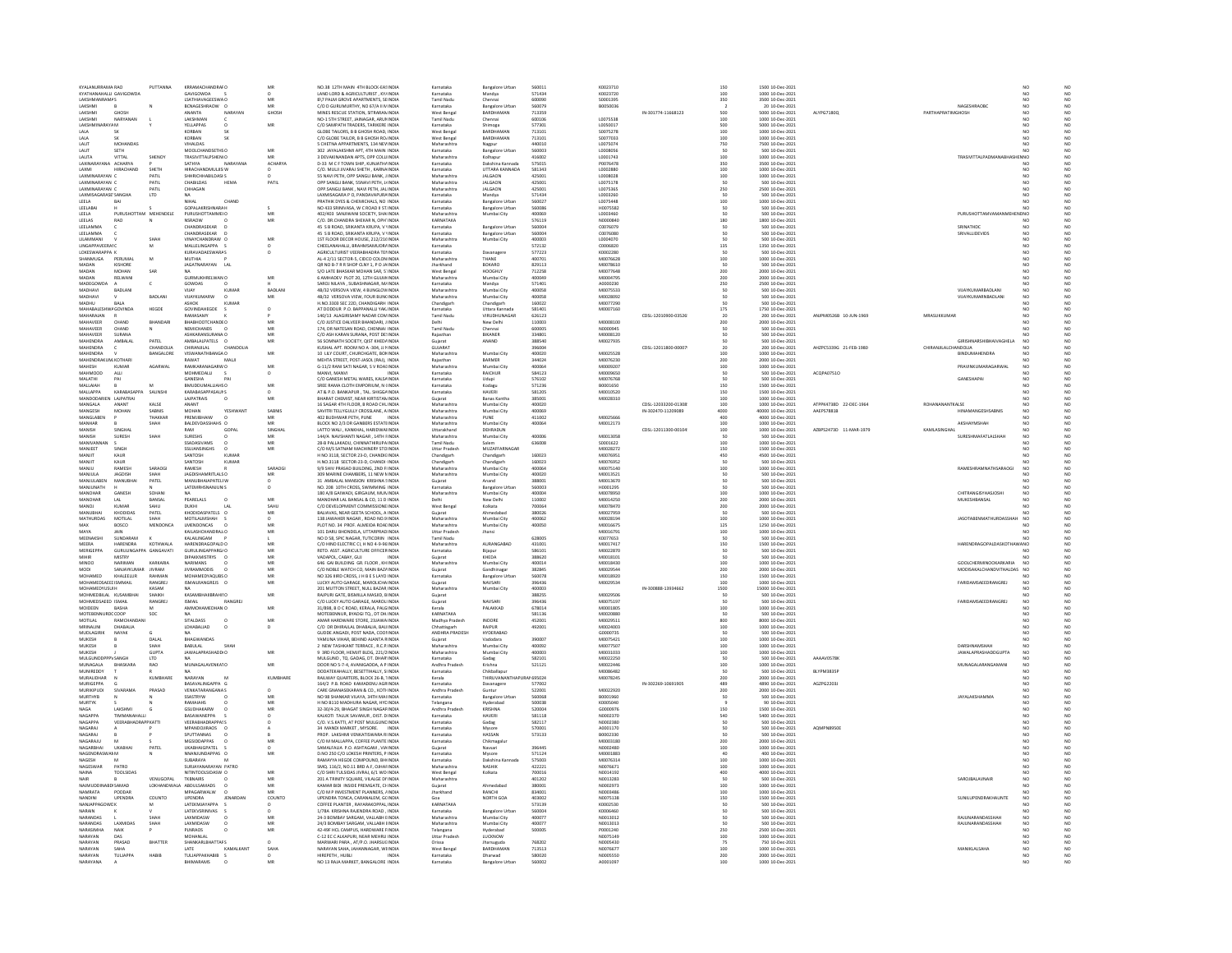|                                                           | SHETT                | HARIAPPASHETTYS O                             |                | 24 MULUND GIRIDARSHAN COOP HINDI                                                 | Maharashtra                        | Mumbai City                                    | 400080           |                             |                     |                                          | 1000 10-Dec-202                      |                        |                    |                                                 |                                       |    |
|-----------------------------------------------------------|----------------------|-----------------------------------------------|----------------|----------------------------------------------------------------------------------|------------------------------------|------------------------------------------------|------------------|-----------------------------|---------------------|------------------------------------------|--------------------------------------|------------------------|--------------------|-------------------------------------------------|---------------------------------------|----|
| <b>VARAYANA</b><br><b>HARIAPPA</b><br>NARAYANA<br>SUVARNA | M                    | BALUPUJARY                                    |                | THUMBE VILL, & POST, BANTWAL TINDIA                                              | Karnataka                          | Dakshina Kannada                               | 574211           | M0002090                    |                     | 100<br>50                                | 1000 10-Dec-2021                     |                        |                    |                                                 |                                       |    |
| NARAYANA                                                  |                      | LBALUS                                        | .<br>MF<br>MR  | <b>PLOT NO 29-B-F2 NIWETHA FLATS, INDIA</b>                                      | Tamil Nadu                         | Chenna                                         | 600117           | B0001410                    |                     | 100                                      | 500 10-Dec-202                       |                        |                    |                                                 | NO<br>NO<br>NO<br>NC<br>NC<br>NC      |    |
| NARAYANDAS<br>NARENDRA<br>DAI                             | SINGH                | <b>JIWANDASS</b><br>SHREE<br><b>IASWANT</b>   | SINGH          | C/O NARAIN ELECTRICALS, NO 154 INDIA<br>PALCYCLE WORKS, STATION ROAD INDIA       | Karnataka<br><b>Littar Pradesh</b> | <b>Bangalore Urban</b><br><b>SHAHIAHANPLIR</b> | 560002           | N0050089<br>N0076428        |                     | 200                                      | 1000 10-Dec-202<br>2000 10-Dec-2021  |                        |                    |                                                 | NO <sub>1</sub><br>NO                 |    |
| NARENDRA                                                  |                      | CHAND<br>SUJAN                                | <b>MEHT</b>    | 122 BAZZAR ROAD, SAIDAPET, CHEIINDIA                                             | Tamil Nadu                         | Chennai                                        | 600015           | S0077439                    |                     | 100                                      | 1000 10-Dec-202                      |                        |                    |                                                 |                                       | NO |
| NARENDRA                                                  | GAIKWAD              | RAMCHANDRA<br>GAIKWAD                         |                | 114-C-93 RAMNAGAR, DR.B.AMBELINDIA                                               | Maharashtra                        | Mumbai City                                    | 400027           | N0075234                    |                     | 200                                      | 2000 10-Dec-2021                     |                        |                    |                                                 | NO<br>NO.                             |    |
|                                                           | <b>SHARMA</b>        | NVENKAIAHS                                    | MR             | FLAT 21 II FLOOR, 3-4-313, LINGAN INDI                                           | felangana                          |                                                | 500027           | N0013252                    |                     | 100                                      | 1000 10-Dec-202                      |                        |                    |                                                 | NO                                    |    |
| NATHALAL<br>HARIDAS<br>NAWRATAN<br>DEVI                   | PATEL<br><b>IAIN</b> | HARIDASPPATEL<br>IAICHANDLAILIAIN\O           | MR             | MUWADA, TALUKA JHALOD, DIST. INDIA<br>C/O SUBHASH CH SARAOGI, SHYAN INDIA        | Gujarat<br>Raiasthan               | DAHOD<br><b>IAIPUR</b>                         | 389170<br>302001 | N0007630<br>N0014183        |                     | 75                                       | 750 10-Dec-2021<br>1000 10-Dec-202   |                        |                    |                                                 | NO                                    |    |
| -----<br>RAKESH<br>NAYANA                                 | GANDH                | RAKESH                                        |                | <b>ARAYANA RAKESH GANDHI, C 46 'INDI</b>                                         | Maharashtra                        | <br>Mumbai City                                | 400091           | 10075903                    |                     | 100<br>50                                | 500 10-Dec-202                       |                        |                    |                                                 | NO<br>NO                              |    |
| <b>NAZIRAHMED</b>                                         |                      | MANANNOOHS<br>$\Omega$                        | MR             | 19 MALAVALLI, RAMA RAO ROAD, INDIA                                               | Karnataka                          | <b>Bangalore Urban</b>                         | 560002           | M0001881                    |                     | 100                                      | 1000 10-Dec-2021                     |                        |                    |                                                 | NO.<br>NO                             |    |
| NEELA                                                     |                      | <b>SHANTARAM</b>                              |                | C/O 141   MAIN ROAD, SRIPURAM EINDIA                                             | Karnataka                          | <b>Iangalore Urba</b>                          | 560020           | N0075357                    |                     | 50                                       | 500 10-Dec-202                       |                        |                    |                                                 |                                       |    |
| NEELU<br>KAMAL                                            |                      | ANUPKUMARKAMA O                               | MR             | H NO 2 MODEL BASTI, OPP FILMISTINDIA                                             | Delhi                              | New Delh                                       | 110005           | N0014436                    |                     | 50                                       | 500 10-Dec-2021                      |                        |                    |                                                 | NO                                    |    |
| NEERAL<br>KATOCH                                          |                      | RAIN<br>KATOCH<br>SANDEEPGUPTAS O             | MF             | C/O COL RAJIV KATOCH, PMO ACCC INDIA                                             | Delhi                              | New Delhi                                      |                  | N0076351                    |                     | 200                                      | 2000 10-Dec-2021                     |                        |                    | SANDEEPGUPTA                                    | NO.                                   |    |
| GUPTA<br>NEERU<br>NIHAL<br>CHAND                          |                      | SARDARMAL                                     |                | 16/9894 SARAI ROHILLA, NEW ROH INDIA<br>PRATHIK DYES & CHEMICALS, NO 9-INDIA     | Delhi<br>Karnataka                 | New Delhi<br><b>Bangalore Urban</b>            | 110005<br>560027 | N0009205<br>N0076518        |                     | 30<br>100                                | 300 10-Dec-202<br>1000 10-Dec-2021   |                        |                    |                                                 | NO                                    |    |
| NIKUN.                                                    | RANCHHODLAL PARIKH   | RANCHHODLALCHING                              |                | C/O. KUNJAV MACHINERY & MFG. (INDI                                               | Gujarat                            |                                                | 380002           |                             |                     | 300                                      | 3000 10-Dec-202                      |                        |                    | JAYSHREENIKUNJPARIKH                            |                                       |    |
| NILESH                                                    | PATEL                | MANSUKHLAL                                    | MR<br>PATEL    | SAMGAM SOCIETY, A/3/1 JALGAON INDIA                                              | Maharashtra                        | <b>JALGAON</b>                                 | 425001           | N0075193                    |                     | 50                                       | 500 10-Dec-2021                      |                        |                    |                                                 |                                       |    |
| <b>NILESH</b><br>PATEL                                    |                      | ΜΔΝΝΙΚΗΙ ΔΙΡΔΤΕΙΩ                             | MR             | SANGAM SOCIETY BLDG NO A3 FL INDIA                                               | Maharashtra                        | <b>IALGAON</b>                                 | 425002           | N0014652                    |                     | so                                       | 500.10-Dec-2021                      |                        |                    |                                                 | NO                                    |    |
| NILIMA<br>DATTATRAYA                                      | <b>JOSHI</b>         | DATTATRAYAW                                   | MR             | SAKET 33, ADARSH CO OP HSG SOC INDIA                                             | Maharashtra                        | Raigad                                         | 410206           | N0012907                    |                     | 100                                      | 1000 10-Dec-202                      |                        |                    | DATTATRAYAVITHALJOSH                            |                                       |    |
| NILIMA<br>JAIN<br><b>IITESH</b>                           | SHA                  | <b>JAIN</b><br><b>HITESH</b>                  | SHAF           | C 665, NEW FRIENDS COLONY, NEVINDIA<br>C/15 ANAND BHUVAN GRD FLOOR, INDI         | Delhi<br>Maharashtra               | New Delh                                       | 110065<br>400004 | N0075199                    | IN-301774-10046849  | 150                                      | 1500 10-Dec-2021<br>500 10-Dec-202   |                        | ASHISHKUMAR        | KALPESHJITENDRASHAI                             | NO.<br>NO<br>$\overline{\mathsf{NC}}$ |    |
| NIRAV<br>SURI                                             |                      | NKSURIW                                       | MR             | D 5/1 VASANT VIHAR, NEW DELHI INDIA                                              | Delhi                              | New Delh                                       | 110057           | N0010843                    |                     | 100                                      | 1000 10-Dec-2021                     |                        |                    | NARESHKUMARSURI                                 | NO<br>NO                              |    |
| NIRMALA<br>DEVISIN                                        | <b>BIYOLA</b>        | DEVISINHBIYOLAW O                             | MR             | C/O D J BIYOLA, AT & PO NANA VALINDIA                                            | Gujarat                            |                                                | 389230           | N0013113                    |                     | 100                                      | 1000 10-Dec-202                      |                        |                    | DEVISINHJORAWARSINHBIY                          | NO<br>NO                              |    |
| NIRMALA                                                   |                      | MSJAYARAMAGUPT O                              | MR             | 16-7-17 MAQBUL SAHEB LANE, M FINDIA                                              | Andhra Prades!                     | Anantapu                                       | 515201           | M0001048                    |                     | 50                                       | 500 10-Dec-202                       |                        |                    |                                                 | NO                                    |    |
| NIRMALA<br>GOWDA                                          |                      | VENKATARATHNAMM                               |                | TAILOR RAGHEHALLI KOLAR DIST INDIA                                               | Karnataka                          | Chikhallanu<br><b>IASSAN</b>                   |                  | N0085471                    |                     | 20                                       | 200.10-Dec-202                       |                        |                    | <b>VENKATARATHNAMMS</b>                         | NO<br>NO<br>NO                        |    |
| NISHAR<br>AYOOB                                           |                      | AYOOBHAJI<br>ABDUI                            | SATTAR         | C/O H.D.DEVE GOWDA M.L.A., HO INDIA<br>AMNA BUILDING, NEAR KHOTA GA' INDIA       | Gujarat                            | Jamnaga                                        | 573211<br>361001 | 4000111<br>N0076574         |                     | 200                                      | 00 10-Dec-202<br>2000 10-Dec-2021    |                        |                    |                                                 | NO                                    |    |
| NISHIT<br>MONDAL                                          |                      | NMONDALS.<br>$\Omega$                         | MR             | C/O SARADALAYA, KHAL PARA, REHINDIA                                              | Tamil Nadu                         | Chenna                                         |                  | N0014561                    |                     | so                                       | 500 10-Dec-202                       |                        |                    |                                                 | NO                                    |    |
| NITHYANANDA<br>PAI                                        |                      | <b>BGOPALPAIS</b>                             | MR             | GENERAL MARCHANT, MOODEBELINDIA                                                  | Karnataka                          | <b>UDUP</b>                                    | 576120           | B0002284                    |                     |                                          | 500 10-Dec-202                       |                        |                    |                                                 | $_{\rm NO}$                           |    |
| NITINKLIMAR<br>HARILAI                                    | NAHAB                | HARILAI NAHARS<br>$\sim$                      | MR             | 335 RASTA PETH, MUDUAR RUI DIUNDIA                                               | Maharashtra                        | PLINE                                          | 411011           | N0012034                    |                     | so                                       | 500.10-Dec-2021                      |                        |                    | VARSHANITINNAHAR                                | NO <sub>1</sub><br>NO <sub>1</sub>    |    |
| NIVEDITA                                                  |                      |                                               |                | 511 SRI CHITRAPUR FLATS, 15TH CRINDIA                                            | Karnataka                          | <b>Bangalore Urban</b>                         | 560055           | N0085830                    |                     | 200                                      | 2000 10-Dec-2021                     | ABLPP7791              |                    | PALLAVISHENOY                                   |                                       |    |
| <b>NIVEDITA</b>                                           | <b>GUPTA</b>         |                                               |                | 164/A 22ND MAIN, SREENAGAR, B/INDIA                                              | Karnataka<br><b>Uttar Prades</b>   | <b>Bangalore Urban</b>                         | 560050           | N0076775                    |                     | 50                                       | 500 10-Dec-2021                      |                        |                    |                                                 | NO<br>NO                              |    |
| SAMUEL                                                    |                      | LAL<br>LAL<br>GHEEVARGHESE                    |                | 2/439 SUNRAHI GALI, NAWABGANJ INDIA<br>SWEEJO NIVAS ARUKALIKKAL(W), 'INDIA       | Kerala                             | KANPUR NAGAR<br>PATHANAMTHITTA                 | 691554           | 00075135<br>P0076916        |                     | $\frac{150}{200}$                        | 1500 10-Dec-202<br>2000 10-Dec-202   |                        |                    |                                                 |                                       |    |
| PAAVANA<br>RAI                                            |                      | RAIH                                          |                | NO.851 III C MAIN ROAD . E BLOCK INDIA                                           | Karnataka                          | <b>Bangalore Urban</b>                         | 560010           | P0076957                    |                     |                                          | 70 10-Dec-2021                       |                        |                    |                                                 | NO                                    |    |
| PABBISETTY<br>YAMBER                                      |                      | BAPAIAHS                                      |                | MORRIS PET, TENALI TQ., GUNTUR INDIA                                             | Andhra Prades                      |                                                | 522202           | P0002600                    |                     | 750                                      | 7500 10-Dec-202                      |                        |                    |                                                 |                                       |    |
| PADMAMMA                                                  |                      | HKGURURAJARAOS O                              | MR             | NO. 433 RAJAJINAGAR, 2ND STAGE INDIA                                             | Karnataka                          | <b>Bangalore Urban</b>                         | 560086           | P0003150                    |                     |                                          | 50 10-Dec-2021                       |                        |                    | VURASHREEHG                                     | NO<br>NO <sub>1</sub>                 |    |
| MAURAMANAN                                                |                      | AKHILESWARAAIYEF MF                           | AR             | A/8 IIND FLOOR, PARSN NAGAR, 36 INDIA                                            | <b>Tamil Nadu</b>                  |                                                | 600015           | A0001235                    |                     | $\alpha$                                 | 500 10-Dec-202                       |                        |                    |                                                 | NÓ                                    |    |
| PAKEERA<br>SHETTY<br>PAKIRAL                              | CHALIDHAR            | BATYASHETTY<br>MOTILALCHOUDHAI O              | $\circ$<br>MR  | MERCHANT MAIN ROAD, DIST. S KINDIA<br>406/B BELLA CENTRE, NAHER NAGAINDIA        | Karnataka<br>Maharashtra           | Dakshina Kannada<br>Mumbai City                | 574201<br>400064 | P0003620<br>P0018179        |                     | 100                                      | 1000 10-Dec-202<br>2000 10-Dec-2021  |                        |                    | <b>TARANMCHALIDHAR</b>                          | NO<br>NO<br>NC                        |    |
| PANDURANGASE'D                                            |                      | <b>VRAMAIAHS</b>                              |                | GANDHI BAZZAR, SHIMOGA.                                                          | Karnataka                          | Shimoga                                        | 577201           | D0000810                    |                     | 200<br>50                                | 500 10-Dec-202                       |                        |                    |                                                 |                                       |    |
| PANNABEN                                                  | HARGOVINDDAS BHATT   | HARGOVINDDASCHIO                              | MR             | 7TH DAULAT NAGAR, 11 SHILAPA B INDIA                                             | Maharashtra                        | Mumbai City                                    | 400066           | P0004975                    |                     | 400                                      | 4000 10-Dec-2021                     |                        |                    | GUNVANTHARGOVINDDASBHAT NO                      | NO                                    |    |
| PANNABEN<br>VISHNI IRHAI                                  | PATEL                |                                               |                | AT & PO SUNDARNA, TAL PETLAD, LINDIA                                             | Gujarat                            | KHEDA                                          | 388480           | P0086293                    |                     | 100                                      | 1000 10-Dec-2021                     | CAVPP4971N             |                    |                                                 |                                       |    |
| PARAG<br>SANGHVI<br>PARAPPA<br>SHIVAPPA                   | DANARADDI            | PRANCHANDRASAN O<br>PARAPPA                   | MB<br>$\Omega$ | C/O PRAVINCHANDRA & CO, NEAR INDIA<br>MAILAPUR TO RON DIST DHARVINDIA            | Maharashtra<br>Karnataka           | AKOLA                                          | 444001<br>582209 | P0021049<br><b>POODS310</b> |                     | 100<br>$100 -$                           | 1000 10-Dec-202<br>1000 10-Dec-2021  |                        |                    |                                                 | NO                                    |    |
|                                                           |                      |                                               |                | H NO 1-1-214 MAIN ROAD, KOVUR, INDIA                                             |                                    | Gadag<br>NELLORE                               | 524137           | P0086296                    |                     |                                          |                                      | AFTPG4421P             |                    |                                                 |                                       |    |
| PARDHASAR<br>PARESH<br>KUDVA                              |                      | NPKUDVAS<br>$\circ$                           | MR             | C/O.N.P.KUDUA, SYNDICTE BANK, CINDIA                                             | Andhra Prades<br>Karnataka         | Dharwad                                        | 580029           | P0005631                    |                     | 200<br>100                               | 2000 10-Dec-2021<br>1000 10-Dec-2021 |                        |                    | NIRMALAKUDVA                                    | NO<br>NO.                             |    |
| ARESH<br>MAGANLA                                          | SANGH                | MAGANLAL<br>SANGHAY                           |                | A - 403 D- 13, OLD KAPOLE NAGAR. INDI                                            | Maharashtra                        |                                                | 401209           |                             | CDSL-12027000-0007  | $\overline{\mathbf{s}}$                  | 500 10-Dec-202                       | ANZPS1503Q 26-JUN-196  |                    |                                                 |                                       |    |
| PARIMAL<br>DAYAL                                          |                      | BISHWAMBHARDAYO                               | MR             | C/O. DR. P. DAYAL, RAMPUR ROAD INDIA                                             | Bihar                              | PATNA                                          | 800006           | P0005720                    |                     | 100                                      | 1000 10-Dec-2021                     |                        |                    | VISHWARANJANDAYAL                               | NO<br>NO                              |    |
| PARIMA<br>KUMAR                                           | DAS                  |                                               |                | VILL BAHARU KAMARPARA, P.O. BAINDIA<br>STATION ROAD, TALAJA, DIST. BHAINDIA      | West Benga                         | SOUTH 24 PARGANAS                              | 743372<br>364140 |                             | IN-301250-13150285  | 300<br>270                               | 3000 10-Dec-2021                     |                        |                    | <b>IIRKUMARDAS</b>                              |                                       |    |
| VRAJLA<br>PARSOTAMDAS HARGOVANDAS PATEL                   | MEHTA                | VRAJLALGMEHTA<br>HARGOVANDAS PATEL            | $\circ$        | 12 SHIVKRUPA SOCIETY, MAJURA, : INDIA                                            | Gujarat<br>Guiarat                 | Surat                                          | 395001           | P0005940                    | IN-302599-10080284  | 500                                      | 5000 10-Dec-2021                     |                        |                    |                                                 | NO<br>NC                              |    |
| <b>PARVATHY</b><br>RHAT                                   |                      | <b>CISHWARABHATW O</b>                        |                | BEJAI, KUNTIKANA, MANGALORE INDIA                                                |                                    | Dakshina Kannad                                | 575004           | roomgee                     |                     | 300                                      | 3000 10-Dec-202                      |                        |                    |                                                 |                                       |    |
| PATEL<br><b>BHARAT</b>                                    | ZAVERBHA             | ZAVERBHAI                                     |                | 1253/1 PADI POLE, MANDVIS POLE, INDIA                                            | Gujarat                            | Ahmedabad                                      | 380001           | P0085642                    |                     | 50                                       | 500 10-Dec-2021                      |                        |                    | PATELMANORAMABENBHARATH NO                      | NO                                    |    |
| <b>MINESH</b><br>PATEL                                    | PRAVINRHA            | PRAVINRHAL                                    |                | 13/779 BALYOGI SANTRAM DERI BINDIA                                               | Gujarat                            | KHEDA                                          | 387001           |                             | CDSL-12048400-00090 | 100                                      | 1000 10-Dec-2021                     | AOBPP3962R 28-JAN-1975 |                    |                                                 | NO                                    |    |
| PATEL<br>RAMANBHAI                                        | REVABHAI             | <b>REVABHAIDUNGARIO</b>                       | MB             | 69 DEVBHUMI SOCIETY, NEAR SARAINDIA                                              | Gujarat                            | AHMEDABAD                                      | 382345           | P0021124                    |                     | 50                                       | 500 10-Dec-2021                      |                        |                    |                                                 |                                       |    |
| PATIL<br>SHANTAWWA<br>PATORL<br>RASHM                     |                      | RAMANAGOUDA LATERAMANAGOW W                   |                | AT & POST DEVAGIRI TAL HAVERLINDIA<br>PANCHVATI, 6 PATEL NAGAR, 80 FT INDIA      | Karnataka<br>Gujarat               | Rajkot                                         | 581110<br>360002 | <b>PODD7055</b><br>P0019025 |                     |                                          | 500 10-Dec-2021<br>500 10-Dec-2021   |                        |                    | PATILARAVINDRAMANAGOLIDA NO                     | NO                                    |    |
| PAWAN<br>KUMAR                                            | AGRAWAI              | SHANKER<br>LAI                                |                | 6, MATHURA ROAD, IGLAS ALIGARI INDIA                                             | <b>Uttar Pradesh</b>               | ALIGARH                                        |                  |                             | IN-300206-10936621  | 200                                      | 2000 10-Dec-2021                     | <b>AETPA7057</b>       |                    | PANKAJAGRAWAL                                   | NO<br>NO                              |    |
| PAWAN<br>KUMAR                                            | SARAWAG              | SHYAM<br>SUNDER                               | SARAWAG        | <b>SURESH BABU STREET, UPPER BAZA INDIA</b>                                      | tharkhand                          |                                                |                  |                             |                     |                                          |                                      |                        |                    |                                                 |                                       |    |
|                                                           |                      |                                               |                |                                                                                  |                                    | RANCHI                                         | 834001           |                             | IN-301740-10016675  | 100                                      | 1000 10-0ec-2021                     |                        |                    |                                                 | NO<br>NO <sub>1</sub>                 |    |
| PETITPARSEI                                               |                      |                                               |                | THE BOMANJEE DINSHAW PETIT, PHNDIA                                               | Maharashtra                        | Mumbai City                                    | 400036           | B0077297                    |                     | 100                                      | 1000 10-Dec-2021                     |                        |                    |                                                 |                                       |    |
| PHILIP<br>MAMMEN                                          |                      | KOCHUMAMMENS O                                | MR             | 15/180 SHELL COLONY, CHEMBUR, INDIA                                              | Maharashtra                        | Mumbai City                                    | 400071           | P0021992                    |                     | 50                                       | 500 10-Dec-2021                      |                        |                    |                                                 | NO<br>NO.                             |    |
| BANSAL<br><b>HYUSH</b>                                    |                      | MAHENDER<br>PAL                               | BANSAL         | C-67, SHYAM PARK EXTENTION, SAINDI                                               | <b>Uttar Prades</b>                | GHAZIABAD                                      |                  |                             | IN-302822-10109203  | 100                                      | 1000 10-Dec-202                      | ACIPB5264              |                    |                                                 |                                       |    |
| PONNAPPA<br>CROVER                                        |                      | SOMAIAH                                       |                | SECRETARYS QUARTERS, BOWRING INDIA                                               | Karnataka                          | <b>Bangalore Urban</b>                         | 560001           | U0075234                    |                     | 150                                      | 1500 10-Dec-2021                     |                        | DIMESHYLIMARGROVER |                                                 | NO                                    |    |
| POONAM                                                    |                      | DINESH<br>KUMA                                | GROVER         | E 35, TAGORE GARDEN EXTN., NEW INDIA                                             |                                    | lew Delh                                       | 110027           |                             | IN-301670-10114822  | 100                                      | 1000 10-Dec-202                      | AIQPG8350H             |                    |                                                 |                                       |    |
| PRABHA<br>DUTTA<br>PRABHASHANKEFS                         | MAROO                | BIRENDRA<br>KISAR<br>SITARAM                  | DUTTA          | P-216 BLOCK-'J, PO.NEW ALIPUR, C INDIA<br>M H B 23/1258, KHERNAGAR, BANLINDIA    | West Bengal<br>Maharashtra         | Kolkata<br>Mumbai City                         | 700053<br>400051 | P0075413<br>P0085031        |                     | 50<br>250                                | 500 10-Dec-2021<br>2500 10-Dec-2021  |                        |                    | ALPANAGHATAK<br><b>BHAGWATIDEVIPMAROO</b>       | NO<br>NO<br>NO                        |    |
| RABHU                                                     |                      | <b>MIRANDAS</b>                               |                | 203 ALBU QUERQUE HOUSE, PAND INDI                                                | Karnataka                          | Dakshina Kann                                  | 575001           | \$0002680                   |                     | 100                                      | 1000 10-Dec-202                      |                        |                    |                                                 |                                       |    |
| PRABHUDAS<br>MOTIDAS                                      | PATEL                | MOTIDASGPATEL                                 | $\circ$        | TO MANDALI-VIHAR , POST VIHAR1INDIA                                              | Gujarat                            | Mahesana                                       | 382870           | P0010090                    |                     | 100                                      | 1000 10-Dec-2021                     |                        |                    |                                                 | NO                                    |    |
| PRADEEP                                                   | SHAH                 | KIRILAL                                       |                | <b>5004 B SHANTI NIKETAN, OPP CENTINDIA</b>                                      | GUIARAT                            | <br>Gandhinaga                                 |                  | P0075327                    |                     |                                          | 5500 10-Dec-202                      |                        |                    | SHAILESHRSHAH                                   |                                       |    |
| PRADEEP<br>KR<br>PRADEFPKLIMAR B                          | AGARWAI<br>SHETTY    | BABULALAGARWAL: O<br>SHETTY<br>RAILL          | MR             | C/O SHREE RANISATI OIL MILL, 100, INDIA<br>FLAT NO 205 BLDG NO B 43 YOGI 4 INDIA | West Bengal<br>Maharashtra         | Kolkata<br>Mumhai City                         | 700002<br>400091 | P0023176<br>PO086077        |                     | 550<br>19<br>150                         | 190 10-Dec-202<br>1500 10-Dec-202    |                        |                    |                                                 | NO<br>NO<br>NO                        |    |
| PRADIP<br>KUMAI                                           | <b>JAISWAL</b>       | LATECHEDI                                     | JAISWA         | 20-B M.I.G. SEC III, HOUSING BOAR INDIA                                          | Bihar                              | BHAGALPUF                                      | 812003           | P0077129                    |                     |                                          | 1000 10-Dec-202                      |                        |                    | ADITYAMUKESH                                    | NO                                    |    |
| PRAFULBAHI                                                | PATEL                | MANIBHAI<br>PATEL                             |                | 45 NEW HOUSES, SOJITRA<br><b>INDIA</b>                                           | Guiarat                            | KHEDA                                          | 387240           | P0075351                    |                     | 100<br>200                               | 2000 10-Dec-2021                     |                        |                    | <b>JASHODABENMPATEL</b>                         | NO<br>NO.                             |    |
| RAFULCHAND                                                |                      | OHANRA                                        |                |                                                                                  |                                    | Bangalore Urban                                | 60002            |                             |                     |                                          | 500 10-Dec-202                       |                        |                    |                                                 |                                       |    |
| PRAFULCHANDR/ BACHUBHA                                    | DARJI                | DARJI<br>BACHUBHAI                            |                | SHOP NO-15 OLETY MARKET, AVEN INDIA<br>PALAK JENTS TAILARS, VEPARI JIN KINDIA    | Gujarat                            | Gandhinagar                                    | 382721           | P0076623                    |                     | $\frac{50}{100}$                         | 1000 10-Dec-2021                     |                        |                    |                                                 |                                       |    |
| PRAFULLCHANDR GOVIND<br>RAHLADRAY<br>GUPTA                | MASURKAR             | GOVIND<br>DATTATRAYA<br>۵ś۵                   | MASURKAR       | NEAR HARI MANDIR SADASHIVGAD INDIA<br>VILL PO BHITIDUSI, DIST ALWAR (R/INDI      | Karnataka<br>Rajasthar             | UTTARA KANNADA<br>ALWAR                        | 581301<br>301405 | P0050162                    | CDSL-12029900-03436 | 25                                       | 250 10-Dec-2021<br>2000 10-Dec-202   | ACGPM4726K 30-NOV-1963 |                    | RAMDEVIGUPTA                                    | NO.                                   |    |
| PRAKASH                                                   |                      | VENKATA<br>RAMIAH                             |                | 164/A 22ND MAIN, SREENAGAR, B/INDIA                                              | Karnataka                          | <b>Bangalore Urban</b>                         | 560050           | B0075984                    |                     | 200<br>50                                | 500 10-Dec-2021                      |                        |                    |                                                 | NO.<br>NO                             |    |
| PRAKASH<br><b>CHIMANIA</b>                                | THAKKAR              | <b>UMANLAIS</b>                               | MR             | 14 SUSHRAM BABHINAKA, L.TILAK HNDIA                                              | Maharashtra                        | Mumbai City                                    | 400092           | P0011000                    |                     |                                          | 1000 10-Dec-202                      |                        |                    | UMESHCHIMANLALTHAKKAP                           |                                       |    |
| PRAMILA<br>KUMARI                                         | SUBUDHI              | MADHUSUDAN<br>SUBUDHI                         |                | VILLAGE/POST-BAGHAMARI, DIST-8 INDIA                                             | Orissa                             |                                                | 752061           | P0076950                    |                     | $\frac{100}{200}$                        | 2000 10-Dec-2021                     |                        |                    |                                                 | NO                                    |    |
| PRAMOD<br>KUMAR                                           | GARG                 | DEPUTYSWARDOPGO                               | MR             | 29 ADDL SIHANI GATE SCHEME. NE INDIA                                             | Uttar Pradesh                      | <b>GHAZIARAD</b>                               |                  | P0020607                    |                     |                                          | 1000 10-Dec-2021                     |                        |                    |                                                 | NO                                    |    |
| PRAMODI<br>PRASHANT<br>PRASANNAKUMA D                     |                      | PRABHAKARAN<br><b>DSKRISHNAIAHSETT O</b>      | MR             | 8A GOLF LINK APPT, CUNNINGHAM INDIA<br>NO 1111 SBM ROAD. M G ROAD CRINDIA        | Karnataka<br>Karnataka             | <b>Bangalore Urban</b>                         | 560052<br>563101 | P0077671<br>D0000397        |                     | $\frac{100}{100}$<br>50                  | 1000 10-Dec-202<br>500 10-Dec-202    |                        |                    | GAJARAJS                                        | NO<br>NC<br>NO                        |    |
| PRAVIN                                                    | MEHTA                | DHARAMSHIMEHTAC                               | MR             | 12 MURLI VILLA, S N ROAD, MULUN INDIA                                            | Maharashtra                        | Mumbai City                                    | 4000RD           | P0013108                    |                     |                                          | 1000 10-Dec-202                      |                        |                    | ΙΔΥΝΗRΕΕΡΜΕΗΤΑ                                  | NO                                    |    |
| PRAVIN<br>EKNATH                                          | BEDADE               | EKNATHBEDADES O                               | MR             | A/4 MAHAVEER VILLA NO 1, BEHININDIA                                              | Maharashtra                        | THANE                                          | 421301           | P0013117                    |                     | 100<br>100                               | 1000 10-Dec-2021                     |                        |                    |                                                 | NO<br>NO                              |    |
| PRAVING<br>vivion                                         | HATHI                | <b>VINOD</b><br><b>DAIVALL</b>                | HATHI          | ATLI APARTMENT C-48 RHADRAN INDIA                                                | Maharashtra                        | Mumbai City                                    | 400054           | P0076089                    |                     | 100                                      | 1000 10-Dec-2021                     |                        |                    | VINODDAYAL IIHATHI                              | $\overline{M}$<br>N <sub>0</sub>      |    |
| PREETHI<br>LATHA<br>PREM<br>DASS                          | <b>GUPTA</b>         | PRABHAKARAN<br><b>LATESHHARIDASSGLS</b>       | $\Omega$       | NO 8A GOLF LINK APPT, CUNNINGH INDIA<br>E-58 . MURLIPURA, J D A COLONY S INDIA   | Karnataka<br>Rajasthan             | <b>Bangalore Urba</b><br>JAIPUR                | 560052<br>302013 | P0077761<br>P0013550        |                     | 200                                      | 2000 10-Dec-202<br>1000 10-Dec-2021  |                        |                    |                                                 | NO.<br>NO                             |    |
| LATA                                                      | HEDA                 | <b>TKAM</b>                                   |                | HAD GANJ, 166 KHETA NADI, MAINDI                                                 |                                    | JODHPUR                                        | 342001           |                             | CDSL-12013700-00205 | 100                                      | 1000 10-Dec-202                      | ABWPH5012J 12-MAY-1979 | <b>PUKHRAJHEDA</b> |                                                 |                                       |    |
| PREMARAM                                                  |                      | ROADAJI                                       | $\Omega$       | KAILASH METAL CO. SHANKER TEKAINDIA                                              | Guiarat                            | Jamnagar                                       | 361004           | P0023058                    |                     | 100<br>50                                | 500 10-Dec-2021                      |                        |                    | <b>JITENDRALOHIA</b>                            | NO                                    |    |
| PUKHRAL<br>KISHANI AI                                     | <b>JAIN</b>          | KISHANALAI                                    |                | 637 SACHAPIR STRET, POONA CAMINDIA                                               | Maharashtra                        | Pune                                           | 411001           | P0076322                    |                     | 450                                      | 4500 10-Dec-2021                     |                        |                    | MAGIRAIPLIKHRATIAIN                             | NO<br>NO<br>NC <sub>1</sub>           |    |
| PURUSHOTT                                                 |                      | GANPAATUIDH                                   | MR             | TELEPHONE EXCHANGE, MP, DEWAINDIA                                                | Madhya Prades                      | DEWAS                                          | 455001           | P0016047                    |                     | 200                                      | 2000 10-Dec-2021                     |                        |                    |                                                 |                                       |    |
| PURUSHOTTAM LAXMIKANT<br><b>GUPTA</b>                     | SUBHENDAR            | LAXMIKANTSSUBHE O                             | <b>GUPT</b>    | 2ND FLOOR GHARKUL, 154 SHIVAII INDIA<br>120 SECTOR III VIBHAB NAGAR, AGHNDI      | Maharashtra<br><b>Uttar Prades</b> | Mumbai City<br>AGRA                            | 400028           | P0016023<br>P0077549        |                     | 100                                      | 1000 10-Dec-2021<br>5000 10-Dec-202  |                        |                    | SINDHUPURUSHOTTAMSUBHED/NO<br>ARIOMPRAKASHGUPTA | NO.<br>NC                             |    |
| PUSHPA<br>MIDHA                                           |                      | HARISH<br>MIDHA                               |                | HARISH TEXTILES AND HOSIERY, JY INDIA                                            | Jharkhand                          | RANCHI                                         | 834001           |                             | IN-301330-19400839  | 500<br>2000                              | 20000 10-Dec-2021                    | ACNPM3797R             |                    |                                                 | NO                                    |    |
| <b>PLISPA</b><br>PANDRINATH                               | PAATIL               | ΡΑΝΠΑΒΙΝΑΤΗΡΑΤΙΙΟ                             | MR             | YASHYSHRI, SURVEY NO 4249, B/H (INDIA                                            | Maharashtra                        |                                                | 411035           | P0017213                    |                     | 100                                      | 1000 10-Dec-202                      |                        |                    |                                                 | NO                                    |    |
| PUSPABEN<br>MAFATLAL                                      | NAYAK                | MAFATLAL<br>NAYA!                             |                | 3 GAUTAM NAGAR SOCIETY, NEAR INDIA                                               | GUJARAT                            |                                                | 381001           | P0075552                    |                     | 50                                       | 500 10-Dec-202                       |                        |                    |                                                 | NO                                    | NO |
| PUTTARANGANA'S<br>PUTTE                                   | <b>GOWDA</b>         | HANIIMAIAHS<br>$\sim$                         |                | NEHRUNAGAR RELURTOWN HAS INDIA                                                   | Karnataka                          | HASSAN                                         | 573115           | sonnosso                    |                     | so                                       | 500.10-Dec-2021                      |                        |                    |                                                 | NO<br>NO <sub>1</sub>                 |    |
| PUTTASWAMY<br>RAAM                                        | AGARWAL              | PUTTEGOWDAS<br>RAMGOPALS                      | MR<br>MR       | VENKATARAME GOWDA BUILDING, INDIA<br>C/O MITOLAL OSWAL 401 NATWA INDIA           | Karnataka<br>Maharashtra           | Mumbai City                                    | 573201<br>400023 | P0017465<br>R0001460        |                     | $\begin{array}{c} 160 \\ 10 \end{array}$ | 1600 10-Dec-2021<br>100 10-Dec-2021  |                        |                    |                                                 | NQ                                    |    |
| RADHAKRISHNA ADIGA                                        |                      | <b>CHANDRASHEKARA/S</b>                       | $\Omega$       | LAND HOLDER, KAKKLINIE VILLAGE, INDIA                                            | KARNATAKA                          |                                                | 574291           | knonaaso                    |                     | 100                                      | 1000 10-Dec-2021                     |                        |                    |                                                 | NO.<br>NO <sub>1</sub>                |    |
| RADHAKRISHNA H<br>AM <sup>2</sup>                         |                      | SURYAPRAKASHRACO                              |                | II FLOOR NO.3 CASTTE STREET, 1S'INDIA                                            | Karnataka                          | <b>Bangalore Urba</b><br>Channa                | 560025           | K0006485                    |                     | 200                                      | 2000 10-Dec-2021                     |                        |                    | <b>BUCHIRAJUI</b>                               | NO                                    | NO |
| RAFIO                                                     |                      | HAMEEDKHAN                                    |                | NO 86A, 4TH STREET, ABHIRAMAPLINDIA                                              | <b>Tamil Nadu</b>                  |                                                | 600018           |                             | IN-300183-11466909  | 100                                      | 1000 10-Dec-2021                     | <b>AEMPR3082D</b>      | AHAMEEDKHAN        |                                                 | NO<br>NO.                             |    |
| RAGHUNATH<br>TEKRIWAL<br>RAGHUVEER<br>SINGH               | BABEL                | TEKRIWALA<br>CHANDMAL<br>PADAM<br>SINGH       | BABEL          | 7 RABINDRA SARANI, I ST FLOOR, RHNDIA<br>52 MOTIMAGRI SCHEME, UDAIPUR INDIA      | West Bengal<br>Rajasthan           | Kolkata<br>UDAIPUR                             | 700001<br>313001 | R0076963<br>R0075912        |                     | 100<br>50                                | 1000 10-Dec-202<br>500 10-Dec-2021   |                        |                    |                                                 | NO.<br>NO                             |    |
| KUMAR                                                     | SARDA                | MADAN<br>MOHAN                                | SARDA          | 1323/4 BEHIND D.E. OFFICE, BAD! INDIA                                            | Haryana                            | AMBALA                                         | 134003           |                             | IN-300870-20006944  | 1000                                     | 10000 10-Dec-202                     | 4009561611             | URMILASARDA        |                                                 | NÓ                                    |    |
| BALA<br>RAI                                               |                      | ASHU<br>SINGLA                                |                | HOUSE NO 1226/11, MILAP NAGAR INDIA                                              | Haryana                            | AMBALA                                         | 134003           |                             | CDSL-12024201-00144 | 200                                      | 2000 10-Dec-2021                     | AEOPR9677L 07-MAY-1974 |                    |                                                 | NO                                    |    |
| RAI<br><b>KUMAR</b>                                       | AHUJA                | KRISHNAN<br>LAL                               | AHUJA          | H NO 1574 SECTOR 22B, CHANDIGAINDIA                                              | Chandigarh                         | Chandigart                                     | 160022           | R0078303                    |                     | 100                                      | 1000 10-Dec-2021                     |                        |                    |                                                 | NO<br>NO<br>NO                        |    |
| KUMAI<br>RA1                                              | HARI                 | LATEMRHARIRAMH S                              | MR             | -120 LOK VIHAR, PITAMPURA, DELINDI                                               |                                    | New Delh                                       | 110034           | R0020555                    |                     | 200                                      | 2000 10-Dec-202                      |                        |                    | KAMLESHHA                                       |                                       |    |
| MISRA<br>RANI                                             | SALUJA               | ARVINDMISRAW 0<br>SOHANLALSALLUA              |                | NO B 25 D SANBHAGGA VILLA, YASHNDIA<br>50 NEHRU NAGAR, NEAR MAWAIY/INDIA         | Uttar Pradesh<br>Uttar Pradesh     | KANPUR NAGAR<br>LUCKNOW                        |                  | R0003601<br><b>ROODRAN</b>  |                     | 50                                       | 500 10-Dec-2021<br>1000 10-Dec-202   |                        |                    |                                                 | NO<br>NO                              |    |
| RAJALAKSHM                                                |                      | ANANTHARAMAKRI M                              |                | MAHALAKSHMI PLOT NO 6, MUTHLINDIA                                                | <b>Tamil Nadu</b>                  |                                                | 628002           | A0078175                    |                     | 100<br>100                               | 1000 10-Dec-2021                     |                        |                    |                                                 | NO<br>NO                              |    |
| RAIAMMA<br>navin                                          |                      | CMDAVIDW<br>$\sim$                            | MR             | H-35 M LG COLONY MP<br><b>INDV</b>                                               | MADHYA PRADESE                     |                                                | 452008           | <b>ROO23490</b>             |                     | 200                                      | 2000 10-Dec-2021                     |                        |                    | <b>DAVIDOM</b>                                  | NO<br>NO <sub>1</sub>                 |    |
| RAJAMONY                                                  |                      | KRISHNAPAIS                                   |                | C/O SUDARSANA , ERNAKULAM INDIA                                                  | Kerala                             | ERNAKULAM                                      | 682011           | V0001070                    |                     |                                          | 750 10-Dec-2021                      |                        |                    |                                                 |                                       |    |
| RAJARAO<br><b>KRISHNA</b><br>RAIASHEKARA                  | M                    | <b>RAJARAOS</b><br>MADHAVARAO                 | MR             | C/O. KRISHNAMURTHY, SANGAMAI INDIA<br>NO 108 IST MAIN 2ND CROSS. ANN INDIA       | <b>Tamil Nadu</b><br>Karnataka     | Chennai                                        | 560078           | R0004290                    | IN-302871-20729743  |                                          | 2500 10-Dec-2021<br>190 10-Dec-202   | <b>AIRPRROSS</b>       | VANAJAS            |                                                 | NO<br>NO                              |    |
| RAJEEV<br>KUMAR                                           |                      | SHREE<br>NIWAS                                | SINGH          | SRI KRISHNA APPARTMENT . FLAT NINDIA                                             | <b>Uttar Pradesh</b>               | langalore Urbar<br>GHAZIABAD                   |                  |                             | IN-302269-10881878  |                                          | 610 10-Dec-2021                      | AJFPK7926              |                    |                                                 |                                       |    |
| <b>RAIFFV</b><br>KUMAR                                    | PACHALIRE            | PANCHAURI<br><b>M</b>                         |                | 14 SHASTRI NAGAR 17AT NAGAR LINDIA                                               | <b>Littar Pradesh</b>              | <b>RARFILLY</b>                                |                  | <b>RODZ8658</b>             |                     | 250<br>19<br>61<br>100                   | 1000 10-Dec-2021                     |                        |                    |                                                 | NO <sub>1</sub><br>NO <sub>1</sub>    |    |
| RAJENDERA<br>RAJENDRA<br>R                                | SHAH                 | RAM<br>LATE<br><b>BABULALSHAHS</b><br>$\circ$ | SWARATH        | 18/3 NEW SAPHED COLONY, DADA INDIA<br>AT & PO UN, DIST BANASKANTHA, UNDIA        | Uttar Pradesh<br>Guiarat           | KANPUR NAGAF<br>Banas Kantha                   | 385560           | R0077815<br>R0005014        |                     | 200<br>so                                | 2000 10-Dec-202<br>500 10-Dec-2021   |                        |                    | LILABENBSHAH                                    | NO<br>NO                              |    |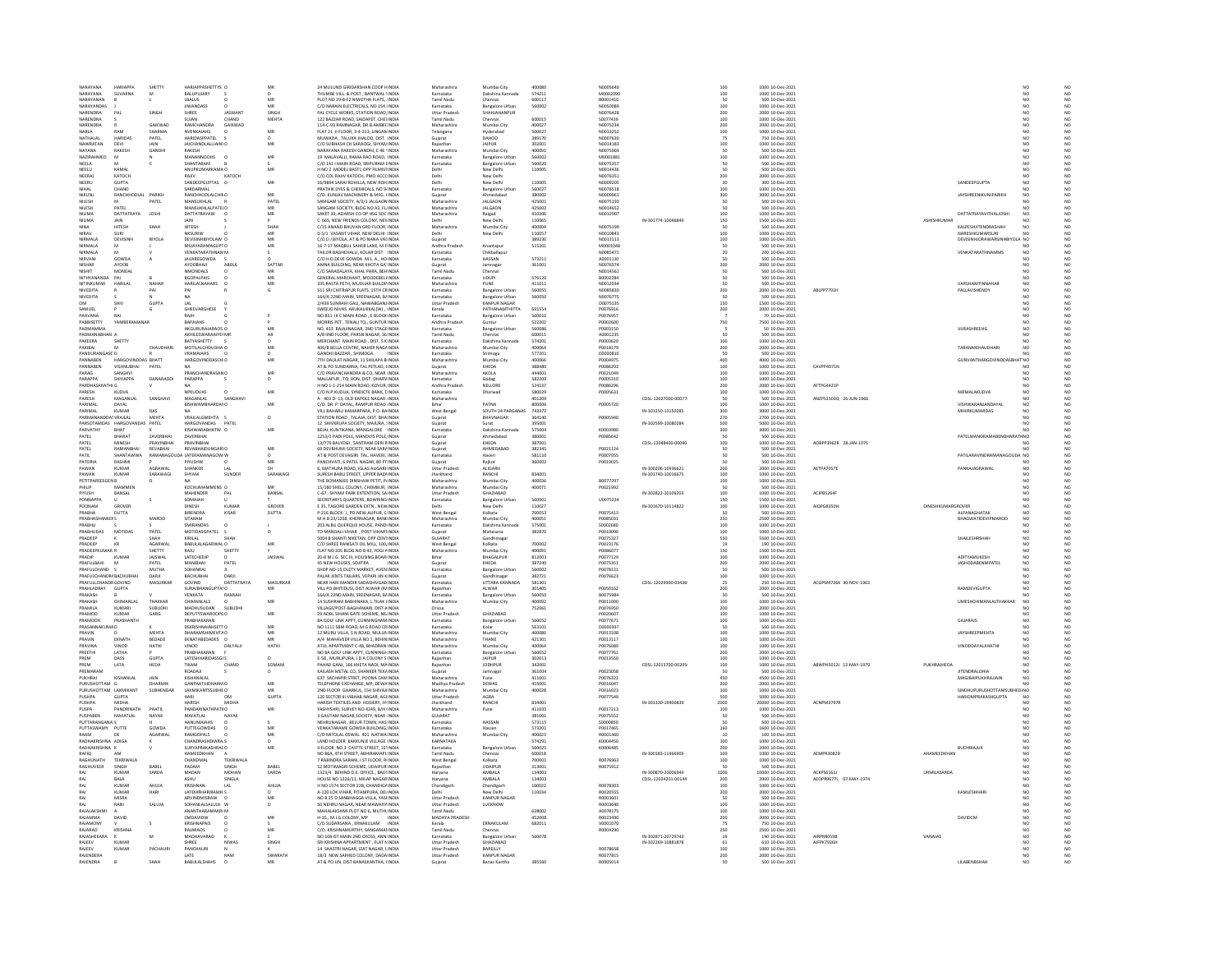| RAJENDRA                        | <b>KUMAR</b>                  | NEMA                           | KRISHNA                                | GOPAL               | NEMA             | CFMT&TI.BUDNI(M.P)<br>INDIA                                                           | Madhya Pradesh                             | SEHORE                              | 466445           | R0076549                    |                                         | 100                    | 1000 10-Dec-2021                                         |                                                  |                           |                                                                                 |                                            |
|---------------------------------|-------------------------------|--------------------------------|----------------------------------------|---------------------|------------------|---------------------------------------------------------------------------------------|--------------------------------------------|-------------------------------------|------------------|-----------------------------|-----------------------------------------|------------------------|----------------------------------------------------------|--------------------------------------------------|---------------------------|---------------------------------------------------------------------------------|--------------------------------------------|
| RAJENDRA<br>RAJENDRA            | PRASAD<br>SHAH                | <b>DUBEY</b>                   | JAGANNATH<br>BABULALSHAHS              | PRASAD              | DUBEY<br>MR      | HOUSE NO 1122/A, JAIPRAKASH NA INDIA<br>AT & POST: UN, DIST BANASKANTH INDIA          | Madhya Pradesł<br>Gujarat                  | <b>JABALPUR</b><br>Banas Kantha     | 482004<br>385560 | R0005013                    | CDSL-16010100-00148                     | 200<br>50              | 2000 10-Dec-2021                                         | AEFPD5667K 05-MAR-1949                           | LAXMIDUBI                 |                                                                                 |                                            |
| RAJENDRA                        |                               | BAFNA                          | KTRILOKCHANDBAF O                      |                     | MR               | SUIT 306, 144 MINT ST, PUROHIT H INDIA                                                | <b>Tamil Nadu</b>                          | Chennai                             | 600079           | R0005083                    |                                         | 100                    | 1000 10-Dec-2021                                         |                                                  |                           |                                                                                 |                                            |
| RAJESH                          |                               |                                | <b>JASWANT</b>                         | RAJ                 |                  | INVESTORS ASSOCIATES, M G ROAL INDIA                                                  | Karnataka                                  | Chikmagalı                          |                  | R0077430                    |                                         | 100                    | 1000 10-Dec-2021                                         |                                                  |                           |                                                                                 |                                            |
| RAJESH<br>RAJESH                | CHOPRA                        | PATEL                          | NA.<br>JANAK<br>RA                     |                     | <b>CHOPR</b>     | tamil nadu , chennai<br><b>INDIA</b><br>B-619, SUDERSHAN PARK, NEW DE INDIA           | <b>Tamil Nadu</b>                          | Chennai<br>New Dell                 | 110019           | R0075390                    | IN-302269-11353713                      | 50                     | 500 10-Dec-2021<br>700 10-Dec-202                        | ADZPC4017F                                       |                           | RAMANBHAIBPATEL                                                                 | N <sub>C</sub>                             |
| RAJESH                          | <b>KUMAR</b>                  |                                | KJAINS                                 |                     |                  | 63 SWAMI NAICHEN S T. CHINTADHNDIA                                                    | <b>Tamil Nadu</b>                          | Chennai                             | 600002           | K0004515                    |                                         | 100                    | 1000 10-Dec-2021                                         |                                                  |                           |                                                                                 |                                            |
| RAJESH                          |                               | HEGDE                          | HONSERAMMOHA O                         |                     | MR<br>MR         | 22 M I G KHB COLONY, DODDANA (INDIA                                                   | Karnataka                                  |                                     | 576102           | R002310                     |                                         | 4600                   | 46000 10-Dec-2021                                        |                                                  |                           | GIRISHRHEGDE                                                                    |                                            |
| RAJESH<br>RAJESH                |                               | NENWAR<br>RAJAI                | RAMESHRNANWAR O<br>UDHARAM             |                     |                  | MAHODER APARTMENT, FLAT NO 3 INDIA<br>BK NO 1458 ROOM NO 5 6, OPP AN INDIA            | Maharashtra<br>Maharashtra                 | THANE<br>THANE                      | 421005<br>421004 | R0005200<br>R0077175        |                                         | 100<br>150             | 1000 10-Dec-2021<br>1500 10-Dec-2021                     |                                                  |                           | GANGARNANWAN                                                                    |                                            |
| RAJESH                          | VINAYAK                       | NIKAM                          | VINAYAR                                |                     |                  | KOLI NIWAS GEETA COLONY, NR.HI INDIA                                                  | Maharashtra                                | <b>HANI</b>                         | 42100            |                             | CDSL-12013700-00067                     | 200                    | 2000 10-Dec-2021                                         | ACHPN8327L 11-OCT-1971                           | NITARAJESHNIKAN           |                                                                                 |                                            |
| RAJGOPAL                        | KHANDELWAI<br><b>NAPANDAR</b> | SHAH                           | <b>RADHAKISANS</b><br>NARANDARS        |                     | MR<br>MR         | SHITAL CLINIC, 330 KASABA PETH, AINDIA<br>24-3 BOMBAY SARGAM, VALLABH EINDU           | Maharashtra<br>Maharashtra                 | SATARA<br>Mumbai City               | 415523<br>40007  | R0005374<br>R0020579        |                                         | 50                     | 500 10-Dec-2021<br>500 10-Dec-202                        |                                                  |                           | SANTOSHKHANDELWAL<br><b>DHIRENDRANSHRIMANKA</b>                                 | NO <sub>1</sub><br>$\overline{\mathsf{N}}$ |
| RAJU                            | NARANDAS                      | SHAH                           | NARANDASS                              |                     | MR               | 24-3 BOMBAY SARGAM, VALLABH INDIA                                                     | Maharashtra                                | Mumbai City                         | 400077           | R0020580                    |                                         |                        | 500 10-Dec-2021                                          |                                                  |                           | DHIRENDRANSHRIMANKAR                                                            | N <sub>C</sub>                             |
| RAILL                           | <b>NARENDAS</b>               | <b>SHAH</b>                    | <b>NARANDASS</b>                       |                     | MR               | 24-4 ROMRAY SARGAM, VALLARH INDIA                                                     | Maharashtra                                | Mumbai City                         | 400077           | R0020581                    |                                         |                        | 500 10-Dec-2021                                          |                                                  |                           |                                                                                 | NO <sub>1</sub>                            |
| <b>RAJUBEN</b><br>RAKESH        | PANKAJKUM<br>CHANDRA          | DESA<br><b>GUPTA</b>           | PANKAJ<br>LATEMRGAGUPTA S              | KUMA                | DESA<br>$\Omega$ | 8 VRINDAVAN SOCIETY, OPP CHIRA INDIA<br>C/O PRABHAT SCOOTORS, BARADA INDIA            | Gujarat<br><b>Uttar Praded</b>             | Dahod<br>MORADARAD                  | 389151           | R0077413<br><b>ROD23258</b> |                                         | 200                    | 2000 10-Dec-2021<br>1000 10-Dec-2021                     |                                                  |                           |                                                                                 |                                            |
| RAKES                           | <b>GLIPTA</b>                 |                                | <b>SUPTA</b>                           |                     |                  | NION BANK OF INDIA, AMINABAD INDIA                                                    | Uttar Pradesl                              | LUCKNOW                             |                  | R007639                     |                                         | 100<br>100<br>100      | 1000 10-Dec-2021                                         |                                                  |                           |                                                                                 |                                            |
| RAKESH                          | JAIN                          |                                | PCJAINS                                |                     | MR               | 24 GUSAINPURA, U P, JHANSI<br>INDIA                                                   | <b>Uttar Pradesh</b>                       | <b>JHANSI</b>                       |                  | R0006137                    |                                         |                        | 1000 10-Dec-2021                                         |                                                  |                           |                                                                                 |                                            |
| RAKESH<br>RAKESH                |                               | <b>GUPTA</b><br><b>JHAVERI</b> | <b>YASHPALS</b><br>RAMESHRJHAVERIS O   |                     | MR<br>MR         | 25/228 VIDYANAGAR SOCIETY, P.O. INDIA<br>ABHISHEK APRT, 1ST FLOOR PARLE INDIA         | Gujarat<br>Gujarat                         | Ahmedaba<br>Surat                   | 380015<br>395007 | <b>ROOD6163</b><br>R0006182 |                                         | 200<br>200             | 2000 10-Dec-2021<br>2000 10-Dec-2021                     |                                                  |                           | SAMEERRJHAVER                                                                   |                                            |
| RAKESH                          | RELAN                         |                                | HRRFLANS                               |                     | MR               | <b>RA/68 W F &amp; KAROL BAGH NEW INDIA</b>                                           | Delbi                                      | New Delhi                           | 110005           | <b>ROODS155</b>             |                                         | 100                    | 1000 10-Dec-2021                                         |                                                  |                           | SLIDERSHANRELAN                                                                 | N <sub>0</sub>                             |
| RAM                             | GOPAL                         | BAHETI                         | KARNIDANBAHETIS O                      |                     | MR               | 19 SHIV THAKUR LANE, 2ND FLOOR INDIA                                                  | West Bengal                                | Kolkata                             | 700007           | R0020935                    |                                         | 500                    | 5000 10-Dec-2021                                         |                                                  |                           |                                                                                 |                                            |
| RAM<br>RAMA                     | <b>KISHAP</b><br>KANT         | THANWAR<br>SAXENA              | SOHANLALTHANWA O<br>KUNDAN             |                     | MR<br>SAXEN.     | M/1/1/BANGUR NAGAR, GOREGAC INDIA<br>A 51/2 SHANTI PATH, TILAK NAGAHNDI               | Maharashtra<br>Rajasthar                   | Mumbai City<br><b>JAIPUR</b>        | 400090<br>30200  | R0020912<br>R0085074        |                                         | 500<br>100             | 5000 10-Dec-2021<br>1000 10-Dec-2021                     |                                                  |                           | SARITATHANWAR<br>SANJAYSAKSENA                                                  | NO <sub>1</sub>                            |
| RAMA                            | <b>KRISHNA</b>                |                                | GNARASIMMIAHS O                        |                     | MR               | NO. K-79 LAKSHMI NARAYANA PUFINDIA                                                    | Karnataka                                  | <b>Bangalore Urba</b>               | 560021           | N0001425                    |                                         | 50                     | 500 10-Dec-2021                                          |                                                  |                           |                                                                                 | NO <sub>1</sub>                            |
| RAMARAO                         |                               |                                | <b>VENKATARAMAIAH LATE</b>             |                     |                  | FLAT NO.2 GREEN HOUSE APARTMI INDIA                                                   | <b>Andhra Pradesi</b>                      |                                     | 530018           | 40075729                    |                                         |                        | 500 10-Dec-2021                                          |                                                  |                           |                                                                                 | NO                                         |
| RAMA<br>RAMACHANDRA DATTATRAYA  | RAO                           | SIRPOTDAR                      | JANARDHANA<br><b>DATTATRAYALSIRPCS</b> | RAO                 | $\circ$          | D NO 21/410, BHASKARAPURAM, N INDIA<br>10-B MUNICIPAL ORTS. . GILDER LAINDIA          | Andhra Pradesh<br>Maharashtra              | Krishna<br>Mumbai City              | 521001<br>400008 | K0085049<br>R0008380        |                                         | 100                    | 1000 10-Dec-2021<br>750 10-Dec-2021                      |                                                  |                           |                                                                                 | NO                                         |
| RAMAKANT                        |                               | HEGDE                          | <b>AMAKRISHNA</b>                      | HEGD                |                  | C/O T S S LTD, N M YARD P;OST, SIRINDM                                                | Karnataka                                  | Uttara Kannada                      | 58140            | R007601                     |                                         |                        | 500 10-Dec-2021                                          |                                                  |                           |                                                                                 |                                            |
| RAMAKRISHNA                     |                               |                                | <b>VENKATANARAYAN T</b>                |                     |                  | NO.595/A 3RD A BLOCK, 2ND STA INDIA                                                   | Karnataka                                  | <b>Bangalore Urban</b>              | 560010           |                             | IN-300610-10503227                      | 100                    | 1000 10-Dec-2021                                         | ABFPT7170C                                       | <b>TSUNIL</b>             |                                                                                 | NO <sub>1</sub>                            |
| <b>RAMALINGAIAH</b><br>RAMAMANI |                               |                                | INGANNAS<br>PRABHAKAR                  | SIMHA               |                  | BANNUR, T.NARASIPUR TO, %MYSINDM<br>511 41ST CROSS 8TH BLOCK, JAYAN INDIA             | Karnatak<br>Karnataka                      | Aysore<br><b>Bangalore Urban</b>    | 57110<br>560082  | 10000170<br>\$0082058       |                                         |                        | 500 10-Dec-202<br>500 10-Dec-2021                        |                                                  |                           |                                                                                 |                                            |
| <b>RAMASI IRRAN</b>             |                               |                                | VENKATACHALAM F                        |                     |                  |                                                                                       | Tamil Nadu                                 |                                     | 60001C           |                             |                                         |                        |                                                          |                                                  |                           |                                                                                 |                                            |
|                                 |                               | PATE                           | ARANBHAICPATEL O                       |                     | MR               | AD-5/2 IIND AVENUE, ANNA NAGAHNDIA<br>23 AMIKUNI SOCIETY, NR TECHNICI INDIA           | Gujarat                                    | sandhinaga                          | 38272            | V0075246<br>R0021374        |                                         | 100<br>100             | 1000 10-Dec-2021<br>1000 10-Dec-2021                     |                                                  |                           |                                                                                 |                                            |
| RAMCHAND<br>RAMDAS              | MOOLCHANDAN                   |                                | LOKRAM<br>GANGARAM                     |                     | SHIND            | DEEP SALES, 8 J K BUILDING, HAMILINDIA<br>HERE E PUNJAB SOCIETY, BIR BHA'INDI         | Madhya Pradesh<br>Maharashtra              | <b>BHOPAL</b><br><b>Mumbai City</b> | 462001<br>10009  | R0078497<br>R007828         |                                         | 1500<br>100            | 15000 10-Dec-2021<br>1000 10-Dec-202                     |                                                  |                           | <b>GEETHAMOOLCHANDAN</b><br>LATARSHINDE                                         | NO                                         |
| RAMESH                          |                               |                                | LATEB                                  |                     | MANJUNATH        | NO.2886, 15 A CROSS BSK 2ND STA INDIA                                                 | Karnataka                                  | <b>Bangalore Urban</b>              | 560070           | B0076555                    |                                         | 50                     | 500 10-Dec-2021                                          |                                                  |                           |                                                                                 |                                            |
| AMESUVIL                        |                               |                                | CRANDIT                                |                     |                  | H NO 1-8-32/26, BAPUBAGH COLONINDIA                                                   | Telangana                                  | lyderabad                           | 500003           | G0001484                    |                                         | 100<br>100             | 1000 10-Dec-2021                                         |                                                  |                           |                                                                                 |                                            |
| RAMESH<br>RAMESH                | SANTDAS<br>VEL II             | PARYANI<br>POPAT               | SANTDASTPARYANI: O<br>VELIIS.          |                     | MR<br>MR         | 4/60 NIRMAL JIVAN SOCIETY, KOPR INDIA<br>C/O VIJAY THAKKAR, 1161 SURYAW INDIA         | Maharashtra<br>Maharashtra                 | THANE<br>Mumbai City                | 400601<br>400028 | R0011876<br>80023577        |                                         | 200                    | 1000 10-Dec-2021<br>2000 10-Dec-2021                     |                                                  |                           | SUMANRAMESHPARYANI<br>VIIAVVEI IITHAKKAR                                        | N <sub>C</sub><br>NO <sub>1</sub>          |
| RAMESHCHAND                     |                               |                                | SRIDALCHANDS                           |                     | MR               | 117 SUNDER NAGAR, NEW DELHI INDIA                                                     | Delhi                                      | New Delhi                           | 110003           | R0012087                    |                                         |                        | 2000 10-Dec-2021                                         |                                                  |                           |                                                                                 |                                            |
| RAMKUMAR                        | M                             |                                | MALLIKARJUNAN                          |                     |                  | FLAT NO B003, 70 ADARSH NIVAS, INDIA                                                  | Karnataka                                  | <b>Bangalore Urbar</b>              | 560078           | M0075706                    |                                         | 200<br>200<br>100      | 1000 10-Dec-2021                                         |                                                  |                           |                                                                                 |                                            |
| RAMU                            |                               |                                | MUDDEGOWDA                             |                     | $\circ$          | NEAR SRI RAMA MANDIRA VOKKALINDIA                                                     | Karnataka                                  |                                     | 57130            | popennes                    |                                         | 100<br>100             | 1000 10-Dec-2021                                         |                                                  |                           |                                                                                 |                                            |
| RANA<br>RANIANA                 | KAR                           |                                | SAMIR<br>DATTATRAYS                    | KAB                 | MR               | 22/123 RAJA MUNINDRA ROAD, CAINDIA<br>C/O MR DATTATRAY, 25/4 RT 3-4-5 INDIA           | West Benga<br>Telangan:                    | Kolkata<br>Hyderaba                 | 70003<br>500023  | R0077869<br>R0023457        |                                         |                        | 1000 10-Dec-2021<br>2000 10-Dec-2021                     |                                                  |                           |                                                                                 |                                            |
| RASIKLAL                        |                               | SHAH                           | KESHAVJIMSHAHS O                       |                     | MR               | SHRINATH KOTI, UNDRAI ROAD OPI INDIA                                                  | Maharashtra                                | Mumbai City                         | 40006            | R0014976                    |                                         | 200<br>200             | 2000 10-Dec-2021                                         |                                                  |                           | VAISHAURSHAH                                                                    |                                            |
| RATHANKLIMAR H                  |                               |                                | SIDDAGANGAPPA H                        |                     | n.               | NO 52/2 OLD SANTHEPET ROAD ALINDIA                                                    | Karnataka                                  | HASSAN                              | 573213           | HOOZGRAP                    |                                         | 100                    | 1000 10-Dec-2021                                         |                                                  |                           |                                                                                 | NO <sub>1</sub>                            |
| RATIBHA<br>RATILAL              | AMBALAL                       | PATE<br>THAKKAR                | PRABHUDAS<br>AMBALALS<br><b>O</b>      |                     | MR               | 8 KADAMBARI SOCIETY, NR GAYATI INDU<br>AT MOBHA ROAD, TAL PADRA, DISTINDIA            | Gujarat<br>Guiarat                         | MAHESANA<br>Vadodara                | 38400<br>391430  | R0076174<br>R0021436        |                                         | $\frac{1}{100}$<br>100 | 1000 10-Dec-2021<br>1000 10-Dec-2021                     |                                                  |                           |                                                                                 |                                            |
|                                 |                               |                                | <b>JLARAMGURNANIS</b>                  |                     |                  | 5 THANAWAL BLDG, 1ST FLOOR, 4 INDM                                                    | .<br>Maharashtra                           | Aumbai City                         | 100003           | R001624                     |                                         |                        | 8000 10-Dec-2021                                         |                                                  |                           | RAJENDERGURNGI                                                                  |                                            |
| RAVI                            | GURNANI                       |                                | LILARAMGURNANIS O                      |                     | MR<br>MR         | 5 THANAWAL BLDG, 1ST FLOOR, 4 INDIA                                                   | Maharashtra                                | Mumbai City                         | 400003           | R0016248                    |                                         | 300<br>100             | 1000 10-Dec-2021                                         |                                                  |                           | GEETAGURNANI                                                                    |                                            |
| RAVI                            | SHANKAR                       |                                | RHAGAWANTHARAIT                        |                     | $\sim$           | SANTHRUPTHENO, 19 NEXT TO RAUNDIA                                                     | Karnataka                                  | <b>Bangalore Urba</b>               | 560085           | <b>BOD76668</b>             |                                         | 50                     | 500 10-Dec-2021<br>500 10-Dec-2021                       |                                                  |                           |                                                                                 | NO <sub>1</sub>                            |
| RAVI<br>RAVINDER                | SHANKAF<br><b>KUMAR</b>       | KHURANA                        | SHRIDESRAJ                             |                     | $\circ$          | SANTHRUPTHI NO. 19, NEXT TO RAI INDIA<br>C-149 ASHOK VIHAR, PHASE-I, DELI-INDIA       | Karnataka<br>Delhi                         | <b>Bangalore Urban</b><br>New Delhi | 560085<br>110052 | R0078023<br>R0016430        |                                         | so                     | 500 10-Dec-2021                                          |                                                  |                           | PUSHPALATHAKV                                                                   | NO <sub>1</sub>                            |
| REKHA                           | ANDA                          |                                | ASIN                                   | KUMA                | MANDA            | .<br>286 MIDNAPUR ROAD, GIRAPARA, IINDIA                                              | West Benga                                 |                                     | 71334            | R0075226                    |                                         | 100                    | 1000 10-Dec-202                                          |                                                  |                           |                                                                                 |                                            |
| RENUKABEN                       | SHANTILAL<br>150541           | SHAH                           | SHANTILALMAGANLO                       |                     | MR               | PRABHU DARSHAN APPT, JAIN SOCHNDIA                                                    | Guiarat                                    | MUZAFFARPUR                         | 394650           | R0020072                    |                                         | 150                    | 1500 10-Dec-2021                                         |                                                  |                           | BEENASHWETALSHAH                                                                | N <sub>C</sub>                             |
| асна<br>RIZWANA                 | SIDDIQUI                      |                                | <b>SURESH</b><br>SULTAN                | KUMAR<br>AHMAD      | SHARM            | SUDHAKAR LANE, JAWAHARLAL RO INDIA<br>C/O DR RUKH SANA, RUKHSANA NUINDIA              | <b>Uttar Pradesh</b>                       | LUCKNOW                             | 84200            | R0078405<br>R0078428        |                                         | 300<br>100             | 8000 10-Dec-2021<br>1000 10-Dec-2021                     |                                                  |                           |                                                                                 |                                            |
| ROSHANARA                       | LALANI                        |                                | HASANALILALANIW O                      |                     | MR               | 30-B KHOJA SOCIETY, B/H VED MAN INDIA                                                 | Guiarat                                    | Ahmedabac                           | 380022           | R0018855                    |                                         | 100                    | 1000 10-Dec-2021                                         |                                                  |                           | ZULFYLALANI                                                                     | NO <sub>1</sub>                            |
|                                 |                               |                                | KGOVINDACHARW C                        |                     | MR               | 572 IV CROSS, H.M.T. LAYOUT GAN INDIA                                                 | Karnataka                                  | <b>Bangalore Urba</b>               | 560032           | N0001465                    |                                         |                        | 500 10-Dec-2021                                          |                                                  |                           |                                                                                 |                                            |
| RUKMINIA                        |                               |                                |                                        |                     |                  |                                                                                       |                                            |                                     |                  |                             |                                         |                        |                                                          |                                                  |                           |                                                                                 |                                            |
| <b>RUPAL</b>                    | KHATKE                        |                                | RAHUL                                  | KHATKE              |                  | H NO 23 MAHAVIR COLONY, SENDH INDIA                                                   | Madhya Pradesh                             | BARWANI                             | 451666           |                             | CDSL-12010600-02242                     |                        | 20 10-Dec-2021                                           | BOFPK9216L 04-FEB-1983                           | DIWAYANSHUKHATKE          |                                                                                 | NO <sub>1</sub>                            |
| <b>RUSHENDRAREDIK</b>           | GHOSE                         |                                | LATEFAKIRGHOSE S                       |                     | $\overline{a}$   | 79/4/2C, RAJA NABA KISSAN STREEINDIA<br>D NO 3/245 OBULA REDDY, DUVVIINDIA            | West Bengal<br>Andhra Pradesh              | .<br>Gikata<br>KADAPA               | 100005<br>516175 | R0019605                    | CDSL-12035000-00341                     | 100<br>177             | 1000 10-Dec-2021<br>1770 10-Dec-2021                     | AWRPK2438D 10-APR-1963                           | KKONDAMMA                 |                                                                                 |                                            |
| MAHARAIAN                       |                               |                                | SIVARAMA                               | SUBRAMANIA          |                  | TRIBAL RESEARCH CENTRE, TAMIL LINDIA                                                  | Tamil Nadu                                 |                                     | 643004           | \$0079144                   |                                         | 100                    | 1000 10-Dec-2021                                         |                                                  |                           |                                                                                 |                                            |
| SADANANDA                       | HEBBAR                        |                                | KRISHNAHEBBARS O                       |                     |                  | HEAD MASTER CHETHANA HIGH SCINDIA                                                     | Karnataka                                  | <b>UDUPI</b>                        | 576218           | A0001760                    |                                         | 75                     | 750 10-Dec-2021                                          |                                                  |                           |                                                                                 |                                            |
| SADHANA                         | CHATURVEDL                    |                                | ARVIND                                 | KUMAR               | CHTURVEDL        | 8/12 ARYA NAGAR KANPUR<br><b>INDIA</b>                                                | <b>Littar Praded</b>                       | KANPUR NAGAR                        |                  | S0076361                    | IN-301330-18269931                      | 1000                   |                                                          | ABLPC2212N                                       |                           | SAIZSAID                                                                        |                                            |
| .<br>SADUZZAFAR<br>SAHANAS      | QARESHI<br>PAI                |                                | NAZIR<br>PAI                           | AHMED               |                  | AUSARRAT VILLA, DODHPURALIGA INDIA<br>SRI VIGNESH, MAIN ROAD, BELMAN INDIA            | Uttar Pradesh<br>Karnataka                 | Aligarh<br>Udupi                    | 576111           | K0085222                    |                                         | 200                    | 10000 10-Dec-2021<br>90 10-Dec-2021<br>2000 10-Dec-2021  |                                                  |                           |                                                                                 |                                            |
| <b>CAMANCHILA</b>               | <b>ACARMAN</b>                |                                | PARMESHWARIDAS O                       |                     |                  | A-51 DHIRAJ APTS STH FLR, PODAR INDIA                                                 | Maharashtra                                | Mumbai City                         | 400097           | \$0004186                   |                                         | 100                    | 1000 10-Dec-202                                          |                                                  |                           | <b><i>DADMESHWADINASACADWA</i></b>                                              | NO                                         |
| SAILENRA                        | SUBRAMANIAM N<br>NATH         |                                | NAGESWARAM<br>RADHA                    | IYER<br>GORINDA     | PAL              | 58/2 NORTH CHITRA STREET, MAYIINDIA<br>C/O RADHA GOBINDA PAL, VILL PALINDIA           | <b>Tamil Nadu</b><br>WEST BENGAL           | Chennai                             | 600004<br>721249 | N0075871<br>songosage       |                                         | 30<br>100              | 300 10-Dec-2021                                          |                                                  |                           | LALITHAB                                                                        | NO <sub>1</sub>                            |
| SAJAN                           |                               | <b>JACOB</b>                   | GEORGE                                 |                     |                  | 115 KALATHUR LAYOUT, JALAHALL INDIA                                                   | Karnataka                                  | <b>Bangalore Urba</b>               | 560013           | \$0085008                   |                                         | $rac{1}{200}$          |                                                          |                                                  |                           |                                                                                 |                                            |
| SAMPATRAL                       | <b>JAIN</b>                   |                                | MOHANRAICHOWD O                        |                     | MR               | P-143 C IT ROAD SCHEMES2 CALINDIA                                                     | West Reneal                                | Kolkata                             | 700014           | \$0005390                   |                                         | 100                    | 1000 10-Dec-2021<br>2000 10-Dec-2021<br>1000 10-Dec-2021 |                                                  |                           |                                                                                 | NO                                         |
| SANDHYARAN                      |                               |                                | <b>VENKATARATHNAMM</b>                 |                     |                  | TAILOR, BAGEPALLI, KOLAR DIST, KJINDIA                                                | Karnataka                                  | Chikballapu                         |                  | \$0086530                   |                                         |                        | 200 10-Dec-2021                                          |                                                  |                           | VENKATARATHNAMMS                                                                | NO                                         |
| SANDHYA<br><b>ANGATRA</b>       | SENGUPTA<br><b>AIWANI</b>     |                                | JYOTISENGUPTALATO<br>AIWANI            |                     | MR               | 53 B LAKE TOWN, CALCUTTA<br><b>INDIA</b><br>74/2 SINDHI COLONY SION ROMR INDIA        | West Bengal                                | Kolkata<br>Mumbai City              | 700089<br>400022 | \$0005589<br>\$0085632      |                                         | 100<br>100             | 1000 10-Dec-2021                                         |                                                  |                           | ARNABSENGUPTA                                                                   | NO<br>NO                                   |
| SANGEETA                        | GARG                          |                                | BANSIDHARGARGD O                       |                     | MR               | 16/1 SHAKKAR BAZZAR STREET NO INDIA                                                   | Maharashtra<br>Madhya Pradesh              | INDORE                              | 452002           | \$0005805                   |                                         | 50                     | 1000 10 Dec 2021<br>500 10 Dec 2021                      |                                                  |                           | VANDANAGARG                                                                     |                                            |
| SANGEETA                        | SRINIWAS                      | HEGDE                          | SRINIWAS                               | HEGDE               |                  | C-2 VRUNDAN BLDG TUKARAM NAINDIA                                                      | Maharashtra                                | THANE                               | 421201           |                             | CDSL-12010900-00228                     |                        | 50.10-Dec-2021                                           |                                                  |                           | SRINIWASANNAPPAIVYAHEGDE NO                                                     |                                            |
| SANJAY<br>SANJAY                | PANDITA<br>PODDAR             |                                | PANDITA<br>RAM                         | GOPAL               | PODAR            | G- 2/G- 13, CHARMWOOD VILLAGE INDU<br>C/O G K INDUSTRIES, 40 STRAND R(INDIA           | Haryana<br>West Bengal                     | FARIDABAL<br>Kolkata                | 121009<br>700001 | \$0078823                   | IN-300966-10388760                      | 500<br>500             | 5000 10-Dec-2021<br>5000 10-Dec-2021                     | AFRPP1549                                        |                           |                                                                                 |                                            |
| SANJEEV                         | LODHA                         |                                | MBLODHAS                               |                     | MR               | 80 A BALLYGUNGE GARDENS, CALCINDI                                                     | West Benga                                 | Kolkata                             | 700019           | \$0005935                   |                                         | 175                    | 1750 10-Dec-2021                                         |                                                  |                           |                                                                                 |                                            |
| SANTANU<br><b>CANTOS</b>        | ROY<br><b>DAGDLE</b>          | KANKATR                        | <b>JITENDRA</b><br>DAGDU               | <b>NATH</b><br>RAMU | ROY              | C/O JITENDRA NATH ROY, 10/A P C INDIA                                                 | West Benga<br>Maharashtra                  | BARDHAMAI                           | 713101           | \$0079450                   |                                         | 100                    | 1000 10-Dec-2021                                         |                                                  | <b>SUMANDAGDUKANKATRE</b> | SADHANAROY                                                                      | NO <sub>1</sub>                            |
| SAPAN                           | MAYURKUMA                     | SHAH                           | MAYURKUMAR                             |                     | KANKATR          | 73 GANESH BAUG T. J. ROAD, R. NINDIA<br>CHANCHAL CHAYA JOLLY FLATS, HIFINDIA          | Gujarat                                    | Mumbai Cit<br>Ahmed:                | 100019<br>38000  |                             | CDSL-12011300-00169<br>CDSL-12033200-04 | $\frac{50}{100}$       | 500 10 Dec-2021<br>1000 10 Dec-2021                      | AROPK8540J 12-FEB-1980<br>BHIPS7462N 26-AUG-198I |                           |                                                                                 |                                            |
| SARITA                          | KANDONGO                      |                                | SLKANOONGOW O                          |                     | MR               | 1-C-157, OPP BARORIA SCHOOL, SHINDIA                                                  | Rajasthar                                  | JAIPUR                              | 302016           | \$0044289                   |                                         | 100                    | 1000 10-Dec-2021                                         |                                                  |                           |                                                                                 | NO <sub>1</sub>                            |
| SARITA<br>SARITABEN             |                               | PATEL                          | GVSURESHW<br>ISHWARBHAIGPATE O         |                     | MR               | <b>KARNATAKA BANK LTD., TRIPLICAN INDIA</b><br>AT & POST NAGRA, KAIRA (GUJ), KH INDIA | <b>Tamil Nadu</b><br>Guiarat               | Chenna<br>KHEDA                     | 60000<br>388170  | \$0002757<br>S0044044       |                                         | 100                    | 500 10-Dec-202<br>1000 10-Dec-2021                       |                                                  |                           |                                                                                 |                                            |
| SARLA                           | <b>AGARMA</b>                 |                                |                                        | PRASAD              | BANSA            | G-381 KAMLA NAGAR, JANTA QUA INDIA                                                    | Uttar Prades                               |                                     |                  | \$0081071                   |                                         | 100                    | 000 10-Dec-202                                           |                                                  |                           |                                                                                 |                                            |
| SARLA                           | DEVI                          |                                | SATARACHANDS O                         |                     |                  | 528 KUCHA PATI RAM BAZAR-, SITA INDIA                                                 | Delhi                                      | New Delhi                           | 110006           | S0007955                    |                                         | 100                    | 1000 10-Dec-2021                                         |                                                  |                           | SAJAY                                                                           |                                            |
| SAROJ                           |                               | <b>GUPTA</b>                   | ASHOKKRGUPTAW C                        |                     |                  | <b>304 SAI NIKETAN, MODI PATEL ROAINDIA</b>                                           | Maharashtra                                |                                     | 401101           | \$0008188                   |                                         |                        | 1000 10-Dec-2021                                         |                                                  |                           | ASHOKKLIMARCGUPTA                                                               |                                            |
| SAROJ<br>SAROJA                 | PASSEY                        |                                | SLPASSEYW<br>KUMARASAMY                |                     | MR               | 392 SECTOR 21B, FARIDABAD INDIA<br>B T ASST. . SACRED HEART GIRLS HI INDIA            | Haryana<br><b>Tamil Nadu</b>               | FARIDABAD<br>COIMBATORE             | 121001<br>642127 | \$0008438<br>V0075797       |                                         | 100<br>153             | 1530 10-Dec-2021<br>500 10-Dec-2021                      |                                                  |                           |                                                                                 | NO <sub>1</sub>                            |
| SAROJBAL                        |                               |                                | BVENUGOPALNAIRVO                       |                     | MR               | 201 A TRINITY SQUARE, VILLAGE DI INDIA                                                | Maharashtra                                |                                     | 10120            | \$003955                    |                                         |                        | 500 10-Dec-202                                           |                                                  |                           | NAIRBVENUGOPAL                                                                  |                                            |
| SASHIKALA<br>SATRIR             | JAYAKAR                       |                                | JAYAKARW<br><b>BHATIA</b>              |                     |                  | LOWER BENDOOR, KANKANADY, N INDIA                                                     | Karnataka                                  | Dakshina Kannada                    | 575002<br>191001 | S0017690                    |                                         | 50                     | 500 10-Dec-2021                                          |                                                  |                           |                                                                                 |                                            |
| SATHISHA                        | KAUR                          |                                | SANJEEVA                               | RAO                 |                  | C/O BALDEV SINGH BHATIA, 35 MA INDIA<br>S/O SANJEEVA RAO, KOTE ROAD, KINDIA           | Chhattisga<br>Karnataka                    | DURG<br><b>UDUPI</b>                | 576114           | \$0081616<br>S0076776       |                                         | 200                    | 2000 10-Dec-2021<br>500 10-Dec-2021                      |                                                  |                           |                                                                                 |                                            |
| SATISHCHANDRA A                 |                               |                                | GRAMACHANDRARIO                        |                     | MR               | DOOR NO 36 4TH MAIN, 10TH CRO INDIA                                                   | Karnataka                                  | <b>Bangalore Urba</b>               | 560032           | \$0044278                   |                                         | so                     | 500 10-Dec-2021                                          |                                                  |                           |                                                                                 |                                            |
| SATISH<br>SATPAL                | TANFIA                        |                                | VKRISHNAMURTHY! O<br>RAMDITTAMALTAN O  |                     | MR               | C/O. O.V. SRINIVASA BABU, 435 M.: INDIA<br>541 MANDAKINI ENCLAVE ALAKNA INDIA         | Karnataka<br>Delhi                         | <b>Bangalore Urban</b><br>New Delhi | 56000<br>110019  | K0005537<br>sonnegas        |                                         | 50                     | 20 10-Dec-2021<br>500 10-Dec-2021                        |                                                  |                           |                                                                                 |                                            |
| SAVITRI                         | DEVI                          | <b>MIDHA</b>                   | <b>JUGAL</b>                           | <b>KISHOR</b>       | MIDHA            | HARISH TEXTILES AND HOSIERY, JY INDIA                                                 | Jharkhan                                   | RANCHI                              | 83400            |                             | IN-301330-19401198                      | 2000                   | 20000 10-Dec-2021                                        | <b>ACNPM38091</b>                                |                           |                                                                                 |                                            |
| SAVITRI                         | TRIPATH                       |                                | TRIPATH                                |                     |                  | QR NO B/2 SAIL, TOWNSHIP, DHUR INDIA                                                  | Jharkhand                                  | RANCHI                              | 83400            | S0079924                    |                                         | 200                    | 2000 10-Dec-2021                                         |                                                  |                           | TRIPATHIBD                                                                      |                                            |
| SEEMA                           | ATL11                         | SHAH                           | <b>ATUL</b>                            | <b>JAYANTILAI</b>   | <b>SHAH</b>      | 205 REDWOOD APT, NAGTALAVADUNDIA                                                      | Gujarat                                    | Navcar                              | 396445           | sonzznag                    |                                         |                        | 1000 10-Dec-2021                                         |                                                  |                           | ΔΤΗ ΙΔΥΔΝΤΗ ΔΙ SHΔΕ                                                             | NO                                         |
| SEEMA<br>SENTHI                 | <b>BABEL</b><br>KUMAR         |                                | BABEL<br>ALAGUSUNDARAICHOCKALINGAM     |                     |                  | C/O R S BABEL, 52MOTI MAGRI SCHINDIA<br>37 MARLITHA NAGAR FRODE ROAD INDIA            | Rajasthar<br>Tamil Nadi                    | UDAIPUR<br><b>ERODE</b>             | 313001<br>638052 | S0076578                    | IN-300513-15302280                      | $\frac{100}{50}$       | 500 10-Dec-2021<br>1900 10-Dec-2021                      | AGDPA0674R                                       |                           |                                                                                 | NO <sub>1</sub>                            |
| SERVICECOOR                     | SOCIETY                       | LTD                            | NA                                     |                     |                  | HULIKUNTE, KORATAGERE TO, TUN INDIA                                                   | Karnataka                                  |                                     | 572125           | S0011830                    |                                         | 190<br>50              | 500 10-Dec-2021                                          |                                                  |                           |                                                                                 |                                            |
| SESAPPA                         | ANCHAN                        |                                | <b>JOGIPOOJARYS</b><br>$^{\circ}$      |                     | MR               | D-46 M.C.F. TOWNSHIP, KUNJATHEINDIA                                                   | KARNATAKA                                  |                                     | 574194           | S0011898                    |                                         | 200                    | 2000 10-Dec-2021                                         |                                                  |                           |                                                                                 |                                            |
| SHAH                            |                               |                                | PRAVIN<br>KACHRABHAIVSHAF O            |                     | MR               | SILVER OAK CO-OP SOC, B-3 IST FL(INDM<br>307 YUSUF MAHERALI ROAD, 1/24 INDIA          | Maharashtra<br>Maharashtra                 | Mumbai City<br>Mumbai City          | 40009<br>400003  | \$0079430<br>S0001140       |                                         | 100                    | 1000 10-Dec-2021<br>1000 10-Dec-2021                     |                                                  |                           | SHAHRK                                                                          | NO <sub>1</sub>                            |
| <b>SHAHFFN</b>                  | FAREDOON                      | <b>IFHANI</b>                  | FAREDOONS                              |                     | MR               | IYOTI VIHAR BLOCK A/3 GROUND E INDIA                                                  | Maharashtra                                | Mumbai City                         | 400037           | \$0012426                   |                                         | 100<br>100             | 1000 10-Dec-2021                                         |                                                  |                           |                                                                                 | NO                                         |
| SHAHINA                         | FAZEE                         |                                | ANISUR                                 |                     |                  | B71/1A/H/3, TILIALA ROAD, KOLKA INDIA                                                 | West Bengal                                | Kolkata                             | 700046           |                             | IN-302898-10053645                      | $\frac{1}{100}$        | 1000 10-Dec-2021                                         | AADPF6766                                        | MARIYAFAZEE               |                                                                                 |                                            |
| SHAKUNTALA                      | DEVI                          |                                | RAMCHANDRAW<br>$\Omega$                |                     | MR               | 50/229 SARDAR PATEL MARG. KAN INDIA                                                   | <b>Uttar Prades</b>                        | KANPUR NAGAR                        |                  | S0012840                    |                                         | 150                    | 1500 10-Dec-2021                                         |                                                  |                           |                                                                                 |                                            |
| <b>SHAKUNTALA</b><br>SHAMEEM    | DEVI<br>UINSA                 | KESARWAN                       | SPKESARWANIW<br><b>BHADUR</b>          | PASHA               | MR               | SURYA KIRAN, GROUND FLOOR, F-1 INDIA<br>W/O BHADUR PASHA, DEVELOPEM INDIA             | Uttar Prades<br>Karnataka                  | Lucknow<br>Kolar                    | 563101           | S0012785<br>\$0080594       |                                         | 100<br>100             | 1000 10-Dec-2021<br>1000 10-Dec-2021                     |                                                  |                           | SURAJPRASADKESARWAN                                                             |                                            |
| <b>UANKARDAC</b>                |                               |                                | ABI IRAOLATEC                          |                     |                  | RAVATHI, NO-30 APPANNA BLOCK, INDIA                                                   | Karnataka                                  | <b>Bangalore Urb</b>                | 560032           | \$0000290                   |                                         | 100                    | 000 10-Dec-2021                                          |                                                  |                           |                                                                                 |                                            |
| SHANKARAYYA                     | CHARANTAYYA                   | HASABIMATH                     | CHARANTAYYACHA!S                       |                     |                  | ALNAWAR, TAL. DHARWAR<br><b>INDIA</b>                                                 | Karnataka                                  | Dharwad                             | 581103           | S0014390                    |                                         |                        | 900 10-Dec-2021                                          |                                                  |                           |                                                                                 |                                            |
| <b>HANKARIAI</b>                | ISHWARLAL                     | PATEL<br>BHANUS                | .<br>SHWARLAL<br>IRJIPBHANUSHALI! O    | PATEL               |                  |                                                                                       |                                            | Mahesan<br>THANI                    | 382870<br>42120  | S0014449                    | IN-303052-10390674                      |                        |                                                          | ABKPP0205D                                       |                           |                                                                                 |                                            |
| SHANKUTLA                       | <b>JAYANTILAL</b>             | MEHTA                          | <b>JAYANTILALW</b><br>$\Omega$         |                     | MR               | 61 VIKAS, 31 PADDER ROAD, MUMHNDIA                                                    | .<br>Gujarat<br>Maharashtra<br>Maharashtra | Mumbai City                         | 400026           | \$0014650                   |                                         | 200<br>400             | 2000 10-Dec-2021<br>500 10-Dec-2021                      |                                                  |                           | BARATBHAISHANKARLALPATEL<br>ARVINDHIRJIBHANUSHALI<br><b>HARSHADPOPATLALSHAH</b> | NO                                         |
| <b>HANTA</b>                    |                               | AGRAWA                         | CHANDRAPRAKASH O                       |                     |                  | HRIRAM STONE CO, AURANGABALINDIA                                                      | Maharashtra                                | JALNA                               | 431203           | \$0014704                   |                                         | 300                    | 3000 10-Dec-202                                          |                                                  |                           | CHANDRAPRAKASHMAGRAV                                                            |                                            |
| SHANTA<br>SHANTARAM             | VISWANATHAN                   | CHAVAN                         | PKVISWANATHANN O<br><b>JAYRAM</b>      |                     | MR<br>MR         | FLAT 2 GROUND FLOOR, PLOT 268 IINDIA<br>HANUMAN TEKADI HIGHWAY ROALINDIA              | Maharashtra<br>Maharashtra                 | Mumbai City<br>Mumbai City          | 400022<br>400055 | S0014911<br>S0076682        |                                         | 200                    | 500 10-Dec-2021<br>2000 10-Dec-2021                      |                                                  |                           | <b>SUNITASCHAVAN</b>                                                            |                                            |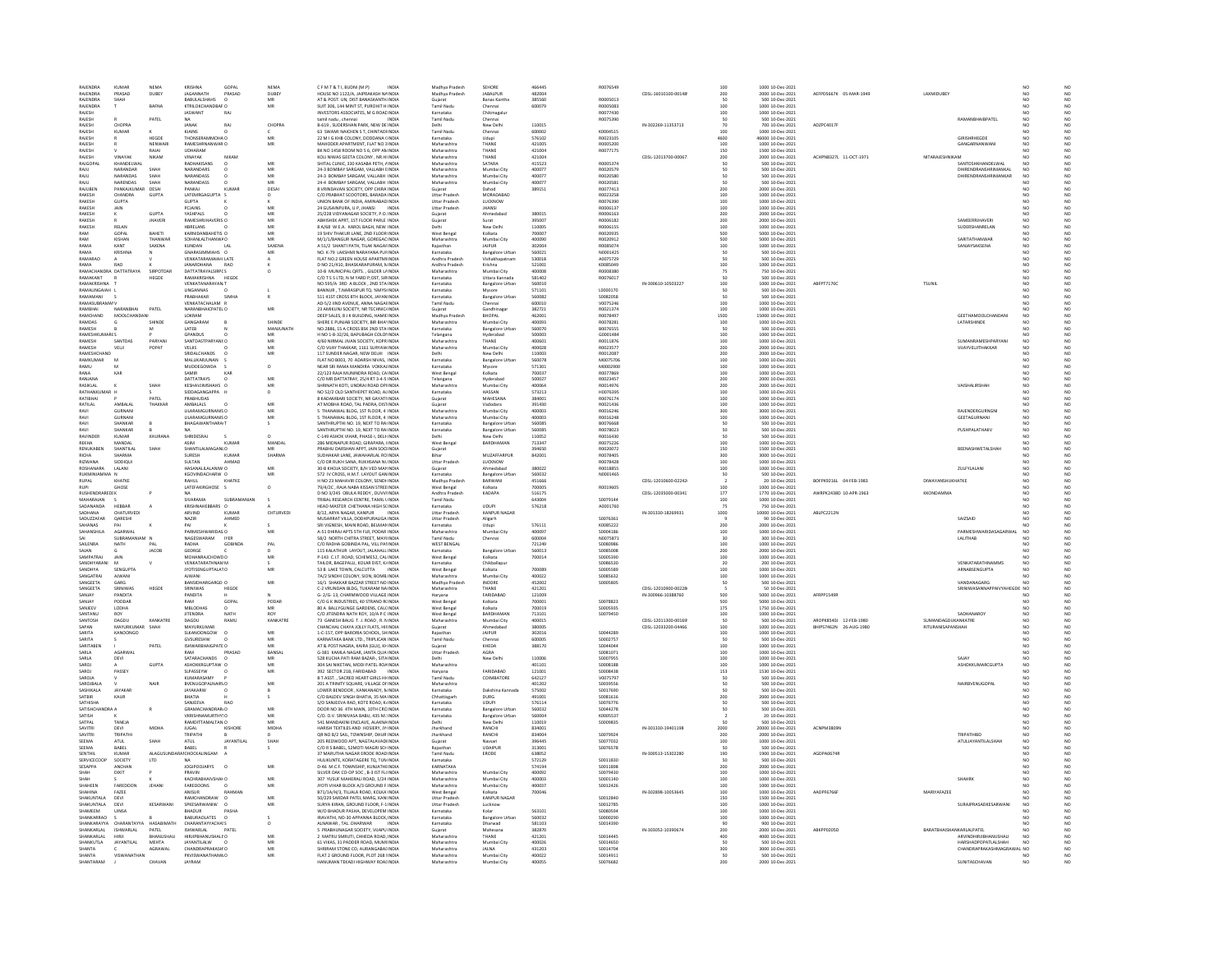| SHANTAVEFRAPP CI<br>SHANTHA                                                             |                           | CHANNARASAPPAH O<br>ARAMESHRAOW 0                  | MR<br>MR                | MERCHANT MELINPET, HAVERI INDIA<br>NO:294 IST FLOOR, 6TH CROSS HAN INDIA                     | Karnataka<br>Karnataka                    | <b>Bangalore Urban</b>                 | 581110<br>560019           | S0015211<br>R0001146                    |                     | 100                       | 1000 10-Dec-2021<br>500 10-Dec-2021                   |                        |           | SUSHILADEVISHANTAVEERAPPAINO                       |                                   |
|-----------------------------------------------------------------------------------------|---------------------------|----------------------------------------------------|-------------------------|----------------------------------------------------------------------------------------------|-------------------------------------------|----------------------------------------|----------------------------|-----------------------------------------|---------------------|---------------------------|-------------------------------------------------------|------------------------|-----------|----------------------------------------------------|-----------------------------------|
| SHANTI<br>$\mathbf{A}$                                                                  | CHADDHA                   | LATEG<br>DWARKAPRASADW                             | CHADDH                  | J141 RICWOOD ESTATE, DLF PHASE INDIA                                                         | Harvana                                   | GURGAON                                | 122002                     | \$0015825                               | IN-302025-34054949  | 100                       | 1000 10-Dec-2021                                      | ALEPC6580G             |           |                                                    |                                   |
| HANTIDEVI<br>SHANTILAL<br>SHANKERBHAI                                                   | PATEL                     | SHANKERBHAIMPA1S                                   | $\circ$                 | 25 SATI DARSHAN, 95 AMARSI ROA INDIA<br>JIRAWAD MALYA PUMP, BHADRAHNDIA                      | Maharashtr<br>Gujarat                     | Mumbai City<br>ANAND                   | 400064<br>388530           | S0015950                                |                     | 200                       | 2000 10-Dec-202<br>500 10-Dec-2021                    |                        |           | DWARKAPRASADNRUIA                                  | NO<br>NO<br>NO                    |
| HARAD                                                                                   | <b>GANDH</b>              | MANILALS                                           | MF                      | SAURASHTRA METAL DEPOT, 20 ISTINDIA                                                          | Maharashtra                               | Mumbai City                            | annona                     | \$0045168                               |                     | 100<br>50                 | 1000 10-Dec-202                                       |                        |           |                                                    |                                   |
| SHARANAPPA<br>BASAVANNAPPA KOLKUR<br><b>SHARMA</b>                                      |                           | <b>RKOLKURS</b><br>LATEMRDULICHANTS                |                         | AKKI PETH, HAVERI.<br><b>INDIA</b><br>FR/29 KRISHNA NAGAR DELHI<br><b>INDIA</b>              | Karnataka<br>Delhi                        | Haveri<br>New Delhi                    | 581110<br>110051           | \$0016910<br><b>ROOD2655</b>            |                     | 150                       | 500 10-Dec-2021<br>1500 10-Dec-2021                   |                        |           | PANNAL AL                                          | N <sub>0</sub>                    |
| SHARMISTH<br>BHAILALBHAI                                                                | PATEL                     | <b>BHAILALBHAIKPATE D</b>                          |                         | C/O DR RAMESH B PATEL, 31 RADH INDIA                                                         | Gujarat                                   | Ahmedaba                               | 380028                     | S0017410                                |                     | 50                        | 500 10-Dec-2021                                       |                        |           |                                                    |                                   |
| SHASHIKALA<br><b>SHASHIKALO</b><br><b>IAYPRAKASH</b>                                    | SHRIYAN<br>RHATT          | <b>GIRISH</b><br><b>IAYPRAKASH</b><br>MURLIDHAR    | SHRIYAN<br><b>BHATT</b> | B/26 YASHODHAN, OPP ANDHERI F INDIA<br>353 SOMWAR PETH, PUNE                                 | Maharashtra<br>Maharashtra                | Mumbai City<br>PLINE                   | 400058<br>411011           | S0079272<br>50078383                    |                     | 200<br>200                | 2000 10-Dec-2021<br>2000 10-Dec-202                   |                        |           | GIRISHSSHRIYAN                                     | NO<br>NO<br>NO                    |
| SHASHIKAN                                                                               |                           | LATEMRPCKHURAN S                                   | $\circ$                 | 32 SINDHI COLONY, P O AGRICO, JA INDIA                                                       |                                           |                                        | 831009                     | \$0045339                               |                     | 150                       | 1500 10-Dec-2021                                      |                        |           |                                                    | NO                                |
| <b>SHASHIKANT</b><br>PIPI ANI                                                           | PATIL                     | KUNVARIL<br>PIPLANI                                |                         | 2/6-7 LASAN WALACHAWLL M G RINDIA                                                            | Maharashtra                               | Mumbai City<br>BHANDARA                | 400077                     | \$0077932                               |                     | 150<br>100                | 1500 10-Dec-2021<br>1000 10-Dec-2021                  |                        |           | CHANDRAKANTPIPLANI                                 | N <sub>0</sub>                    |
| SHEKHAR<br>AMBADAS<br>SHESHAGIRI<br><b>KANNANTHA</b>                                    | M                         | AMBADAS<br>PATIL<br>ANANTHAYYAS<br>$\Omega$        | MR                      | AT POST TUMSAR ROAD, DIST-BHAINDIA<br>S.K. CHATRA COMPOUND. BENEGA INDIA                     | Maharashtra<br>Karnataka                  | UDUPI                                  | 441913<br>576201           | \$0076989<br>M0003535                   |                     | 200                       | 2000 10-Dec-2021                                      |                        |           | NILAVARKB                                          | NO <sub></sub>                    |
| SHETAL                                                                                  | MEHTA                     | RAJNIKANTMEHTAL O                                  |                         | MAITRYI BLDG 3RD FLOOR, LINKIN INDIA                                                         | Maharashtra                               | Mumbai City                            | 400054                     | S0018777                                |                     | 100                       | 1000 10-Dec-2021                                      |                        |           | <b>MIRARMEHTA</b>                                  |                                   |
| SHILPA<br>SANJAY<br><b>HINDE</b>                                                        | MARATHE<br>PRAVIN         | SANJAY<br>MARATHE<br>PRAVIN<br>SHINDE              |                         | B 7/51 MIG COLONY BANDRA, EASTINDIA                                                          | Maharashtra<br>Maharashtra                | Mumbai City                            | 400051<br>400014           | \$0076370                               | CDSL-12029900-02388 |                           | 10 10-Dec-2021                                        | AAHPM1083G             |           | SANJAYMADHUSUDANMARATHENO<br>SHINDEPRAVINDATTATRAY | NO                                |
| PRATIBH<br>CHARAN<br>SHIV                                                               | RAJAVRIA                  | HARGOVINDRAJAUFO                                   | MR                      | 22 MAANEBER MANSION, 193DR A INDIA<br>SECURITY OFFICERS, LEELA SCOTTIS INDIA                 | Maharashtra                               | Mumbai City<br>Mumbai City             | 400059                     | S0019504                                |                     | 100<br>100                | 1000 10-Dec-2021<br>1000 10-Dec-2021                  |                        |           |                                                    |                                   |
| SHIVADAS                                                                                |                           | KUNHIRAMAN<br>PANDURANG<br>MANJUNATH               |                         | SENIOR MANAGER, SYNDICATE BAN INDIA<br>C/O PUNJAB NATIONAL BANK, LAK/ INDIA                  | Kerala<br>Maharashtra                     | KANNUR<br>Nagpur                       | 670001<br>440008           | \$0076726                               | IN-300394-15605109  | 100<br>100                | 1000 10-Dec-2021<br>1000 10-Dec-2021                  | AJIPS0867              |           | VEENASHIVADAS                                      | NO <sub>1</sub><br>N <sub>C</sub> |
| SHIVANNA                                                                                |                           | MARISWAMAIAHS O                                    |                         | WHOLE SALE KEROSINE DEALER . MINDIA                                                          | Karnataka                                 | Mysore                                 | 571301                     | H0001120                                |                     | 50                        | 500 10-Dec-2021                                       |                        |           |                                                    | NO <sub></sub>                    |
| <b>HIVASHA</b><br>SHRAVAN<br>KUMAR                                                      | BIYANI                    | GANGANNA<br>LATEMRCLBIYANI                         | $\circ$                 | S/O GANGANNA MAHADEV NAGAR INDIA<br>C/O THE BALLAMNN TRADING CO, INDIA                       | Karnataka<br>West Bengal                  | Gulbarga<br>Kolkata                    | 585101<br>700001           | S0045322                                | IN-302902-43407824  | 100<br>100                | 1000 10-Dec-202<br>1000 10-Dec-2021                   |                        |           | RUKMINIBIYAN                                       | NO<br>NO                          |
| HRIDHARA                                                                                |                           | ANAGARAJRAOS O                                     |                         | DOOR NO: 2092 , 14TH CROSS EXTEINDIA                                                         | Karnataka                                 |                                        | 571301                     | V000069                                 |                     | so                        | 500 10-Dec-2021                                       |                        |           |                                                    | NO                                |
| DATTATRAYA<br>SHRIPAD<br><b>SHYAMALI</b><br>RHATTACHARIEF                               | GAONKAR                   | <b>DATTATRAYASNAYAS</b><br>MADAN<br>RHATTACHARIEF  |                         | ADVOCATE, N K, KARWAR.<br><b>INDIA</b><br>7/2 RABINDRASARANI, PO RANAGH INDIA                | Karnataka                                 | UTTARA KANNADA<br>NADIA                | 581301<br>741201           | S0022390<br>\$0087583                   |                     | 100                       | 1000 10-Dec-2021<br>5000 10-Dec-2021                  | ANCPR4312R             |           |                                                    |                                   |
| <b>IDDAPPA</b>                                                                          |                           | BASAPPA                                            | $\alpha$                | <b>ALTHUR HOSKOTE POST., NANJANI INDIA</b>                                                   | West Bengal<br>Karnataka                  | Mysore                                 | 571120                     |                                         |                     | <b>500</b><br><b>50</b>   | 500 10-Dec-202                                        |                        |           |                                                    | NO<br>NO                          |
| SIDDARAMU<br>SINGARI<br>RANGAMM                                                         |                           | <b>NA</b><br>SSREERANGAMW O                        | MR                      | S/O LATE MADEGOWDA, THOGGAI INDIA<br>43/93 AI SRINILAYAM, NARASIMHA INDIA                    | Karnataka<br>Andhra Prades                | Mandya                                 | 571401<br>518004           | M0078741<br>50024549                    |                     |                           | 500 10-Dec-2021<br>1000 10-Dec-2021                   |                        |           |                                                    | $\overline{M}$                    |
| SITARAM                                                                                 | SHETTY                    | ANAND                                              | SHETTY                  | SUNSHINE BUILDING, ROOM NO 3E INDIA                                                          | Maharashtra                               | Mumbai City                            | 400092                     | \$0078839                               |                     | 100<br>100                | 1000 10-Dec-2021                                      |                        |           |                                                    | NO                                |
| SMITA<br><b>DHANES</b>                                                                  | GORAGANI                  | DHANESHHARILALD O                                  | MR                      | 4/2 GORAGANDHI APT SV ROADUNDIA                                                              | Maharashtra                               | Mumbai Cit                             | 400092                     | 50025406                                |                     | 200                       | 2000 10-Dec-2021                                      |                        |           | DHANESHHARILAGORAGANDI                             | NO<br>NO                          |
| SMITA<br>SNEH<br>LATA                                                                   | MEHTA<br>LAKHOTIA         | KRISHNAOMEHTAWO<br><b>PAWANKUMARLAKIO</b>          | MR<br>MR                | 301 MILI APARTMENTS, N L CROSS INDIA<br>E 3/13 JAL NIDHI SOCIETY, BANGAL INDIA               | Maharashtra<br>Maharashtra                | Mumbai City<br>Mumbai City             | 400064<br>400090           | S0025494<br>\$0046652                   |                     | 100                       | 500 10-Dec-2021<br>1000 10-Dec-2021                   |                        |           | PAWANKUMARLAKHOTIA                                 | N <sub>C</sub><br>NO              |
| DEVI                                                                                    |                           | VIBANKAW                                           |                         | C/O BAKA BIRI COMPANY, P O JHAJ INDIA                                                        |                                           |                                        | 811308                     | \$0046742                               |                     | 1000<br>100               | 10000 10-Dec-202                                      |                        |           |                                                    |                                   |
| NATH<br>SOM<br>SOMITING<br>SHIVAPPA                                                     | <b>LAHIRI</b><br>SHIVALL  | LATESANTOSHKUM O<br>SHIVAPPAMSHIVALLS              | MR<br>$\Omega$          | 7 NALIN KIRISHNA BABUS LANE, POINDIA<br>C/O M/S SHIVALLI & CO. FERTILISEINDIA                | West Bengal<br>Karnataka                  | HOOGHLY<br>Dharwad                     | 712232<br>580001           | S0026465<br>\$0026450                   |                     | 75                        | 1000 10-Dec-2021<br>750 10-Dec-2021                   |                        |           | MAYALAHIRI                                         | N <sub>0</sub>                    |
| NATWARLAI<br>SONAL                                                                      |                           | NATWARLALW                                         | MR                      | 3 ASHIRWAD K D ROAD, VILE PARL INDIA                                                         | Maharashtra                               | Mumbai City                            | 400056                     | \$0039377                               |                     | 100                       | 1000 10-Dec-2021                                      |                        |           | <b>TUSHARHARISH</b>                                |                                   |
| SRIKANTH                                                                                |                           | CHANDRASHEKARS O                                   |                         | SHIVAKRUPA, II MAIN YADAVAGIRI, INDIA                                                        | Karnataka                                 | Mysore                                 | 570020                     | V0000180                                |                     | 100                       | 1000 10-Dec-2021                                      |                        |           |                                                    | NO<br>NO <sub></sub>              |
| SRINIVASA<br><b>KUMAR</b>                                                               |                           | RAMAMOHAN<br>RAO                                   | G                       | 435 M S ROAD, V V PURAM, BANGAINDIA<br>AMEENAPET ELURU. WEST GODAV/INDIA                     | Karnataka<br>Andhra Pradesh               | <b>Bangalore Urba</b><br>WEST GODAVARI | 560004<br>534006           | 00075158                                | IN-300513-11594867  | 54                        | 10 10-Dec-2021<br>540 10-Dec-2021                     |                        |           |                                                    | NO<br>NO <sub></sub>              |
| <b>RIPATHI</b><br><b>HAT</b>                                                            |                           | KESHAVBHAT                                         |                         | NULIYAL DURGA , NIDAPALLI VILLA INDIA                                                        | Karnataka                                 | Dakshina Kannad                        | 574201                     | N0001730                                |                     | 50                        | 500 10-Dec-202                                        |                        |           |                                                    |                                   |
| <b>SUBBARATH</b><br>IA SETTY<br><b>SUBHASH</b><br>LAUI                                  |                           | СНІККАВНЕМАІАН<br>LALIRAYSHI                       | $\circ$                 | B SUBBARATHNAIAH SETTY, I D HALINDIA<br>SHOP NO 1 JAI SARANG SOCIETY. HINDIA                 | Karnataka<br>Maharashtra                  | Mumbai City                            | 572124<br>400097           | S0047991                                | IN-301135-26710047  | 500<br>200                | 5000 10-Dec-2021<br>2000 10-Dec-2021                  | AAPPB6488G             |           | <b>LALJIRAYSHIVORA</b>                             | NO<br>NO<br>NO                    |
| <b>SUCHITHA</b><br>MANJUNATI                                                            |                           | KMANJUNATHW                                        |                         | GUDDE ANGADI, ALEVOOR (UDUPI INDIA                                                           | Karnataka                                 | Udupi                                  | 574133                     | \$0029378                               |                     |                           | 500 10-Dec-2021                                       |                        |           |                                                    |                                   |
| <b>SUDHA</b><br>BHARGAVA                                                                |                           | SRISHAMBHUDAYAID                                   | $\circ$                 | SHEOPUR KALAN, DIST, MORENA N INDIA                                                          | Madhya Pradesh                            | MORENA                                 | 476001                     | \$0029630                               |                     |                           | 500 10-Dec-2021                                       |                        |           |                                                    | NO                                |
| SUDHIR<br>HEGDE<br>SUDHIR<br>KUMAR                                                      | GARG                      | LATEDRKKHEGDE<br>LATESHI                           | GARG                    | 9/1 1ST CROSS, BRUNTON ROAD, EINDIA<br>27, ABUL FAZAL ROAD, BENGALI M INDIA                  | Karnataka<br>Delhi                        | Bangalore Urbar<br>New Delhi           | 560025<br>110001           | K0006013                                | IN-300206-10648404  | 250                       | 500 10-Dec-202<br>2500 10-Dec-2021                    | AFYPG7757B             |           |                                                    | NO                                |
| SLIHAS<br>RHARADWA                                                                      |                           | VITTALA<br>CHARANNIA                               |                         | NO-212 23RD MAIN, J P NAGAR16T INDIA                                                         | Karnataka                                 | Bangalore Urba                         | 560078                     |                                         | DSL-12038400-00658  | 30                        | 300 10-Dec-2021                                       | ADWPV1217H 06-MAR-1981 | SVITTALA  |                                                    | NO<br>$\overline{M}$              |
| SUKUMAR<br><b>HAZRA</b><br>SUMA                                                         | RANAKAR                   | NILRATAN<br>LATE<br>SURHASCHANDRA                  | <b>HAZRA</b>            | QTR NO.B-61/S, KTPP TOWNSHIP, IINDIA<br>W/O S R RANAKAR, KUWS & DR SUUNDIA                   | West Bengal<br>Karnataka                  | <b>EAST MIDNAPORE</b><br>HAVERI        | 721171<br>581115           | \$0079510<br>songosas                   |                     | 200<br>100                | 2000 10-Dec-2021<br>1000 10-Dec-2021                  |                        |           |                                                    | N <sub>0</sub>                    |
| SUMAN<br><b>HARISH</b>                                                                  | AGCHALWAF                 | HARISH                                             | ANCHALWA                | 8 SAKET NAGER, N R SUYOG NAGEF INDIA                                                         | Maharashtra                               | Nagpur                                 | 440027                     | \$0075136                               |                     |                           | 500 10-Dec-202                                        |                        |           |                                                    | NC                                |
| SUMITHRADEVI<br>SUNDAR                                                                  |                           | <b>HSRINIVASS</b><br>SGURLIMURTHYS                 | MB<br>MR                | NO 811 VTH A CROSS, 11TH MAIN, INDIA                                                         | Karnataka<br><b>Tamil Nadu</b>            | <b>Bangalore Urban</b>                 | 560076<br>600063           | B0050015<br>60001746                    |                     |                           | 80 10-Dec-2021                                        |                        |           | SRINIVASH                                          | N <sub>C</sub><br>NO<br>N         |
| SUNEETHA                                                                                |                           | NAVEENKUAMR                                        |                         | 4 NETHAJI STREET, NEW PERUNGALINDIA<br>16/478 KAMMAPALLE EAST, CHITT(INDIA                   | Andhra Pradesh                            | Chittoor                               | 517325                     | G0075828                                |                     | 100<br>100                | 1000 10-Dec-2021<br>1000 10-Dec-2021                  |                        |           |                                                    |                                   |
| SHNIL<br><b>DUANIIQUA</b>                                                               | PATEL                     | PATEL<br>DHANIIRHAI                                |                         | C/O DR D K PATEL KHARA KLIWA KINDIA                                                          | Guiarat                                   | ANAND                                  | 388325                     |                                         | IN-300513-11032524  | so                        | 500 10-Dec-2021                                       | AG7PP4790M             |           | RAIFNDRAKLIMARDHANIIR<br><b>IPINO</b>              | NO                                |
| KUMAR<br><b>SUNIL</b><br><b>SUNIL</b><br>LODHA                                          | BANSAL                    | RAMKUMARBANSAI O<br><b>MBLODHAS</b>                | MR<br>MB                | 295 KRISHNA NAGAR, BULANDSHAI INDIA<br>80 A BALLYGUNGE GARDENS, CALCINDIA                    | Uttar Pradesh<br>West Bengal              | BULANDSHAH<br>Kolkata                  | 700019                     | \$0033178<br>S0033273                   |                     | 200                       | 2000 10-Dec-2021<br>1750 10-Dec-2021                  |                        |           |                                                    | NO <sub></sub>                    |
| SUNIL                                                                                   | SHUKLA                    | MANUBHAUSHUKL/O                                    | MR                      | DESAI POLE, AT & POST MATAR, DI!INDIA                                                        | Gujarat                                   | KHEDA                                  | 387530                     | \$0033311                               |                     | 175<br>50                 | 500 10-Dec-2021                                       |                        |           | AJITMANUBHAISHUKLA                                 |                                   |
| <b>SUNIL</b><br>PAWAR                                                                   |                           | JAGANNATHASA PAWAR                                 |                         | BAMMAPUR HANCHATE STREET. N INDIA                                                            | Karnataka                                 |                                        | 580028                     |                                         |                     |                           | 2000 10-Dec-2021                                      | ATHPP9304Q             |           |                                                    |                                   |
|                                                                                         |                           |                                                    |                         |                                                                                              |                                           |                                        |                            |                                         | IN-301774-12860391  |                           |                                                       |                        |           |                                                    | NO                                |
| SUNIT<br><b>SUNITHA</b>                                                                 | NERURKAR                  | <b>WAMANRAO</b><br>NERURKAR                        |                         | 4-220 KASTURI PLAZA MANPADA FINDIA                                                           | Maharashtra                               | THANE                                  | 421201<br>560010           | 50077624                                |                     |                           | 1000 10-Dec-2021                                      |                        |           | DEEPAKAB                                           | NO                                |
| DEEPAK<br>SURAI<br>PRASAD                                                               | KESARWAN                  | DEEPAK<br><b>MPKESARVANIS</b><br>$\Omega$          | MR                      | NO 23 72ND CROSS, 5TH BLOCKRAJINDIA<br>SURYA KIRAN, GROUND FLOOR, F-11NDIA                   | Karnataka<br><b>Uttar Pradesh</b>         | <b>Bangalore Urba</b><br>Luckno        |                            | S0075275<br>\$0033840                   |                     | 200<br>100<br>50<br>100   | 500 10-Dec-2021<br>1000 10-Dec-2021                   |                        |           | SHAKUNTALADEVIKESARWANI                            | NO<br>NO <sub></sub>              |
| <b>SURENDRA</b><br>DAMODA                                                               | JADHAV                    | DAMODAR<br><b>JAIN</b>                             |                         | 1-302 OMKAR APARTMENT, BEHIN INDIA                                                           | Maharashtra                               | THANE                                  | 400605                     | \$0081664                               |                     | 100                       | 1000 10-Dec-2021                                      |                        |           |                                                    |                                   |
| SURENDRA<br><b>KUMAR</b><br>SURESHI                                                     | JAIN<br>CHAUDHAR          | KANTIBHAI                                          |                         | GALI NO.2 ANANDI PURA, GURUDVINDIA<br>AT BALVA UNAVA, TA KALOL DI ME INDIA                   | Uttar Pradesh<br>Gujarat                  | GHAZIABAD<br>Mahesana                  | 382655                     | S0079211<br>\$008012                    |                     | 38<br>100                 | 380 10-Dec-2021<br>1000 10-Dec-202                    |                        |           | ASHAJAIN                                           | NO<br>N <sub>C</sub>              |
| SURESH<br>CHAND                                                                         | AGGARWAL                  | LILADAGGARWALS O                                   | MR                      | 101-102 1ST FLOOR SY NO 153, KAINDIA                                                         | Karnataka                                 | <b>Bangalore Urban</b>                 | 560087                     | \$0034750                               |                     | 300                       | 3000 10-Dec-2021                                      |                        |           |                                                    | NO                                |
| CHHOTALAI<br>SURFSH<br>SURESH                                                           | SHAH<br><b>KOWL</b>       | CHHOTALALSHAHS O                                   | MR                      | 803/804 A SHILPIN APTS, SKY BUILE INDIA<br>USHPA KUNJ, 13PALKHE WADI, KAINDIA                |                                           | Mumbai Cit<br>Mumbai City              | 400067<br>400028           | son a sear<br>\$007590                  |                     |                           | 1000 10-Dec-202                                       |                        |           | PRAKASHCHHOTALALSHAI<br><b>ANDAKNISKOWL</b>        | NC<br>NC<br>NC<br>NC              |
| SURESH                                                                                  | KOWLI                     | DAMODAR                                            |                         | 13 PUSHAP KUNJ, PALKHE WADI KJINDIA                                                          | Maharashtra<br>Maharashtra<br>Maharashtra | Mumbai City                            | 400028                     | \$0075906                               |                     | 100<br>100<br>50          | 1000 10-Dec-2021<br>500 10-Dec-2021                   |                        |           | MANDAKINISKOWLI                                    | NO<br>NO                          |
| DATTATRAYA<br>SURESH                                                                    | PATWALD                   | DATTATRAYAS                                        | MR                      | WANAND NO 2 SHAHU COLLEGE FINDM                                                              | Maharashtra                               |                                        | 411009                     | \$003487                                |                     | 100                       | 1000 10-Dec-202                                       |                        |           |                                                    |                                   |
| SURESH<br>KUMAR<br>SURFSH                                                               | TREVAD                    | RPUKHRAJS<br><b>LITAMSHIS</b>                      | MR<br>MR                | NO 70 KASTHURI BAI STREET, PANRINDIA<br>C/O YOKE CORPORATION. ELAR BLEINDIA                  | Tamil Nadu<br>Maharashtra                 | CUDDALORI<br>Mumbai City               | 607106<br>400028           | P0002241<br>sonsos27                    |                     | 100<br>100                | 1000 10-Dec-2021<br>1000 10-Dec-2021                  |                        |           | MINESSTREVEDID                                     | NO<br>$_{NC}$                     |
| SURESHABEN<br>SURYAKANT                                                                 | PAREKH                    | <b>SURYAKANTPAREKHO</b>                            | MR                      | NEAR JAIN DERASHAR, DESAIVAS RINDIA                                                          | Gujarat                                   | PATAN                                  | 385340                     | S0035495                                |                     | 100                       | 1000 10-Dec-2021                                      |                        |           | SURYAKANTMPAREKH                                   | NO<br>N <sub>C</sub>              |
| SLISHEELAMMA<br>KUMAR<br>SUSHIL                                                         | MODI                      | SRIKMJAYAPPALATE W<br>GOPI<br><b>KRISHN</b>        | MOD                     | COFFEE PLANTER RAYARAKOPPAL INDIA<br>51/5/2 RABINDRA SARANI, P O LILLINDIA                   | KARNATAKA<br>West Bengal                  | <b>HOWRAH</b>                          | 573139<br>711204           | \$0036490<br>\$0087460                  |                     | 50<br>200                 | 500.10-Dec-2021<br>2000 10-Dec-2021                   |                        |           |                                                    | NO                                |
| <b>SUSHMA</b><br>SHARMA                                                                 |                           | MAHESHCHANDRASO                                    |                         | CVO DR MAHESH CHANDRA SHARM INDIA                                                            | <b>Uttar Pradesh</b>                      | <b>ETAH</b>                            |                            | S0047927                                |                     |                           | 5000 10-Dec-2021                                      |                        |           | <b>MAHESHCHANDRASHARMA</b>                         | N <sub>C</sub>                    |
| <b>MANUMATH</b><br>SWARNALATA<br>GUTA                                                   |                           | <b>TRSWAMINATHANS O</b><br>PRADEEPKUMARGUO         | DR<br>MR<br>MR          | FLAT 2 C 12 B RUSSELL STREET, CA INDIA<br>7/B INDRAPURI SOC, OPP SURYA NJINDIA               | West Bengal<br>Gujarat                    | Kolkata<br>Vadodara                    | 700016<br>390019           | 5003766<br>\$0048510                    |                     |                           | 1000 10-Dec-202<br>1000 10-Dec-2021                   |                        |           | PRADEEPKUMARGUPTA                                  | NO<br>NO<br>NO<br>NO              |
| <b>TARAKNATH</b>                                                                        |                           | PAIYASWAMYS                                        | MR                      | 3 KAGAL NAGAR JAMSHEDPUR-11INDIA                                                             | <b>Dihar</b>                              |                                        | 831011                     | 40001980                                |                     | 500<br>100<br>100<br>$19$ | 190 10-Dec-2021                                       |                        |           |                                                    | NO                                |
| TARE<br>CHARUDAT                                                                        |                           | SHRIRAMS<br>$\Omega$                               | MR                      | 379/1 D NEAR RANKALLA, S T STAT INDIA                                                        | Maharashtra                               | Kolhapu                                | 416001                     | T0003181                                |                     |                           | 500 10-Dec-2021                                       |                        |           |                                                    |                                   |
| <b>TEJINDER</b><br>KAUR<br><b>HAKAR</b><br>VIRENDRA                                     |                           | <b>BALBIRSINGHS</b><br>PRAVINCHANDRL               | MR                      | 7/20, SOUTH PATEL NAGAR, NEW CINDIA<br>AT & POST AJOL TAL, VIJAPUR DIST INDIA                | Delhi<br>GUJARA'                          | New Delh                               | 110008<br>382811           | T0007086<br>T0075691                    |                     | 300<br>100                | 3000 10-Dec-2021<br>1000 10-Dec-2021                  |                        |           |                                                    | NO <sub></sub>                    |
| THIRUKE<br>GOWDA                                                                        |                           | HUCHEGOWDAS O                                      | MR                      | NO:528 16TH CROSS, IIND STAGE II INDIA                                                       | Karnataka                                 | <b>Bangalore Urban</b>                 | 560038                     | H0002500                                |                     | so                        | 500 10-Dec-2021                                       |                        |           |                                                    | NO <sub></sub>                    |
| <b>TULSHIB</b><br>TULSHIDAS<br><b>BHAGVANDAS</b>                                        | PATEL                     | KASHIBHAIPATELS                                    | MR                      | SHITAL SOCIETY, POST SAMARKHA, INDIA<br>tamil nadu, chennai<br><b>INDIA</b>                  | Gujarat<br>Tamil Nadu                     | ANANE<br>Chennai                       | 388360                     | T000579<br>T0075257                     |                     | 200<br>100                | 2000 10-Dec-2021<br>1000 10-Dec-2021                  |                        |           |                                                    |                                   |
| <b>UMA</b>                                                                              |                           | RAGAVENDRARAO M                                    |                         | H NO 318/1, MADDUR TOWN, MAC INDIA                                                           | Karnataka                                 | Mandya                                 | 571428                     |                                         | IN-300214-11726055  |                           | 1000 10-Dec-2021                                      | ABAPU1829L             | MGGURURAL |                                                    | NO <sub></sub><br>NO              |
| PRAKASH<br>UMA<br>UMESH<br><b>KUMAR</b>                                                 |                           | PRAKASH<br>MOHAN<br>RRII                           | AGARWAI                 | GOKUL STORES, NO-28 IVTH MAIN INDIA<br>C/O SURESH KIRANA, GENERAL ME INDIA                   | Karnataka<br>Uttarakhand                  | <b>Bangalore Urban</b><br>Najpital     | 560027                     | U0075582<br>U0075083                    |                     | 100<br>50<br>200          | 500 10-Dec-2021<br>2000 10-Dec-2021                   |                        |           | PRAKASHB                                           | NO<br>NO <sub></sub>              |
| <b>JMESH</b><br><b>RAMCHANDRA</b>                                                       |                           | RAMCHANDRATSHII O                                  |                         | .<br>A/3 KASHI BHAVAN, OPP KALPITA A INDIA                                                   | Maharashtra                               |                                        | 401105                     | 00004718                                |                     | 100                       | 1000 10-Dec-202                                       |                        |           |                                                    |                                   |
| UNNIKRIS<br><b>IZM</b><br>LIRMILA<br>RHARAT                                             | KOTHAR                    | KRISHNAVARIAR T<br>RHARATKHIMRAIKCO                |                         | ARYA VAIDYASALA BRANCH, 877 PC INDIA                                                         | <b>Tamil Nadu</b>                         | Chennai                                | 600084<br>annona           | M0077164                                |                     | 100<br>so                 | 1000 10-Dec-2021                                      |                        |           |                                                    | NO                                |
| URMILABEN<br>BHAGWANI                                                                   | PATEL                     | <b>BHAGWANBHAIPAT O</b>                            | MR                      | 215 PANJRAPOAL ROAD, KANDORI INDIA<br>GANESH KHADKI, AT & POST KAND INDIA                    | Maharashtra<br>Gujarat                    | Mumbai City<br>Vadodara                | 391210                     | U0002127<br>U0005003                    |                     | 100                       | 500 10-Dec-2021<br>1000 10-Dec-2021                   |                        |           | PRABHUDASNARANDBHAIPATEL NO                        | NO                                |
| <b>USHAN</b>                                                                            | BHAT                      | SRIPATHIBHATW O                                    |                         | NULIYAL DURGA . NIDPALLI VILLAGI INDIA                                                       | Karnataka                                 | Dakshina Kannada                       | 574201                     | U0002930                                |                     | 50                        | 500 10-Dec-2021                                       |                        |           |                                                    | NO <sub></sub>                    |
| GARG                                                                                    |                           | <b>OM</b><br>GARG                                  |                         | 728, SISAY KALIRAAVAN, HISAR, HISINDIA<br>BALAGEE SALES CORP., 886/7 WAR INDIA               | Haryana<br>Delhi                          | New Delh                               | 125001<br>110030           | V0076533                                | IN-302236-11184328  | $\overline{73}$<br>50     | 730 10-Dec-202<br>500 10-Dec-2021                     | ALIPR7522H             |           |                                                    | NO                                |
| <b>IAHZIAV</b>                                                                          | PHADNI:                   | VISHNI INARAYANPHO                                 | MR                      | NO 1 ANUPREETA, OFF CAESAR ROJINDIA                                                          | Maharashtra                               | Mumbai City                            | 400058                     | v000172                                 |                     |                           | 2000 10-Dec-202                                       |                        |           |                                                    | NO                                |
| VAJRASHREE<br>VALLRHRHA<br><b>JALIRHAL</b>                                              | KAKADIA                   | HKGURURAJARAOWO<br>LALIBHAIGKAKADIZO               | MR<br>MR                | 433 W C ROAD, II STAGE, RAJAJINA INDIA<br>1001 PRASAD CHAMBERS, OPERA HINDIA                 | Karnataka<br>Maharashtra                  | <b>Bangalore Urban</b><br>Mumbai City  | 560086<br>annona           | H0000571<br>V0013829                    |                     | 200<br>10<br>100          | 100 10-Dec-2021<br>1000 10-Dec-2021                   |                        |           | SHARDARENVALLBHRHAIKAKADI NO                       | N <sub>C</sub><br>N <sub>0</sub>  |
| VARGHESE<br>VARKEY                                                                      | THOMBRA                   | VARGHESEVARKEY !                                   | $\circ$                 | THOMBRA HOUSE NR.ASRAM HIGH INDIA                                                            | Kerala                                    | ERNAKULAM                              | 683542                     | V0002470                                |                     | 100                       | 1000 10-Dec-2021                                      |                        |           |                                                    |                                   |
| VARMA<br><b>VARSHA</b>                                                                  |                           | <b>BAJRANGLALIIVARNO</b><br>ARATKUMAR              | MR                      | BEHIND MANORANJAN CLUB . CHU INDIA                                                           | Rajasthan                                 | CHURU                                  | 331001<br>361008           | 00000060<br>v008509                     |                     | 50                        | 500 10-Dec-2021<br>3000 10-Dec-202                    |                        |           |                                                    | NO                                |
| VARSHA<br>VINOD                                                                         | DOSH<br>SHAH              | <b>BUDDHILALTSHAHVO</b>                            | MR                      | 01 SAMPATI, NEAR ESSAR HOUSE, INDIA<br>G/34 SHREYAS COP SOCIETY, AMARINDIA                   | Gujarat<br>Maharashtra                    | lamnaga<br>Mumbai City                 | 400082                     | V0002554                                |                     | 300<br>100                | 1000 10-Dec-2021                                      |                        |           | <b>VINODBUDDHILALSHAH</b>                          | NO                                |
| VARLIN<br>MISTRY                                                                        |                           | <b>DIPAKMISTRYS</b>                                | MR                      | VADAPOL, CAMBAY, GUJ<br><b>INDIA</b>                                                         | Gujarat                                   | KHEDA                                  | 188620                     | vonozsan                                |                     | so                        | 500 10-Dec-2021                                       |                        |           |                                                    | NO                                |
| MISTRY<br>VARUN<br>VASANT<br>BHAGWANT                                                   | RISBUD                    | DIPAKMISTRYS<br>BHAGWANT<br><b>YESHWANT</b>        | MR                      | VADAPOL, CAMBAY<br>INDIA<br>KIMAYA 221 A/1, ROAD NO 30SION INDIA                             | Gujarat<br>Maharashtra                    | KHEDA<br>Mumbai City                   | 388620<br>400022           | V0015552<br>V0075123                    |                     | 400                       | 500 10-Dec-2021<br>4000 10-Dec-2021                   |                        |           | DIPAKMISTRY<br>VAISHALIVASANTRISBUD                | NO<br>NO <sub>1</sub>             |
| VASANT<br>CHINTAMAI                                                                     |                           | CHINTAMANNNARAS                                    |                         | BLOCK-2 LOKMANGAL SOC, PARAN INDIA                                                           | Maharashtra                               | Mumbai City                            | 400057                     | v0002640                                |                     | 100                       | 1000 10-Dec-2021                                      |                        |           |                                                    |                                   |
| VASANTH<br><b>ASANTIF</b>                                                               | SHETTY<br><b>HARADI</b>   | VITTALSHETTYW O<br>VALLABHBHAIBHAR:                |                         | MUNDAJE HOUSE . KALLIGE VILLAG INDIA<br>RAMISATI MARG DHANJI WADI, GCINDIA                   | Karnataka<br>Maharashtra                  | Dakshina Kannada<br>Mumbai City        | 574211<br>400097           | V0003120<br>v001550                     |                     | 135                       | 1350 10-Dec-2021<br>2000 10-Dec-202                   |                        |           | <b>USHAVASANTRAIBHARADU</b>                        | NO                                |
| VASUDEO<br>GANAPATH                                                                     | PRABHOO                   | <b>GANAPATHIPRABH(S</b>                            |                         | ACHATGERI ONI, HUBLI<br>INDIA                                                                | Karnataka                                 | Dharwad                                | 580020                     | V0003370                                |                     | 200<br>50                 | 500 10-Dec-2021                                       |                        |           |                                                    | NO                                |
| VASUDEVA<br>VASUMATH                                                                    |                           | CSVENKATAKRISHN O<br>AKANNABIRANW O                | MR<br>MR                | T.NO. 1352 UREA (PRODN.), M C F LINDIA<br>BHARAT OVERSEAS BANK LTD, 1031 INDIA               | Karnataka<br><b>Tamil Nadu</b>            | Dakshina Kannada                       | 575010<br>600090           | V0003645<br>v0003775                    |                     | 200<br>100                | 2000 10-Dec-2021<br>1000 10-Dec-2021                  |                        |           | KANNABIRANA                                        | NO                                |
| VATSALA<br>SAKHARAM                                                                     | SATPUTE                   | SAKHARAM                                           |                         | WAMAN WADI, V N PURAV, MARG INDIA                                                            | Maharashtra                               | Mumbai City                            | 400071                     | V0076908                                |                     | 100                       | 1000 10-Dec-2021                                      |                        |           | SAKHARAMBSATPUTE                                   | NO<br>NO <sub></sub>              |
| PARKASI                                                                                 |                           | RIPOKHARDASS S                                     |                         | 16/16 BANGA ROAD, JALANDHAR CINDIA                                                           | Punjab                                    | <b>JALANDHAR</b>                       | 144005                     | v0004180                                |                     | 110                       | 1100 10-Dec-202                                       |                        |           |                                                    |                                   |
| VEENA<br><b>VEENA</b>                                                                   | NARAYAN<br><b>MRITKAR</b> | HAKESHAVANARAY/O                                   | MR                      | C/O CANARA BANK, K G NAGAR BR INDIA<br>C/O S M AMRITKAR, 7A GANESH PAINDIA                   | Karnataka<br>Maharashtra                  | <b>Bangalore Urban</b><br>NASHI        | 560019<br>422011           | V0004443<br>V0075924                    |                     | 100<br>100                | 1000 10-Dec-2021<br>1000 10-Dec-2021                  |                        |           |                                                    | NO<br>NO                          |
| <b>VEENA</b><br>SRICHAND                                                                | KHATRI                    | SRICHANDW                                          | MR                      | FLAT NO. 904 BUILDING NO. 3C, DJ INDIA                                                       | Maharashtra                               | Mumbai City                            | 400086                     | V0004539                                |                     | 150                       | 1500 10-Dec-2021                                      |                        |           | LATAASHOKKHATRI                                    | NO                                |
| <b>VEFRARHADRASE M</b><br>EERABHADRAPF SANNAPPA                                         | ANGAD                     | <b>I ATFMVRANGASW/S</b><br>SANNAPPAAANGAD!         |                         | SRI KRISHNA CLINIC KOLLEGAL INDIA<br>AT & P.O. HAVERI., OPP. TO TALUK INDIA                  | Karnataka                                 |                                        | 571440<br>581110           | M0002750<br>V000474                     |                     |                           | 500.10-Dec-2021<br>500 10-Dec-2021                    |                        |           |                                                    | NO                                |
| VEERAPPA<br>SIDRAMAPPA                                                                  | HOMBAL                    | <b>SIDRAMAPPAHOMBS</b>                             |                         | P.O. INGALAHALLI, TALUK HUBLI DI: INDIA                                                      | Karnataka                                 | Dharwad                                | 580020                     | V0005050                                |                     |                           | 500 10-Dec-2021                                       |                        |           |                                                    |                                   |
| VEERASANGAPPARENAKAPPA<br>VEERUPAKSHAPP JADALDINNI<br>VEGULI AVEERAV SATYANARAYANAMURTY | KUDAR                     | BKUDARIS<br>AYYANGOUDA<br>SURYANARAYANA<br>VENKATA | MURTY                   | MERCHANT HAVERL<br>COMMISSION AGNET, RAJENDRA CINDIA<br>VALLURU DOOR NO 2-91, KAPILESV INDIA | Karnataka<br>Karnataka<br>Andhra Pradesh  | Raichur<br><b>FAST GODAVARI</b>        | 581110<br>584101<br>533308 | voorsoen<br>V0005170<br><b>VOOZSORS</b> |                     | 100                       | 750 10-Dec-202<br>500 10-Dec-2021<br>1000 10-Dec-2021 |                        |           |                                                    | NO<br>NO<br>NO<br>NO <sub>1</sub> |